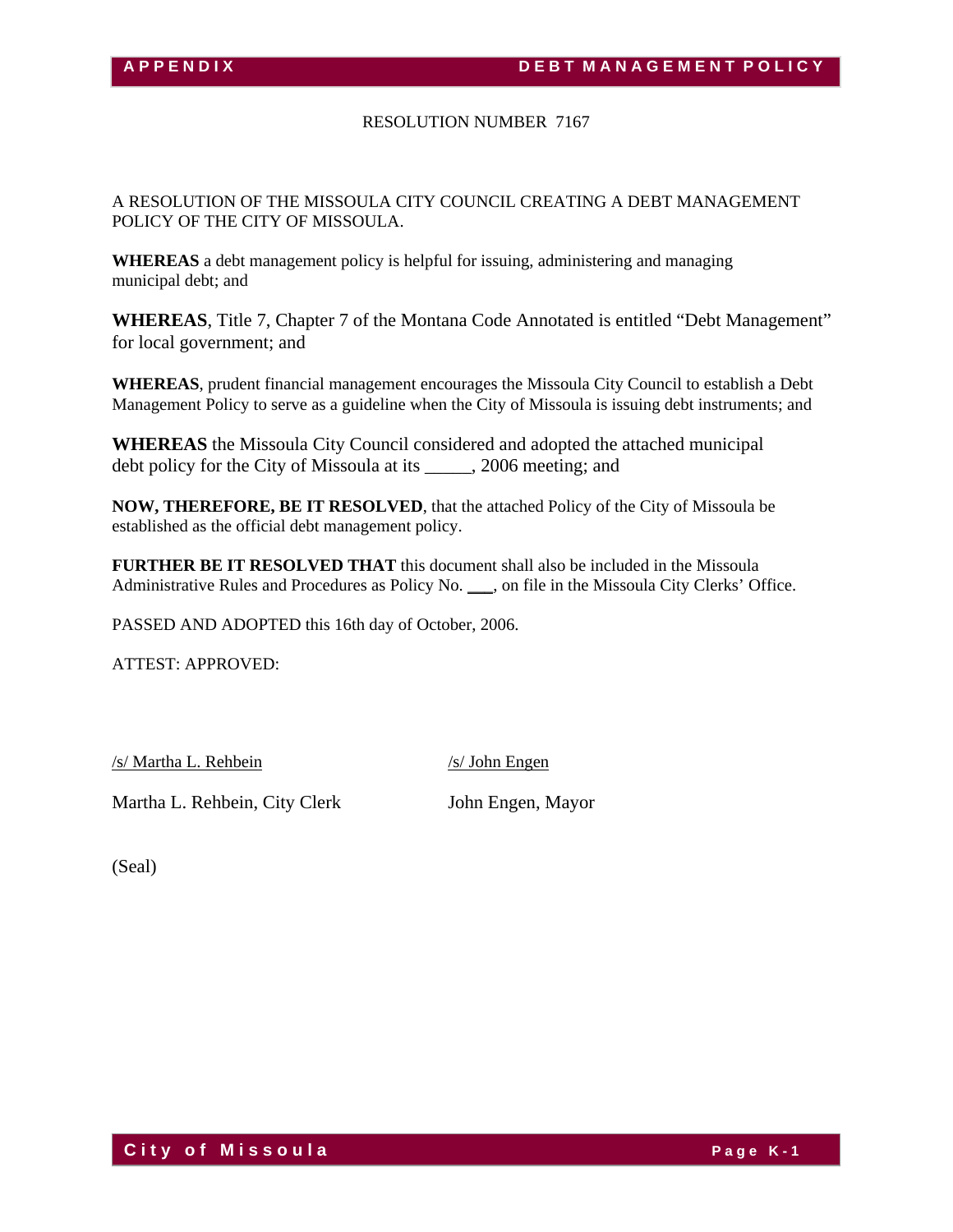# **Debt Management Policy**

**City of Missoula** 

**Executive Summary** 

This debt policy for the City of Missoula is designed to provide a clear basis as to the City's policies and practices so that our creditors, elected officials and citizens will understand the basis of debt issuance by the City. This policy formally puts in writing what our past and present debt issuance practices have been.

The policy addresses the following issues:

- 1. Provides a statement of purpose.
- 2. Provides general guidelines, definitions and conditions for debt issuance.
- 3. Discusses the various types of debt issued by the City.
- 4. Identifies debt structuring characteristics addressing repayment terms, tax exempt status, prepayment provisions, sale to accredited investors and credit ratings.
- 5. Discusses the three methods for selling the City's debt and the preferred method of sale.
- 6. Provides a process for underwriter selection for negotiated sales.
- 7. Provides the basis of award for bond sales.
- 8. Provides the basic guidelines for the City's debt management:
	- Required Debt service cash flow monitoring.
	- Targeted debt level maximum for voted G.O. debt (66% of statutory debt capacity).
	- Targeted debt level maximum for non-voted General Fund debt (66% of legal debt limit).
	- Targeted debt level maximum for annual appropriation obligations (capital leases) which would be 1% of General fund Expenditures in the preceding year.
	- Basis for issuance of revenue debt (enterprise funds).
	- Criteria for securing the issuance of special improvement district debt and curb & gutter debt.
	- Guidelines for the issuance of tax increment debt.
	- Criteria for the refunding of City debt.
	- Criteria for the use of derivatives (currently illegal for Montana cities).
- 9. Establishes interim reporting to the Mayor and Council.
- 10. Other administrative procedures and guidelines for the City Finance office.

This Debt Management Policy is adopted to promote the effective use of debt as a financing tool and to guide decision-making on its application.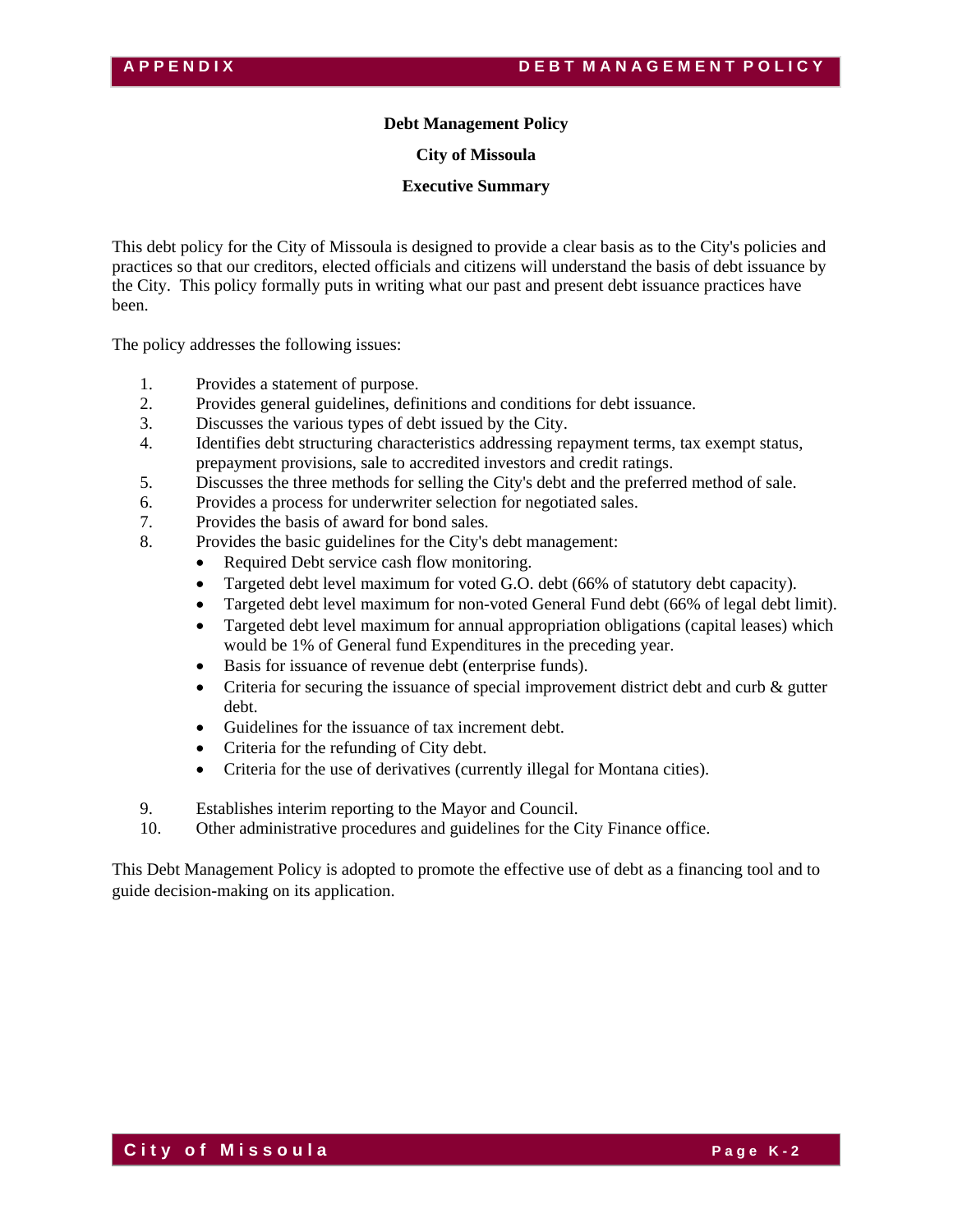# **Debt Management Policy**

# **I. Statement of Purpose**

- A. To preserve the public trust and prudently manage public assets to minimize costs to taxpayers and ensure current decisions positively impact future citizens.
- B. To minimize borrowing costs.
- C. To preserve access to capital markets.
- D. To ensure future financial flexibility in debt financing options.

# **II. Guidelines for Use of Debt Financing**

- A. Debt is a financing tool which should only be judiciously used within the City's legal, financial and debt market capacities.
- B. Definitions
	- 1. Debt. The creation of debt occurs when a governing body incurs a financial obligation that can not, or will not, be repaid from current fiscal period revenues. Debt may be in the form of bond or note.
	- 2. Short Term Debt. For purposes of this policy, Short Term Debt means debt with a repayment term of less than 5 years.
	- 3. Long term Debt. For purposes of this Policy, Long Term Debt means debt with repayment terms beyond the term of the Short Term Debt, up to the maximum term allowable by law, generally twenty years.
	- 4. Cash Flow Financing. Cash flow financing means tax and revenue anticipation notes (TANS and RANS) that are issued in anticipation of the receipt of the revenues, and tax dollars levied and appropriated and expected to be received in the fiscal year in which the note is issued. Because TANS and RANS are payable from current year revenues they do not constitute debt.
- C. General Conditions for the Use of Long-term Debt

Debt will be considered when some or all of the following conditions exist:

- 1. Estimated future revenues are sufficient to ensure the long-term viability of repayment of the debt obligation;
- 2. Other financing options have been explored and they are not viable for the timely or economic acquisition or completion of a capital project;
- 3. A capital project is mandated by federal or state authorities with no other viable funding option available; and
- 4. The asset useful life lends itself to long term debt financing.
- D. Debt Issuance versus Pay-As-You-Go (PAYG) Financing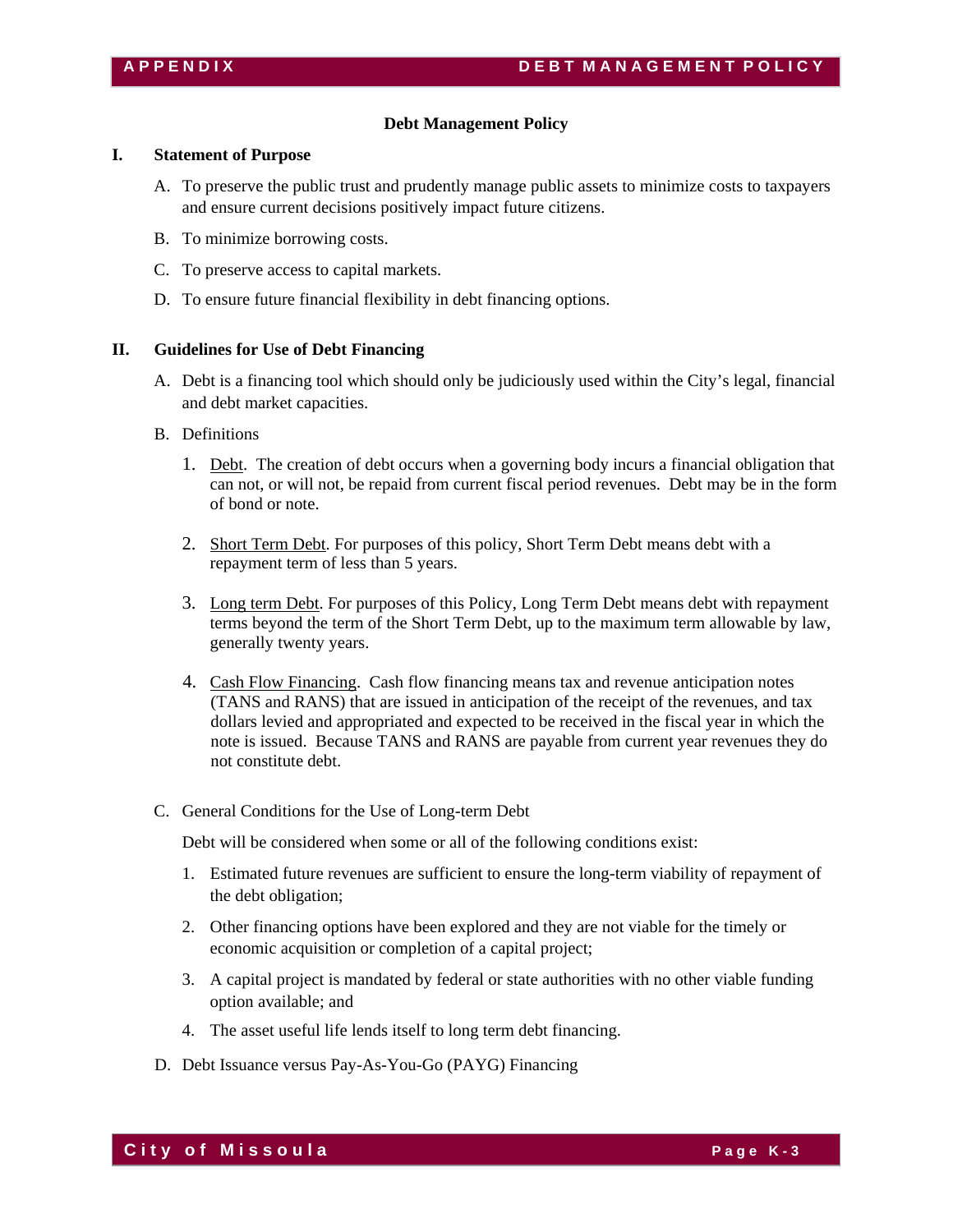The City shall seek to appropriately use PAYG financing, when feasible, based on the following criteria:

- 1. The project can be adequately funded from available current revenues and fund balances;
- 2. The project can be completed within an acceptable timeframe when funded from current revenues;
- 3. Additional debt levels could adversely impact credit ratings or capacities to repay existing obligations;
- 4. Market conditions are such that PAYG presents a favorable option; or
- 5. The asset's useful life itself is not conducive to long term debt financing.

# **III. Types of Debt**

The City may have choices as to the type of debt which would best meet the needs of the particular financing and its overall objectives. The following is a listing of the types of debt and general guidelines as to their use.

## A. General Obligation and Related Debt

- 1. *General Obligation (G.O.)*. General Obligation bonds provide the investor with its most secure City transaction, because of the City's pledge of its unlimited authority to levy ad valorem property taxes for debt service. G.O. bonds require voter approval to be issued. The overall amount of G.O. bonds is limited by statute.
- 2. *General Fund Bonds.* General Fund bonds are secured by a long-term pledge by the City of General Fund revenues. It differs from a G. O. bond in that it is not a long-term pledge of an unconditional levy of property taxes. The issuance of General Fund bonds has three statutory restrictions: a) no single issue can exceed 10% of the General Fund budget for each of the two preceding years; b) at the time of issuance the total of all such debt service can not exceed 2% of the General Fund's revenues for each of the two preceding years; and c) the maximum term of any issue can not exceed 20 years.
- 3. *Annual Appropriation Obligations*. These obligations are financial contracts which are secured solely by the City's pledge to annually consider an appropriation for their payment. As this consideration is on an annual basis, the obligations do not provide a legally binding commitment for a long-term pledge of repayment. They are less secure to the investor due to the risk of non-appropriation. The City has the potential to use annual appropriation obligations for either governmental purpose projects or as additional security for economic development projects. The City will consider its use in the latter case only in extreme situations and then only for public improvements having a city-wide benefit. In economic development applications the City will look to the related economic development revenues to provide full payment of all obligations and to have a minimum coverage level of 130%.

# B. Revenue Debt

1. *Revenue Bonds* can be issued to fund certain types of revenue producing municipal enterprises, infrastructure systems or in relation to economic development projects. Revenue bonds are secured by the revenues of the particular system or project being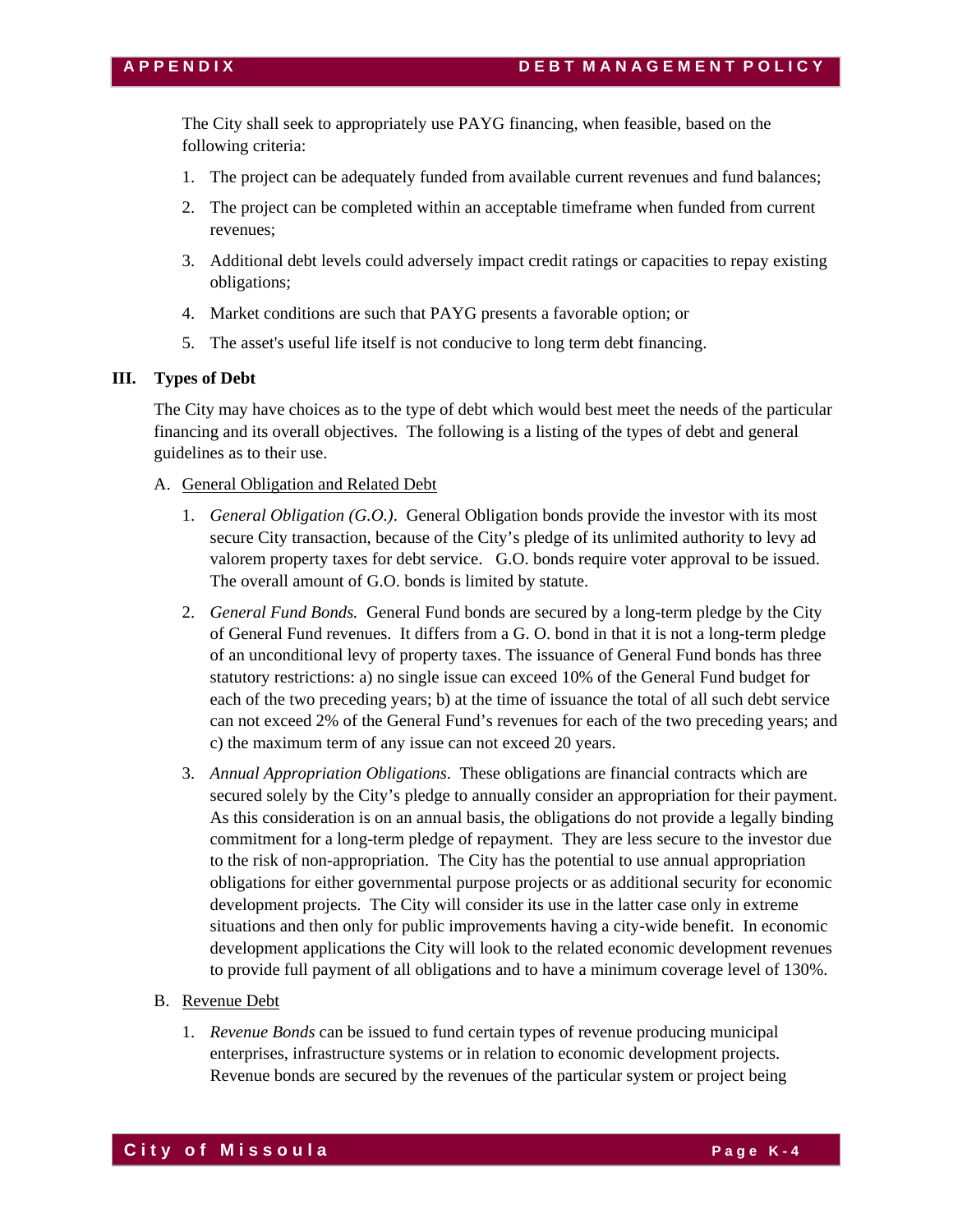financed. Revenue bonds are not secured by general municipal revenues or the general property tax.

- 2. *Tax Increment Financing (TIF) Debt*; this type of revenue bond is secured by TIF revenues from a TIF district or an individual TIF project. TIF bonds can only fund eligible project costs permitted under the statute. In certain cases TIF bonds may be issued as federally taxable securities due to the nature of expenditures and the special augmented security provided by private parties involved with a development.
- C. Special Assessment Debt
	- 1. *Special Improvement District (SID) Deb*t; this type of bond is secured by special assessments levied on specific properties for related municipal infrastructure improvements which specially benefit those particular properties. The statute requires a 5% contribution to an overall SID revolving fund, and the provision for up to an additional 5% for the funding of a debt service reserve fund specific to a particular bond issue, if necessary to secure and market the debt.
	- 2. *Curb and Gutter Debt;* this type of bond is secured by special assessments levied on specific properties for these improvements which specially benefit those particular properties. The statute requires a 5% contribution to an overall SID revolving fund.
- D. Conduit Bonds

The City may act as an issuer for a private or non-profit party. In these cases the City acts as a 'conduit' issuer of tax-exempt bonds as defined by federal and state law. Conduit bonds are secured solely by revenues of the private or non-profit party, and are not an obligation of the City.

# E. Debt Structuring Characteristics

In general the City will seek to structure its debt issues with these terms. The City recognizes that certain debt transactions may require deviations from these terms given the specific financial conditions.

- 1. *Repayment Term*. The City will structure its debt to comply with all federal and state and local requirements as to repayment terms. The City will seek to repay its debt in an expeditious manner within the City's overall financial objectives and in consideration of the dedicated repayment revenue source(s) and the useful life of the project.
- 2. *Taxable debt*. The City shall primarily seek to issue and/or guarantee only tax-exempt debt and avoid taxable debt to reduce interest expenses. However, the City recognizes that in certain cases the issuance of taxable debt may be required and/or beneficial to the City in reducing its risk for a particular project. Prior to issuing taxable debt the City will complete an evaluation of the cost and risk differentials.
- 3. *Prepayment Provisions*. Redemption provisions and call features shall be in compliance with particular statutory provisions by type of issue, and be evaluated in the context of each bond sale to enhance marketability of the bonds; to ensure flexibility related to potential early redemption; to foster future refunding transactions; or in consideration of special conditions of the transaction. Additional cost of call premium and higher interest rates as a result of including a call provision shall also be evaluated.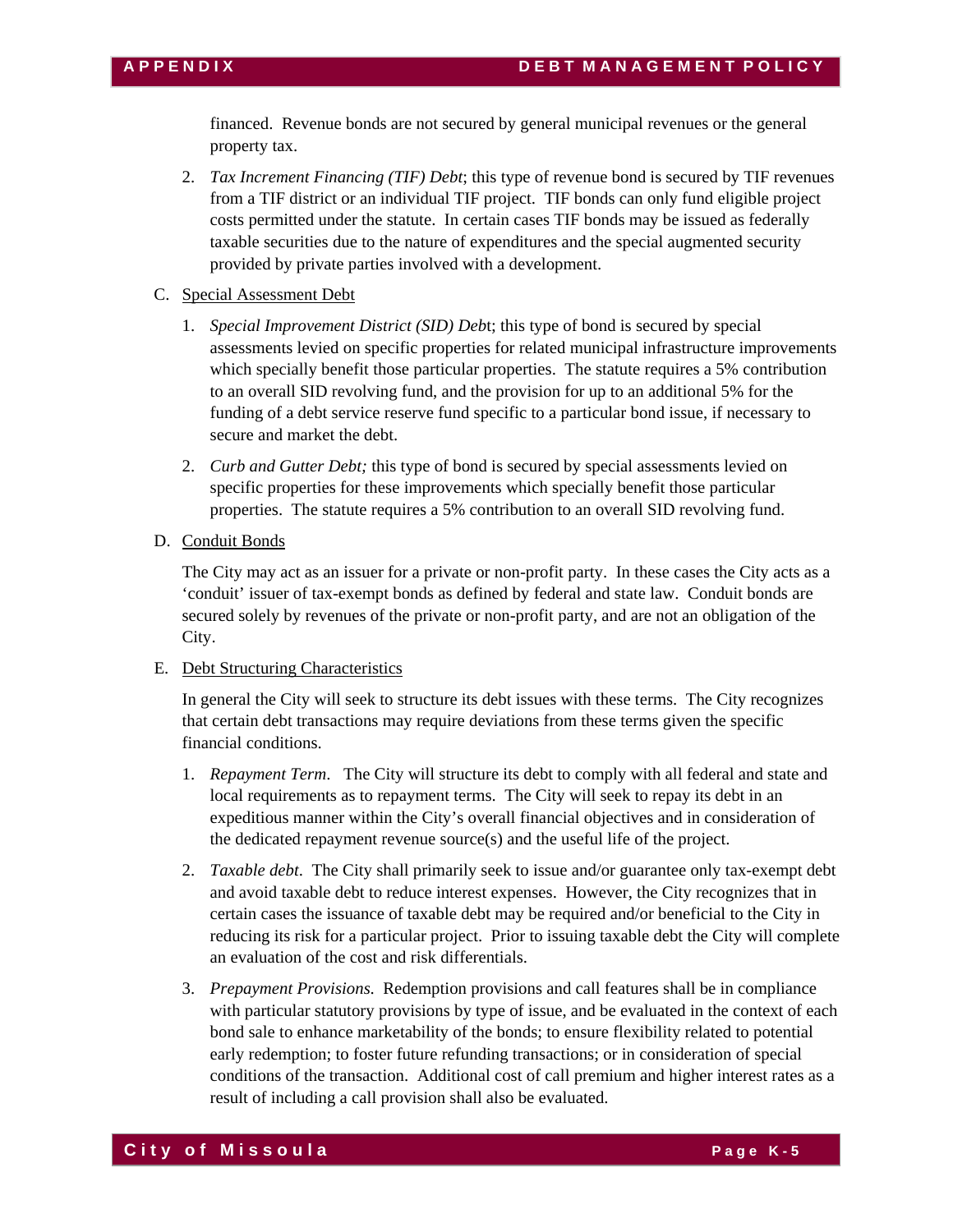- 4. *Sale to Accredited Investors*. Certain issues may be of a highly speculative nature due to the type of project or the revenue structure. The City wants to ensure that all of its issues are purchased by investors fully knowledgeable of the risks involved with the investment. For highly speculative issues the City will require the purchase by qualified investors, those generally defined by the Securities and Exchange Commission, Regulation D. To ensure these types of investors are maintained both in the primary and secondary bond markets, the City will require either minimum denominations of \$50,000 or that all future investors are accredited.
- 5. *Credit Ratings*. The City will seek to obtain investment grade credit ratings when possible. Credit ratings provide a standard for proper bond structuring, generally expand the market thereby reducing overall financing costs and provide an independent assessment of overall financial condition.

# **IV. Bond Sale**

A. Method of Sale

Three methods of sale exist for the placement of municipal bonds:

- 1. *Competitive sale*. Bonds are marketed to a wide audience of investment banking (underwriting) firms. Their bids are submitted at a specified time. The underwriter is selected based on its best bid (lowest true interest cost) for its securities.
- 2. *Negotiated sale*. The City selects the underwriter or group of underwriters of its securities in advance of the bond sale. The City financing team works with the underwriter to bring the issue to market and negotiates all interest rates and terms of the sale.

3. *Private placement*. The City sells its bonds to a limited number of sophisticated investors, and not the general public. Private placement bonds are often characterized as having higher risk or a specific type of investor base.

B. Preferred Method of Sale

The City will sell their municipal bond issues on a competitive basis unless specific conditions exist which warrant a different manner. Such conditions may include:

- 1. A bond structure which is not conducive to a competitive bond sale due to its structure;
- 2. An issue which lacks an investment grade rating or has complex security provisions;
- 3. An issue with a small principal amount; and
- 4. A municipal bond market which is experiencing significant volatility.

Regardless of the conditions above, the City must follow the particular statutory provisions for the method of sale for each type of issue. Further, on all sales the City will obtain an opinion from its financial advisor as to the reasonableness of the financing structure and the proposed interest rates.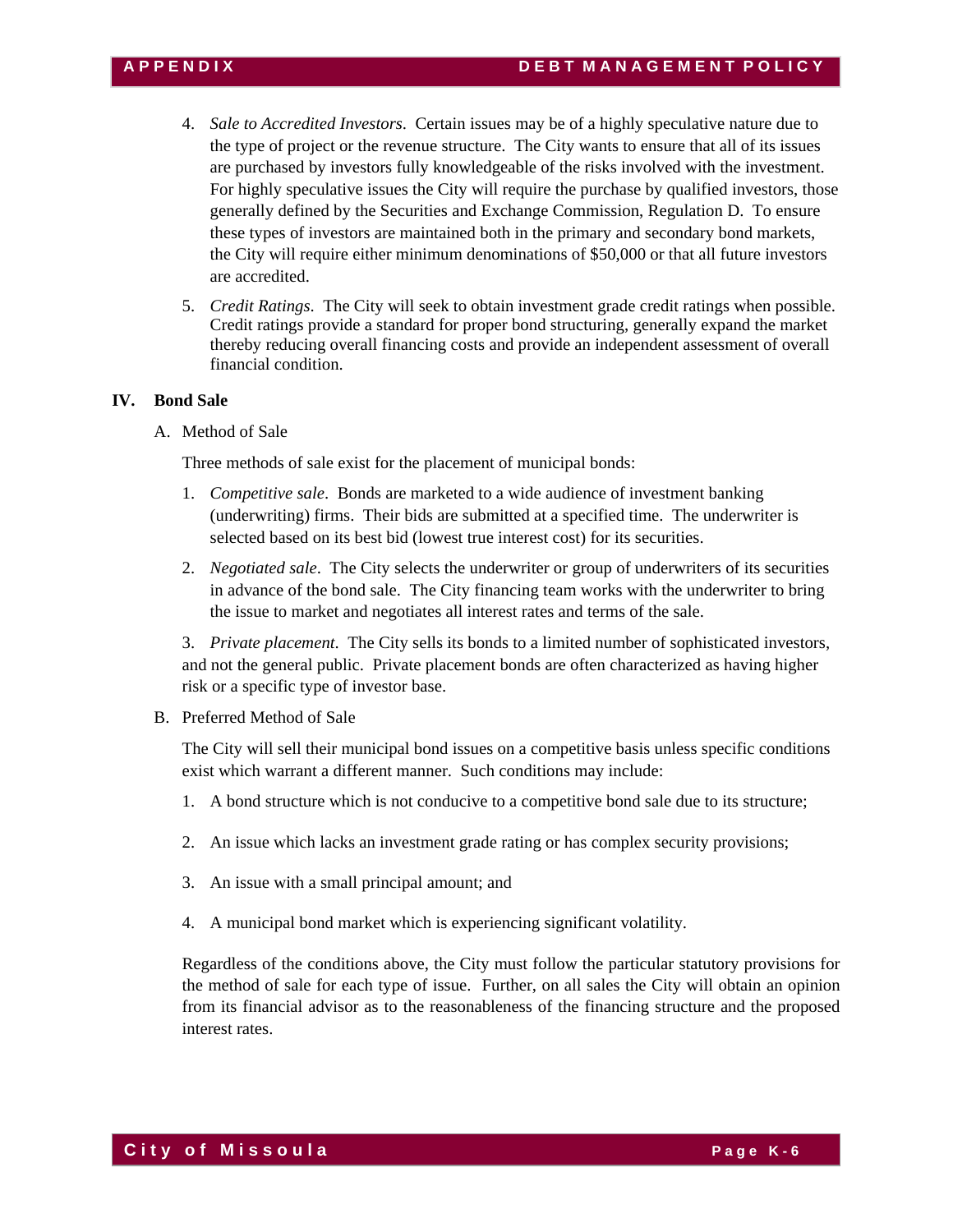C. Selection of Underwriter for Negotiated Sales

For negotiated sales, the City will select an underwriter(s) through a competitive process. This process will include a request for proposals from firms considered appropriate for the underwriting of the particular issue. The Director of Finance will set criteria deemed appropriate for the evaluation of underwriter proposals and select the underwriter(s) based on such criteria.

D. Award of Sale

The City and its agencies will award the sale of its bonds on a true interest cost (TIC) basis. A TIC basis considers the time value of money in its calculation.

## **V. Guidelines for Debt Management**

Proactive debt management is a key component to the immediate and long-term success of the City's financial objectives. A successful debt management program begins with comprehensive information on the current debt program status and definition of the future direction of the City's capital financing objectives.

The City recognizes that a negative event relating to the repayment of any of its issues will have significant long term adverse consequences for all future debt obligations regardless of type. The City will seek to incorporate into each of its issues sufficient security provisions to mitigate this risk.

A. Debt Service Cash Flow Monitoring

The City shall maintain a system of debt service revenue forecasting for each of its major debt categories. For revenue only transactions the City will assess the probability of future collections of pledged revenues.

B. Guidelines for Targeted Debt Level Maximums

Maintaining the appropriate levels of debt is important to preserve capacity for future infrastructure investments and to position for high credit quality. Each type of debt has its own appropriate level. The appropriate levels are internally determined based on a variety of factors, such as: infrastructure investment needs of the particular service area, capacity to repay debt from the specific revenue source, and the sector's credit rating objectives. Since these factors can change over time, any debt guideline must be periodically reviewed to reflect evolving City conditions.

1. General Obligation Debt

The sum of all City direct debt by type shall not exceed the lesser of:

Percent of Assessed Valuation 66% of legal debt limit

2. General Fund Debt

Principal Of Each Debt Issue Not To Exceed : (a) 10% of General Fund Budget each preceding two years, and (b) total debt service for all outstanding debt (66 % of General Fund Legal limit =  $66\%$  X 2% Revenues for each preceding two years) = 1.32% (of General Fund revenues) which is the targeted limit for General Fund debt issuance.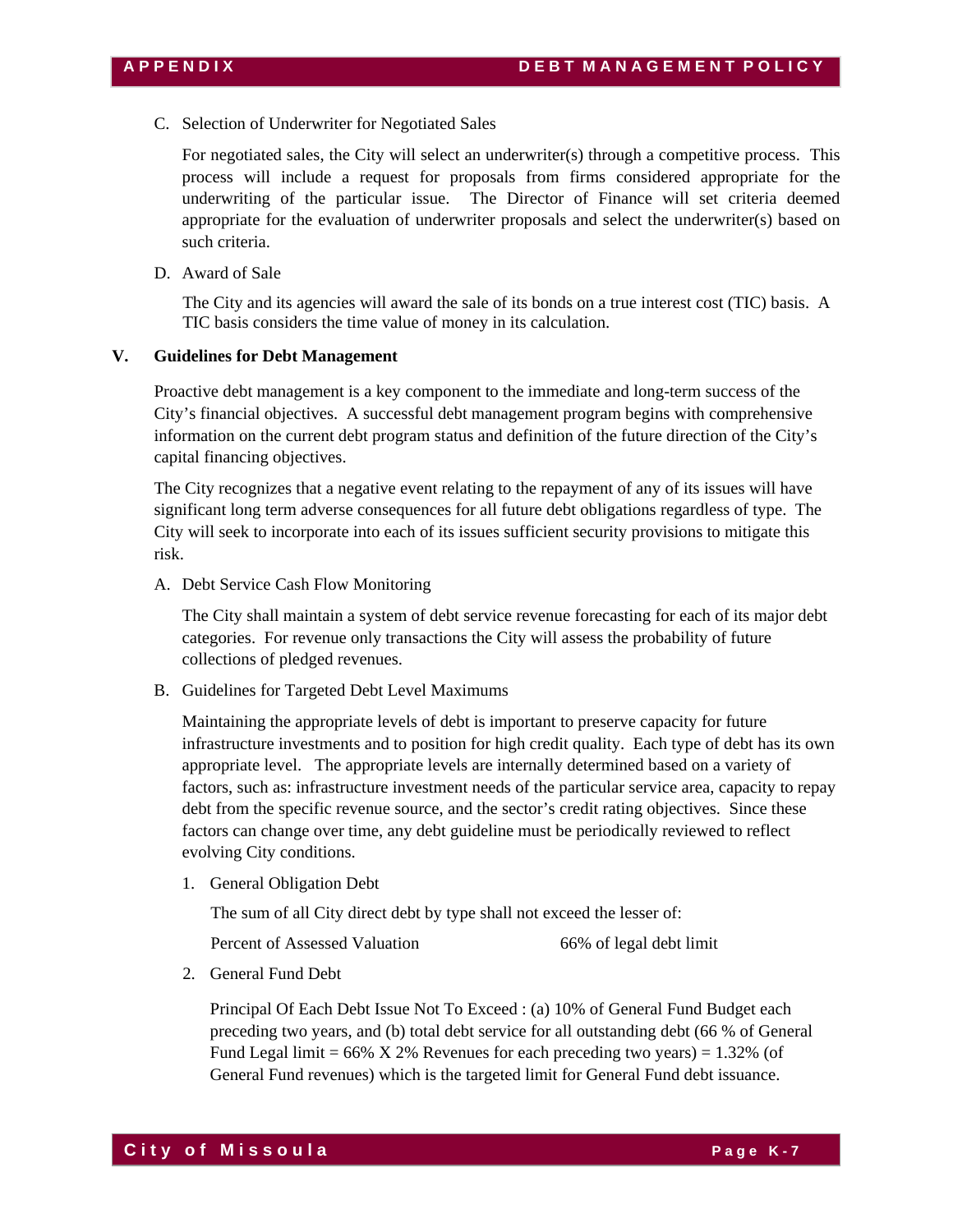- 3. Annual Appropriation Obligations (i.e. capital leases) Percent of General Municipal Expenditures in preceding year: - 1.0 %
- 4. Revenue (Enterprise) Obligations

Each type of enterprise fund revenue debt has an estimated capacity caused by its financial position, user rate revenue generation capability, and existing and anticipated future debt requirements.

5. Special Improvement District; Curb and Gutter Revenue Bonds;

The City will seek to maintain a security profile which will assist in mitigating any exposure of revenue deficiency draws against the overall revolving fund and funded reserve levels, and where possible obtain investment-grade credit ratings. The City recognizes that having to draw upon the revolving fund, supplemental reserves or a payment default puts at risk the City's ability to efficiently fund all outstanding and future related issues. To maintain appropriate security the City will generally require the following security profile to each of these issues;

- a. Funding of the 5% SID revolving Fund is mandatory,
- b. Financing improvements to properties where at least 50% have structures on the parcels, and
- c. Assessments to Market Value being less than 33%.

If these conditions can not be met and the City still wishes to issue the bonds, then the City may seek one or more of the following additional risk mitigation approaches

- d. Debt Service Reserve equal to an additional 5% may be established for a specific debt issue,
- e. Require the project to be constructed and financed in multiple phases, or
- f. Require supplemental private party guarantees in the form of direct pay letters-ofcredits from financial institutions with industry credit ratings of good or higher.
- 6. Tax Increment Financing Debt;

Where possible the City will seek to have pay-as-you-go TIF debt, wherein the project's private beneficiary receives debt payments over a period of time only from actual revenue collections. Where the project or financing does not lend itself to a PAYG approach, the City will require the individual TIF issues to have a funded debt service reserve, coverage at a minimum of 125%, an executed development contract clearly specifying the developer's requirements as to timing and valuation of development with suitable remedies for the City in the event of non-performance. Where appropriate the City will seek such other security guarantees as are deemed necessary solely by the City, regardless of the tax standing of the particular issue.

7. Defeasance, Prepayment and Refunding

The accelerated retirement and restructuring of debt can be valuable debt management tools. Accelerated retirement occurs through the use of defeasance and the exercise of prepayment provisions. Debt is often restructured through the issuance of refunding bonds.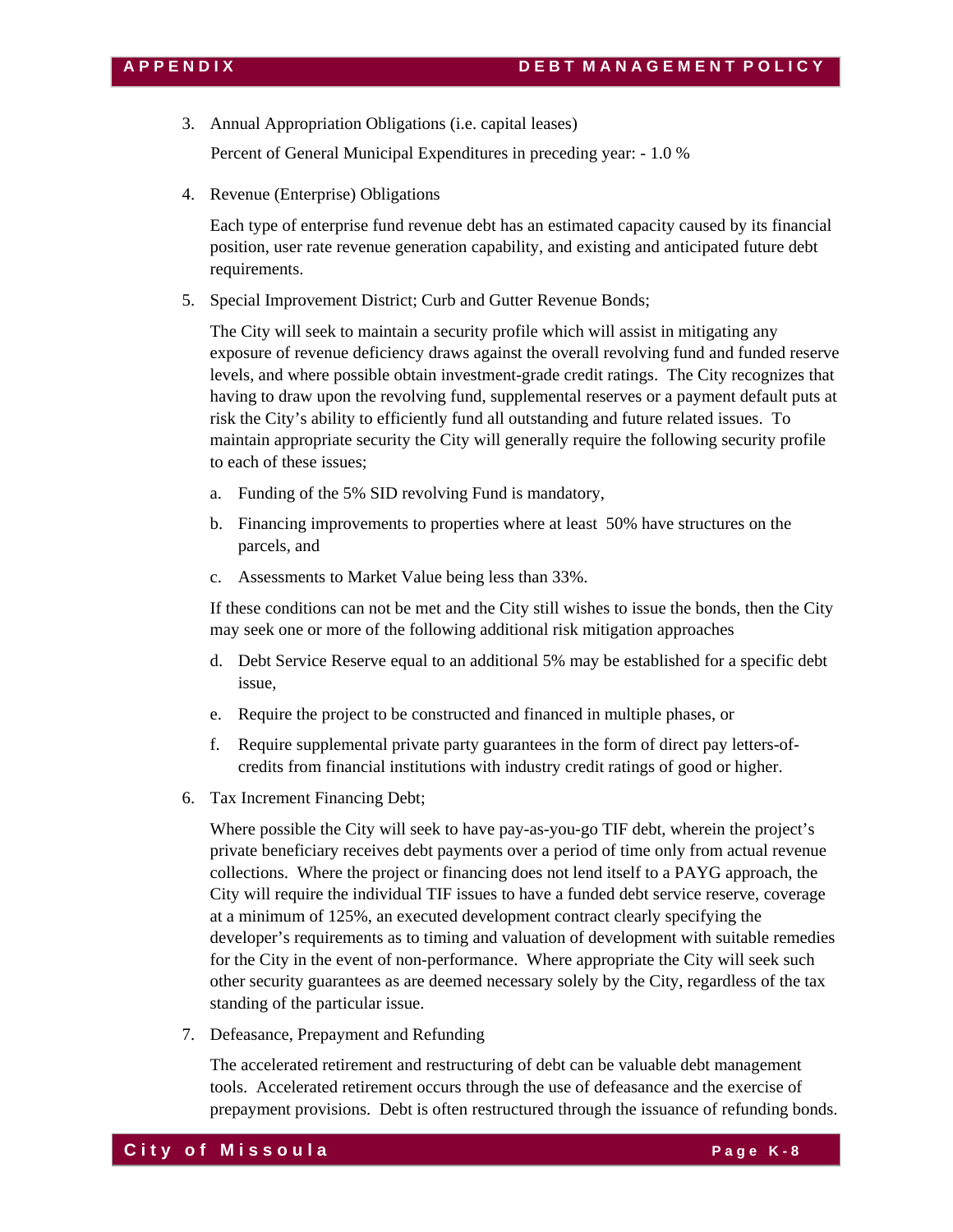The federal government has placed significant conditions on the tax-exempt refunding of outstanding issues. Refundings have two general categories:

Current refundings, where the refunding bonds are settled within 90 days of an optional prepayment date; and

Advance refundings, where refundings are settled more than 90 days in advance of an optional prepayment date. The federal restrictions are that any issue can only be advance refunded once on a tax-exempt basis.

On advance refundings the City will seek to obtain a minimum present value savings level of 3% of the present value of refunded debt service.

State law requires a demonstration of savings of 0.5% reduction in the average coupon interest rate between the refunding and refunded bonds.

8. Derivatives

Montana municipalities are not currently authorized to use derivatives. If state law authorizes municipalities to use derivatives, the City would consider their use in conjunction with significant evaluation as to he risks and benefits and with the advice of independent industry professionals. If used, the City would follow the Government Finance Officers Association's Recommended Practice on the use of Derivatives.

# **VI. Interim Reporting**

The Director of Finance will provide the Mayor, City Council and Chief Administrative Officer a summary debt report at minimum at six-month intervals within 30 days of each December  $31<sup>st</sup>$  and June  $30<sup>th</sup>$ . While the contents of the summary debt report may vary over time, at minimum it will cover the actual experience to the Guidelines for Targeted Debt Maximums.

## **VII. Compliance**

A. Compliance with Statutory and Code of Ordinances

The authority and manner in which the City issues its bonds are in large part dictated by the conveyed state statutory authority. The statutes provide numerous requirements on the issuance and structuring of City bonds, with variations by type of debt. The City will follow all statutory requirements in the issuance and structuring of its debt obligations, as well as ordinances provisions relative to debt issuance, term of debt, structuring, method of sale, etc.

B. Monitoring of Covenant Compliance

The City's revenue bonds generally have a number of bond covenants requiring ongoing compliance and conditions for future bond issuance on an equal security ('parity') basis. The City will maintain a compliance monitoring system by revenue bond type of all bond covenants. The system will track trends in coverage levels over time and capacity availability under the additional bonds covenants.

- C. Federal Arbitrage and Rebate Compliance
	- 1. The City will fully comply with the federal arbitrage and rebate regulations. Concurrent with this policy, the City will take all permitted steps to minimize any rebate liability through proactive management in the structuring and oversight of its individual debt issues.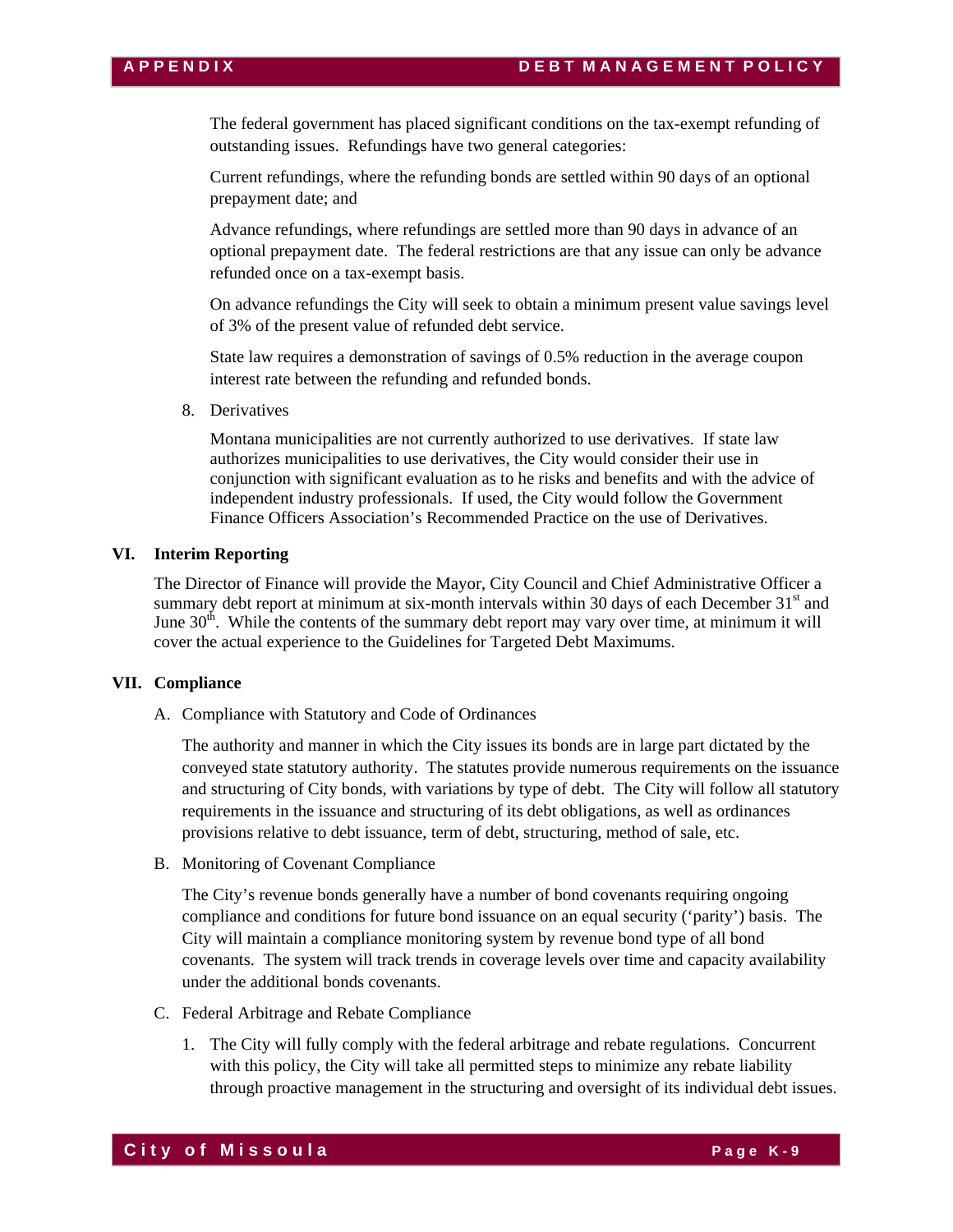- 2. All of the City's tax-exempt issues and obligations are subject to arbitrage compliance regulations. The Finance Department and the requesting departments shall be responsible for the following:
	- a. Using bond proceeds only for the purpose and authority for which the bonds were issued. Tax-exempt bonds will not be issued unless it can be demonstrated that 85% of the proceeds will be expended within the three-year temporary period.
	- b. Performing rebate calculations on certain construction funds as determined by IRS. The City will engage an arbitrage consulting firm to perform annual rebate calculations.
	- c. Performing rebate computations annually, but in no event later than each five-year anniversary date of the issuance and at the final maturity for all bonds. Examining whether the City met the rebate exception calculation rules.
	- d. Maintaining detailed investment records, including purchase prices, sale prices and comparable market prices for all securities.
	- e. Monitoring expenditure of the bond proceeds and exercising best efforts to spend bond proceeds in such a manner that the City shall meet one of the spend-down exemptions from rebate.
	- f. Monitoring the investment of bond proceeds with awareness of rules pertaining to yield restrictions.

To the extent rebate liability exists, the City will report such liability in its comprehensive annual financial report (CAFR).

# **VIII. Disclosure Compliance**

A. Introduction

Disclosure is both a regulatory requirement and a highly advisable means to enhance the marketing of the City's bonds. The Securities and Exchange Commission (SEC) regulates both primary disclosure, the initial marketing of a bond issue, and continuing disclosure, the ongoing information to the market about the status of the issue and issuer. Initial and ongoing disclosure are subject to the anti-fraud provisions of the securities laws, requiring an issuer to provide all material information about a bond issue and the security for the bond issue. In addition to general anti-fraud issues, the SEC regulates the manner in which bond underwriters can underwrite municipal securities. SEC Rule 15c2-12 (the "Rule") requires, among other things, that an underwriter obtain an official statement meeting certain requirements. The Rule also prohibits and underwriter from marketing municipal securities unless the issuer enter into an undertaking to provide continuing disclosure to the market.

Adequate disclosure on both a primary and continuing basis can enhance the marketability of the City's bonds by providing potential investors with current and professional information regarding the City. Timely and accurate completion of these tasks both influences investors' decisions on purchasing the City's bonds and contributes to the competitive audience for the City's bonds.

The City will fully comply with disclosure regulations.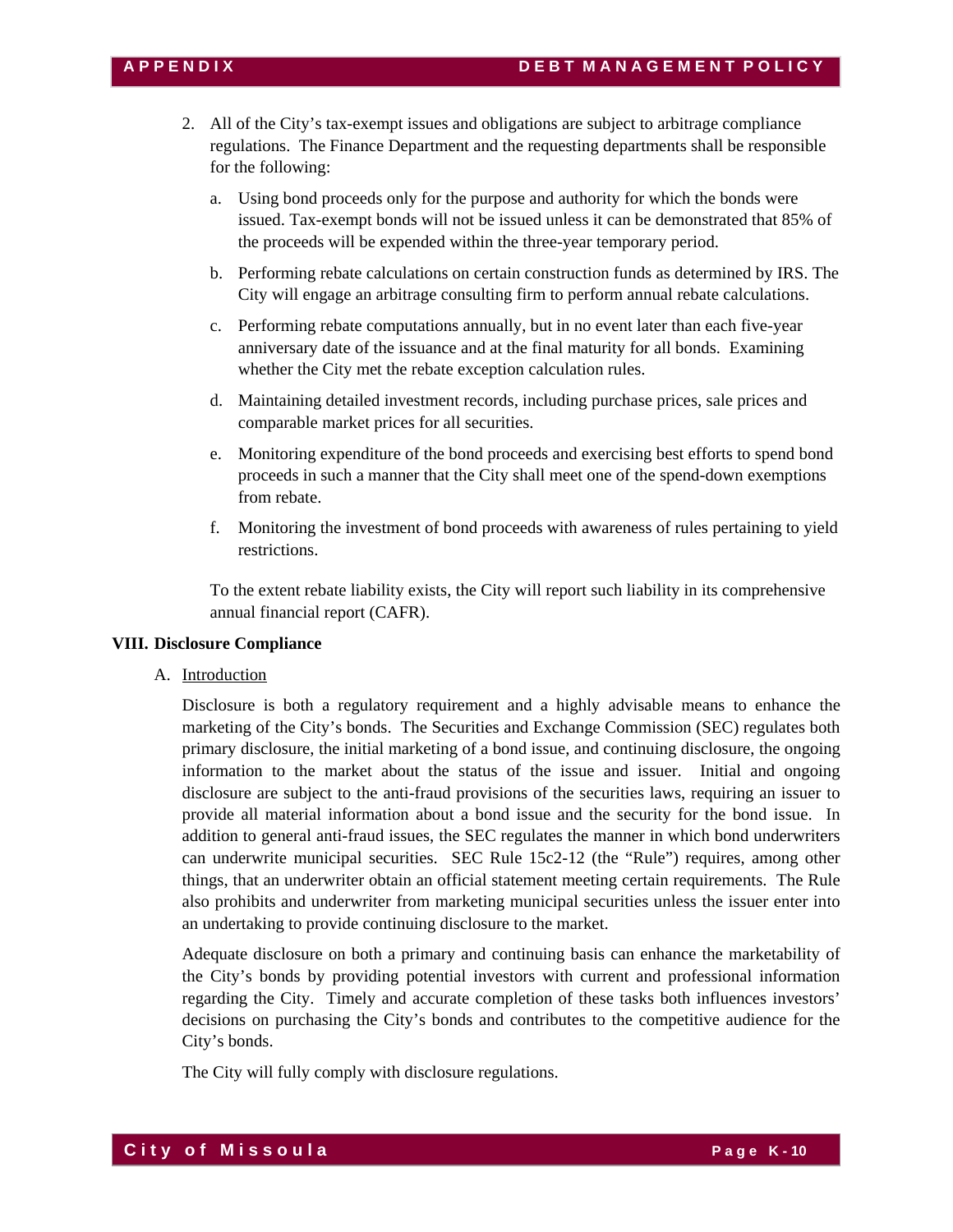# B. Primary

In the preparation of official statements the City will follow professional and market standards in the presentation of disclosure about its bond issues. The City will facilitate the distribution of the official statements in a timely manner to allow investors adequate time to make their investment decisions in an informed manner. The City will disclose all material information about its bond issue and the security for the bond issue

The City will execute continuing disclosure undertakings in a manner to fully comply with regulatory provisions and ensure a full disclosure of appropriate information to the market.

C. Secondary

The City will meet all substantive and time requirements in its annual continuing disclosure filings, which include making the City's CAFR available to the public 180-270 days after the fiscal year end. The City will keep current with any changes in both the administrative aspects of its filing requirements and the national repositories responsible for ensuring issuer compliance with the continuing disclosure regulations. In the event a 'material event' occurs requiring immediate disclosure, the City will ensure information flows to the appropriate disclosure notification parties in a timely manner.

Any filing may be made solely by transmitting such filing to the Texas Municipal Advisory Council (the "MAC") as provided at http://www.disclosureusa.org., unless the United States Securities and Exchange Commission has withdrawn the interpretive advice in its letter to the MAC dated September 7, 2004.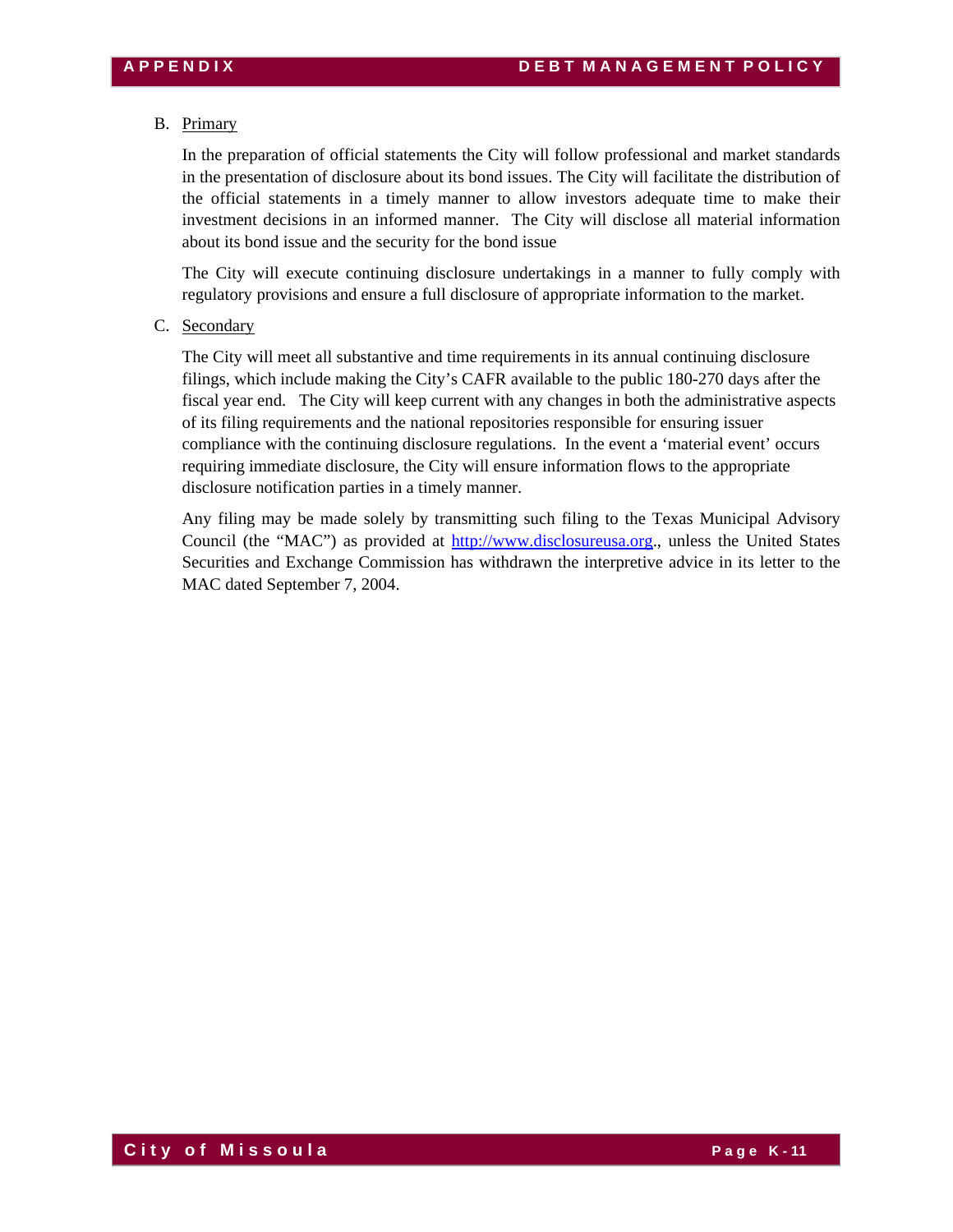# **CITY OF MISSOULA INVESTMENT POLICY**

\_\_\_\_\_\_\_\_\_\_\_\_\_\_\_\_\_\_\_\_\_\_\_\_\_\_\_\_\_\_\_\_\_\_\_\_\_\_\_\_\_\_\_\_\_\_\_\_\_\_\_\_\_\_\_\_\_\_\_\_\_\_\_\_

Revised February 2000

Modeled After Government Finance Officers Association Sample Investment Policy Committee on Cash Management

**City of Missoula City of Missoula**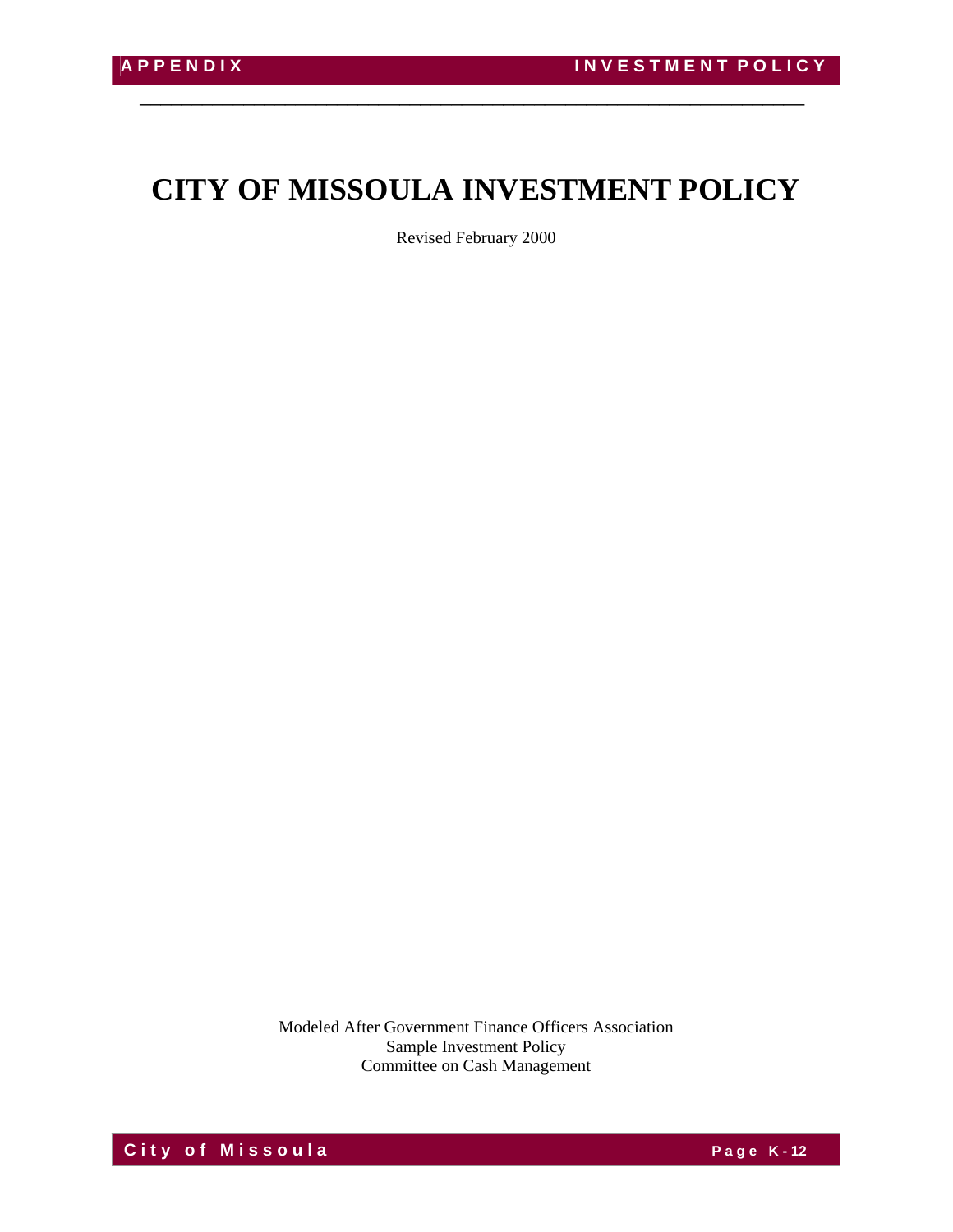# **Contents**

\_\_\_\_\_\_\_\_\_\_\_\_\_\_\_\_\_\_\_\_\_\_\_\_\_\_\_\_\_\_\_\_\_\_\_\_\_\_\_\_\_\_\_\_\_\_\_\_\_\_\_\_\_\_\_\_\_\_\_\_\_\_\_\_

| I.    | 1. Pooling of funds                                                                                 | $\mathbf{1}$     |
|-------|-----------------------------------------------------------------------------------------------------|------------------|
| II.   | 1. Safety<br>2. Liquidity<br>3. Yield                                                               | 1                |
| Ш.    | 1. Prudence<br>2. Ethics and Conflicts of Interest<br>3. Delegation of Authority                    | 2                |
| IV.   | 1. Authorized Financial Dealers and Institutions<br>2. Internal Controls<br>3. Delivery vs. Payment | 3                |
| V.    | 1. Investment Types<br>2. Collateralization<br>3. Repurchase Agreements                             | $\boldsymbol{4}$ |
| VI.   | 1. Diversification<br>2. Maximum Maturities                                                         | 7                |
| VII.  | 1. Methods<br>2. Performance Standards<br>3. Marking to Market                                      | 8                |
| VIII. | 1. Exemption<br>2. Amendments                                                                       | 9                |
| IX.   |                                                                                                     | 10               |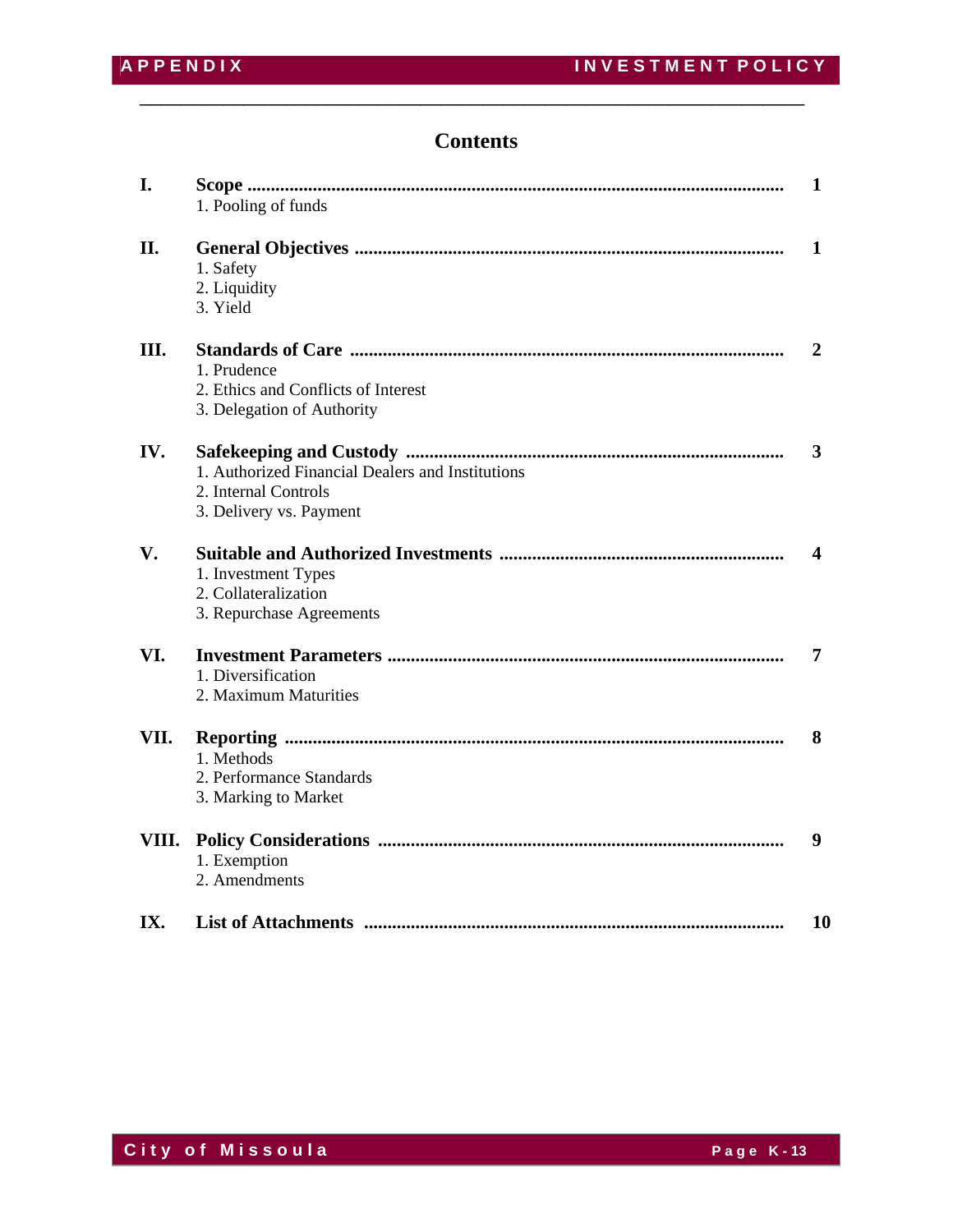**Appendix 1: Glossary ................................................................................................... 10 Appendix 2: Investment Pools ..................................................................................... 17** 1. Definition 2. Pool Questionnaire **Appendix 3: GFOA Recommended Practices and Policy Statements ..................... 20** Collateralization of Public Deposits (1984, 1987 and 1993) Diversification of Investments in a Portfolio (1997) Governmental Relationships with Securities Dealers (1986 and 1988) Market Risk (Volatility) Ratings (1995) Mark-to-Market Practices for State and Local Government Investment Portfolios & Investment Pools (1995) Master Trust and Custodial Bank Security Lending Programs (1995) Maturities of Investments in a Portfolio (1997) Repurchase Agreements, Reverse Repurchase Agreements Leveraging, and Prudent Investment Practices for Cash Management (1986 and 1995) Selection of Investment Advisers (1992) State and Local Laws Concerning Investment Practices (1997) Use and Application of Voluntary Agreements and Guidelines and Support for Written Investment Policies for State and Local Governments (1995) Use of Derivatives by State and Local Governments (1994) Use of Various Types of Mutual Funds by Public Cash Managers (1987) Same-Day Funds Settlement Procedures (1994) Electronic Transactions for State and Local Governments (1997) Procurement of Banking Services (1997) Check Fraud Protection (1999) Frequency of Purchased Securities Valuation in Repurchase Agreements (1999) Purchasing Card Programs (1998)

\_\_\_\_\_\_\_\_\_\_\_\_\_\_\_\_\_\_\_\_\_\_\_\_\_\_\_\_\_\_\_\_\_\_\_\_\_\_\_\_\_\_\_\_\_\_\_\_\_\_\_\_\_\_\_\_\_\_\_\_\_\_\_\_

**i**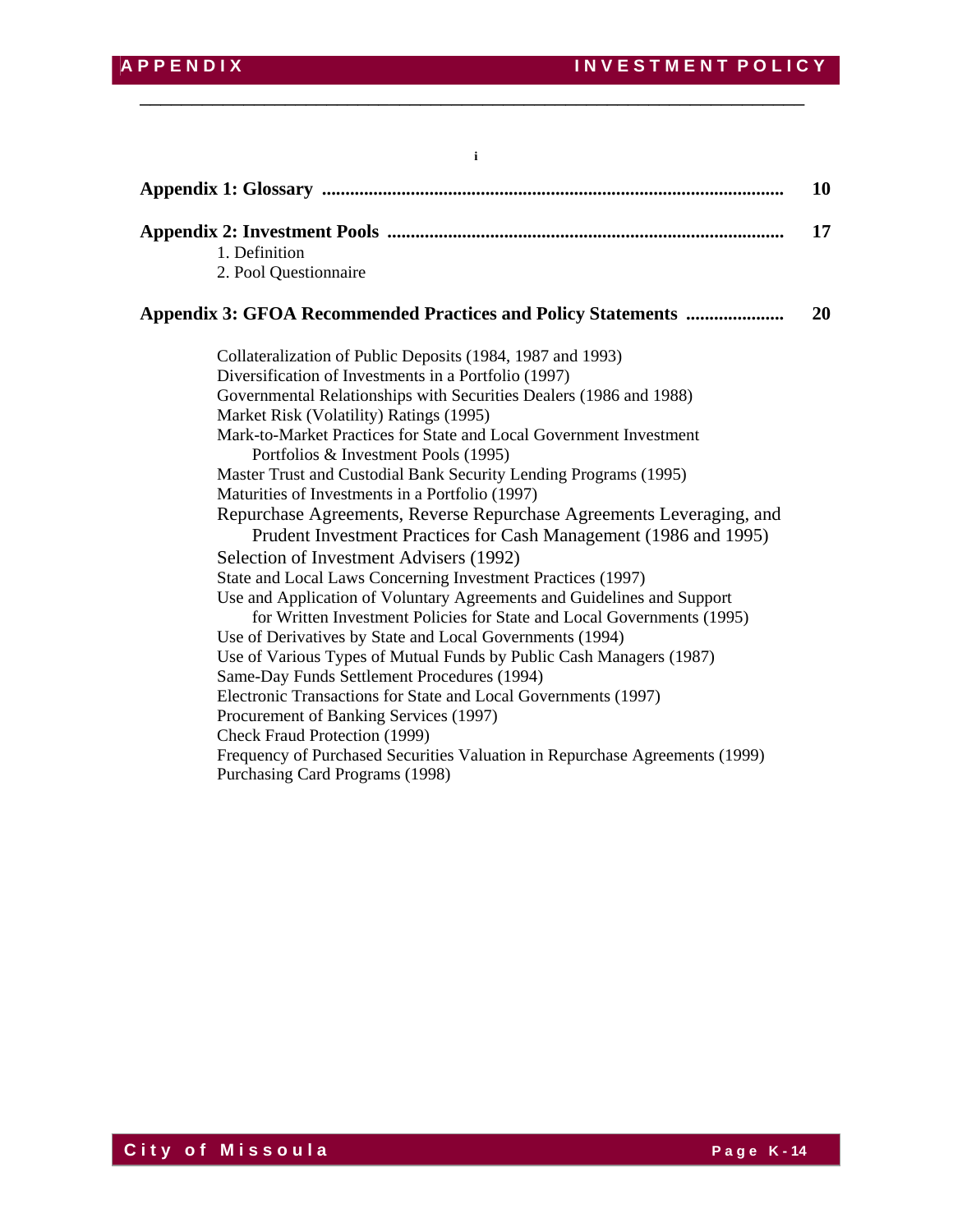# **I. Scope**

This policy applies to the investment of short-term operating funds. Proceeds from certain bond issues will be covered by a separate policy.

\_\_\_\_\_\_\_\_\_\_\_\_\_\_\_\_\_\_\_\_\_\_\_\_\_\_\_\_\_\_\_\_\_\_\_\_\_\_\_\_\_\_\_\_\_\_\_\_\_\_\_\_\_\_\_\_\_\_\_\_\_\_\_\_

**ii** 

# *1. Pooling of Funds*

Except for cash in certain restricted and special funds, the City of Missoula will consolidate cash balances from all funds to maximize investment earnings. Investment income will be allocated to the various funds based on their respective participation and in accordance with generally accepted accounting principles.

# **II. General Objectives**

 The primary objectives, in priority order, of investment activities shall be safety, liquidity, and yield:

 *1. Safety* 

Safety of principal is the foremost objective of the investment program. Investments shall be undertaken in a manner that seeks to ensure the preservation of capital in the overall portfolio. The objective will be to mitigate credit risk and interest rate risk.

a. Credit Risk

 The City of Missoula will minimize credit risk, the risk of loss due to the failure of the security issuer *or* backer, by:

- Limiting investments to the safest types of securities
- Pre-qualifying the financial institutions, broker/dealers, intermediaries, and advisers with which the City of Missoula will do business
- Diversifying the investment portfolio so that potential losses on individual securities will be minimized.
- b. Interest Rate Risk

 The City of Missoula will minimize the risk that the market value of securities in the portfolio will fall due to changes in general interest rates, by:

- Structuring the investment portfolio so that securities mature to meet cash requirements for ongoing operations, thereby avoiding the need to sell securities on the open market prior to maturity
	- Investing operating funds primarily in shorter-term securities, money market mutual funds, or similar investment pools.
	- *2. Liquidity*

The investment portfolio shall remain sufficiently liquid to meet all operating requirements that may be reasonably anticipated. This is accomplished by structuring the portfolio so that securities mature concurrent with cash needs to meet anticipated demands (static liquidity).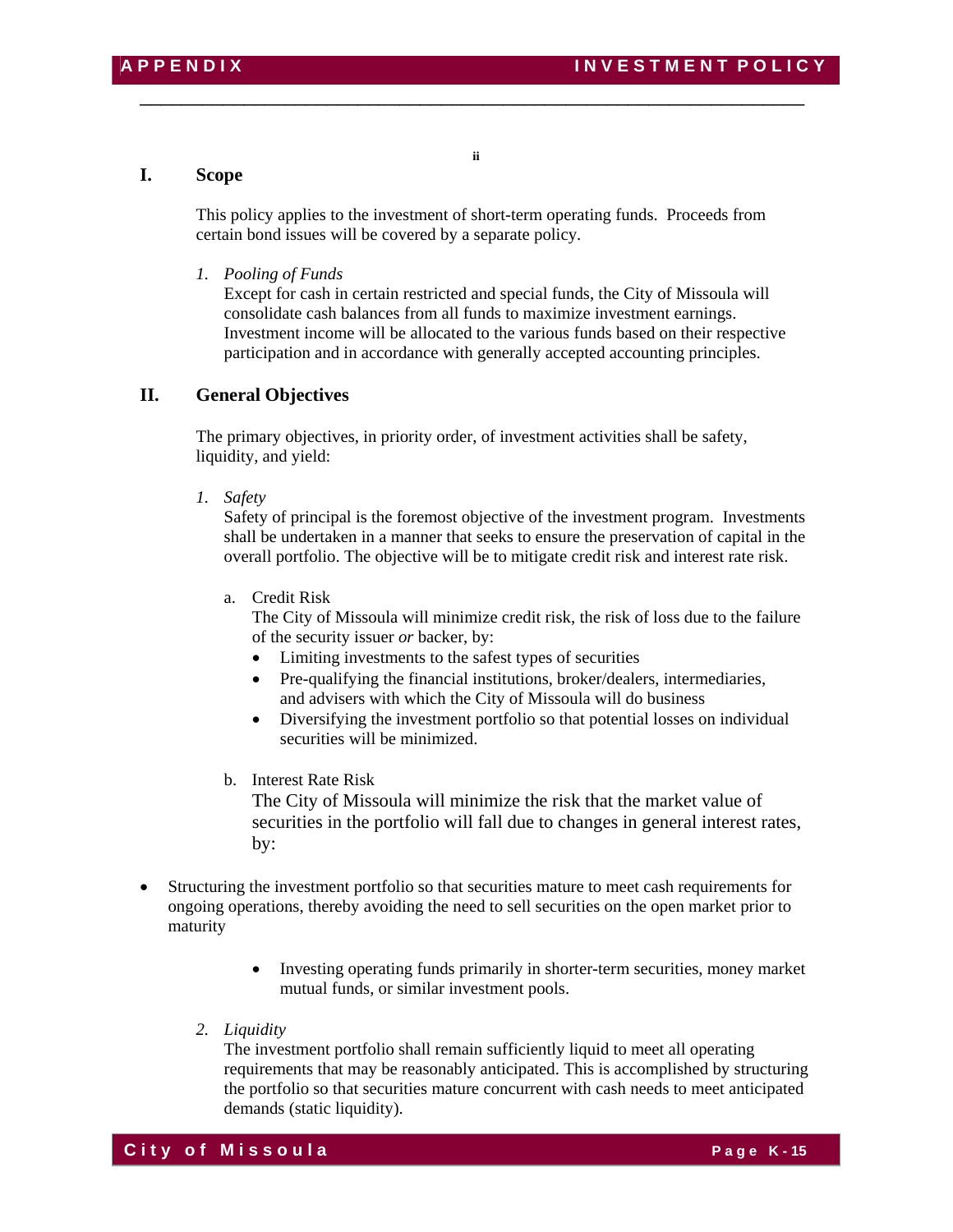Furthermore, since all possible cash demands cannot be anticipated, the portfolio should consist largely of securities with active secondary or resale markets (dynamic liquidity). A portion of the portfolio also may be placed in money market mutual funds or local government investment pools, which offer same-day liquidity for short-term funds.

\_\_\_\_\_\_\_\_\_\_\_\_\_\_\_\_\_\_\_\_\_\_\_\_\_\_\_\_\_\_\_\_\_\_\_\_\_\_\_\_\_\_\_\_\_\_\_\_\_\_\_\_\_\_\_\_\_\_\_\_\_\_\_\_

*3. Yield* 

The investment portfolio shall be designed with the objective of attaining a market rate of return throughout budgetary and economic cycles, taking into account the investment risk constraints and liquidity needs. Return on investment is of secondary importance compared to the safety and liquidity objectives described above. The core of investments are limited to relatively low risk securities in anticipation of earning a fair return relative to the risk being assumed. Securities shall not be sold prior to maturity with the following exceptions:

- 1. A security with declining credit may be sold early to minimize loss of principal.
- 2. A security swap would improve the quality, yield, or target duration in the portfolio.
- 3. Liquidity needs of the portfolio require that the security be sold.

# **III. Standards of Care**

 *1. Prudence* 

The standard of prudence to be used by investment officials shall be the "prudent person" standard and shall be applied in the context of managing an overall portfolio. Investment officers acting in accordance with written procedures and this investment policy and exercising due diligence shall be relieved of personal responsibility for an individual security's credit risk or market price changes, provided deviations from expectations are reported in a timely fashion and the liquidity and the sale of securities are carried out in accordance with the terms of this policy.

Investments shall be made with judgment and care, under circumstances then prevailing, which persons of prudence, discretion and intelligence exercise in the management of their own affairs, not for speculation, but for investment, considering the probable safety of their capital as well as the probable income to be derived.

# *2. Ethics and Conflicts of Interest*

Officers and employees involved in the investment process shall refrain from personal business activity that could conflict with the proper execution and management of the investment program, or could impair their ability to make impartial decisions. Employees and investment officials shall disclose any material interests in financial institutions with which they conduct business. They shall further disclose any personal financial/investment positions that could be related to the performance of the investment portfolio. Employees and officers shall refrain from undertaking personal investment transactions with the same individual with whom business is conducted on behalf of the City of Missoula.

*3. Delegation of Authority* 

Authority to manage the investment program is granted to the City's Finance Director/Treasurer, hereinafter referred to as investment officer and derived from the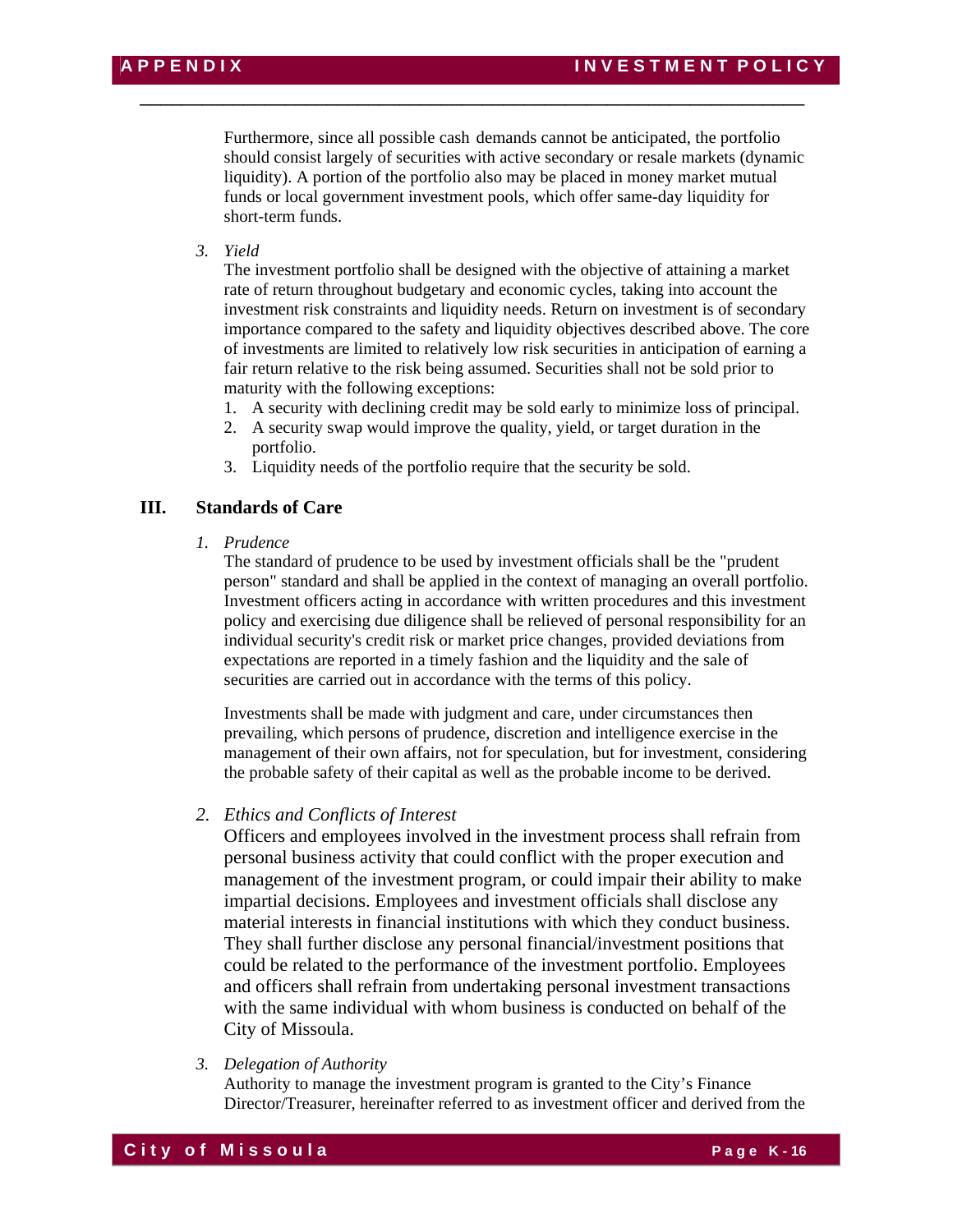following: 7-6-201 M.C.A. Responsibility for the operation of the investment program is hereby delegated to the investment officer, who shall act in accordance with established written procedures and internal controls for the operation of the investment program consistent with this investment policy.

\_\_\_\_\_\_\_\_\_\_\_\_\_\_\_\_\_\_\_\_\_\_\_\_\_\_\_\_\_\_\_\_\_\_\_\_\_\_\_\_\_\_\_\_\_\_\_\_\_\_\_\_\_\_\_\_\_\_\_\_\_\_\_\_

Procedures should include references to: safekeeping, delivery vs. payment, investment accounting, repurchase agreements, wire transfer agreements, and collateral/depository agreements. No person may engage in an investment transaction except as provided under the terms of this policy and the procedures established by the investment officer. The investment officer shall be responsible for all transactions undertaken and shall establish a system of controls to regulate the activities of subordinate officials.

# **IV. Safekeeping and Custody**

*1. Authorized Financial Dealers and Institutions* 

A list will be maintained of financial institutions authorized to provide investment services. In addition, a list also will be maintained of approved security broker/dealers selected by creditworthiness (e.g., a minimum capital requirement of \$10,000,000 and at least five years of operation). These may include "primary" dealers or regional dealers that qualify under Securities and Exchange Commission (SEC) Rule 15C3-1 (uniform net capital rule).

All financial institutions and broker/dealers who desire to become qualified for investment transactions must supply the following as appropriate:

- Audited financial statements
- Proof of National Association of Securities Dealers (NASD) certification
- Proof of state registration
- Completed broker/dealer questionnaire
- Certification of having read and understood and agreeing to comply with the City of Missoula's investment policy.

An annual review of the financial condition and registration of qualified financial institutions and broker/dealers will be conducted by the investment officer. (See the GFOA Recommended Practice on "Governmental Relationships with Securities Dealers," in Appendix 3.)

From time to time, the investment officer may choose to invest in instruments offered by minority and community financial institutions. In such situations, a waiver to the criteria under Paragraph 1 may be granted. All terms and relationships will be fully disclosed prior to purchase and will be reported to the appropriate entity on a consistent basis and should be consistent with state or local law. These types of investment purchases should be approved by the appropriate legislative or governing body in advance.

 *2. Internal Controls* 

The investment officer is responsible for establishing and maintaining an internal control structure designed to ensure that the assets of the City of Missoula are protected from loss, theft or misuse. The internal control structure shall be designed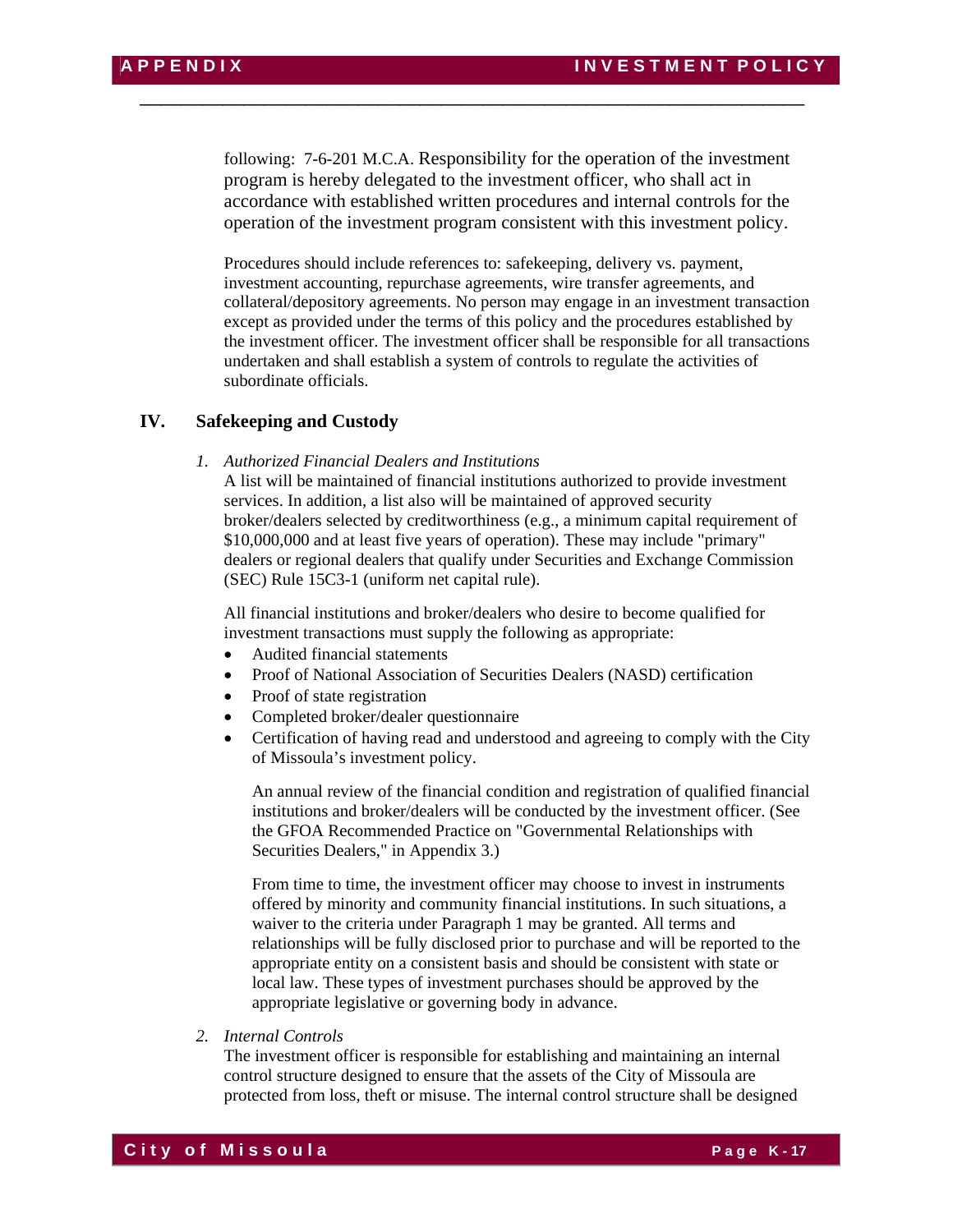to provide reasonable assurance that these objectives are met. The concept of reasonable assurance recognizes that (1) the cost of a control should not exceed the benefits likely to be derived and (2) the valuation of costs and benefits requires estimates and judgments by management.

\_\_\_\_\_\_\_\_\_\_\_\_\_\_\_\_\_\_\_\_\_\_\_\_\_\_\_\_\_\_\_\_\_\_\_\_\_\_\_\_\_\_\_\_\_\_\_\_\_\_\_\_\_\_\_\_\_\_\_\_\_\_\_\_

Accordingly, the investment officer shall establish a process for an annual independent review by an external auditor to assure compliance with policies and procedures. The internal controls shall address the following points:

- Control of collusion
- Separation of transaction authority from accounting and record-keeping
- Custodial safekeeping
- Avoidance of physical delivery securities
- Clear delegation of authority to subordinate staff members
- Written confirmation of transactions for investments and wire transfers
- Development of a wire transfer agreement with the lead bank and third-party custodian
- *3. Delivery vs. Payment*

All trades where applicable will be executed by delivery vs. payment (DVP) to ensure that securities are deposited in an eligible financial institution prior to the release of funds. Securities will be held by a third-party custodian as evidenced by safekeeping receipts.

# **V. Suitable and Authorized Investments**

 *1. Investment Types* 

Consistent with the GFOA Policy Statement on State and Local Laws Concerning Investment Practices, the following investments will be permitted by this policy and are those defined by state and local law (7-6-2 01 M.C.A., 7-6-202 M.C.A., 7-6-206 M.C.A. 17-6-204 M.C.A.) where applicable:

 **7-6-201. Deposit of public funds in financial institutions.** (1) Except as provided in 7-6-202, 7-6-206 or 7-6-2701, it shall be the duty of all county and city treasurers and town clerks to deposit all public money in their possession and under their control in any solvent banks, building and loan associations, savings and loan associations, or credit unions located in the county, city, or town of which such treasurer is an officer, subject to national supervision or state examination as the local governing body may designate, and no other.

 (2) Said local governing body is hereby authorized to deposit such public money not necessary for immediate use by such county, city, or town in a savings or time deposit with any bank, building and loan association, savings and loan association, or credit union authorized above or in a repurchase agreement as authorized in 7-6-213.

 (3) The treasurer or town clerk shall take from such bank, building and loan association, savings and loan association, or credit union such security as the local governing body may prescribe, approve, and deem fully sufficient and necessary to insure the safety and prompt payment of all such deposits, together with the interest on any time or savings deposits.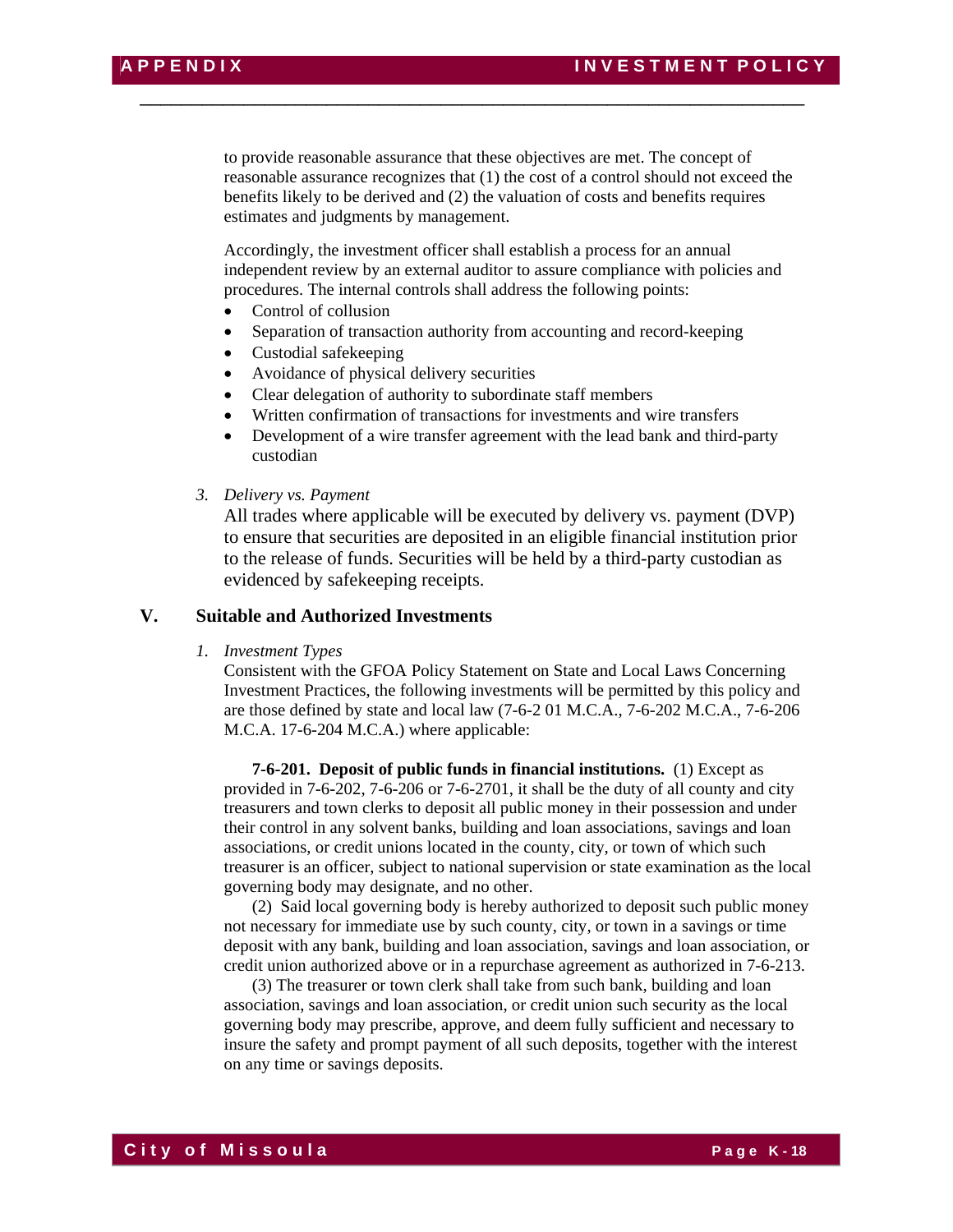(4) All such deposits shall be subject to withdrawal by the treasurer or town clerk in such amounts as may be necessary from time to time. No deposit of funds shall be made or permitted to remain in any bank, building and loan association, savings and loan association, or credit union until the security for such deposits shall have been first approved by the local governing body and delivered to the treasurer or town clerk.

\_\_\_\_\_\_\_\_\_\_\_\_\_\_\_\_\_\_\_\_\_\_\_\_\_\_\_\_\_\_\_\_\_\_\_\_\_\_\_\_\_\_\_\_\_\_\_\_\_\_\_\_\_\_\_\_\_\_\_\_\_\_\_\_

**7-6-202. Investment of public money in direct obligations of United States.**  (1) A local governing body may invest public money not necessary for immediate use by the county, city, or town in the following eligible securities:

 (a) United States government treasury bills, notes, and bonds and in United States treasury obligations, such as state and local government series (SLGS), separate trading of registered interest and principal of securities (STRIPS), or similar United States treasury obligations;

 (b) United States treasury receipts in a form evidencing the holder's ownership of future interest or principal payments on specific United States treasury obligations that, in the absence of payment default by the United States, are held in a special custody account by an independent trust company in a certificate or book-entry form with the federal reserve bank of New York; or

 (c) obligations of the following agencies of the United States, subject to the limitations in subsection (2):

- (i) federal home loan bank;
- (ii) federal national mortgage association;
- (iii) federal home mortgage corporation; and
- (iv) federal farm credit bank.

 (2) An investment in an agency of the United States is authorized under this section if the investment is a general obligation of the agency and has a fixed or zerocoupon rate and does not have prepayments that are based on underlying assets or collateral, including but not limited to residential or commercial mortgages, farm loans, multifamily housing loans, or student loans.

 (3) The local governing body may invest in a United States government security money market fund if;

 (a) the fund is sold and managed by a management-type investment company or investment trust registered under the Investment Company Act of 1940 (15 U.S.C. 80a-64), as may be amended;

(b) the fund consists only of eligible securities as described in this section;

 (c) the use of repurchase agreements is limited to agreements that are fully collateralized by the eligible securities, as described in this section, and the investment company or investment trust takes delivery of the collateral for any repurchase agreement, either directly or through an authorized custodian;

 (d) the fund is listed in a national financial publication under the category of "money market mutual funds", showing the fund's average maturity, yield, and asset size; and

(e) the fund's average maturity does not exceed 397 days.

 (4) Except as provided in subsection (5), an investment authorized in this part may not have a maturity date exceeding 5 years, except when the investment is used in an escrow account to refund an outstanding bond issue in advance.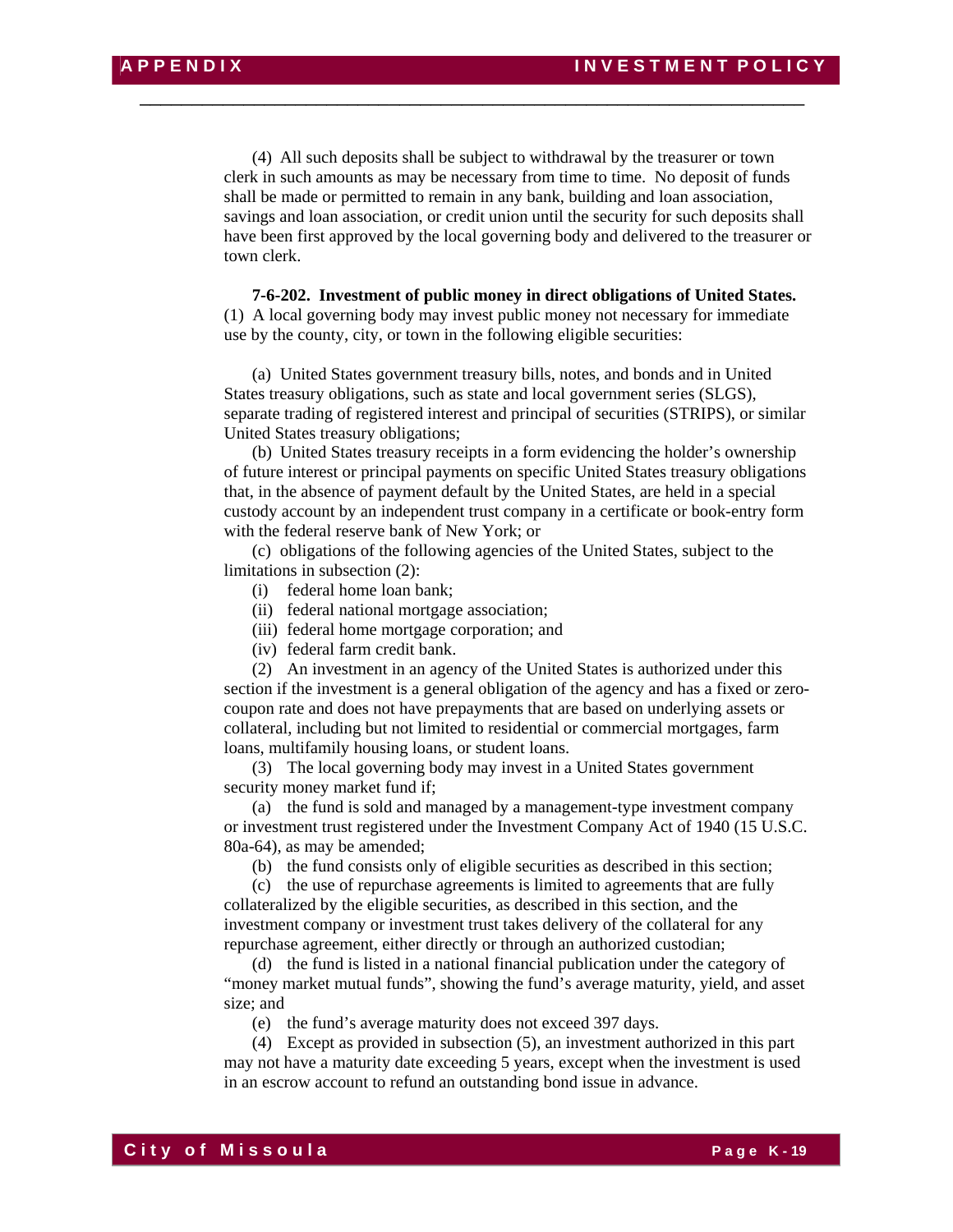(5) An investment of the assets of a local government group self-insurance program established pursuant to 2-9-211 or 39-71-2103 in an investment authorized in this part may not have a maturity date exceeding 10 years, and the average maturity of all those authorized investments of a local government group selfinsurance program may not exceed 6 years.

\_\_\_\_\_\_\_\_\_\_\_\_\_\_\_\_\_\_\_\_\_\_\_\_\_\_\_\_\_\_\_\_\_\_\_\_\_\_\_\_\_\_\_\_\_\_\_\_\_\_\_\_\_\_\_\_\_\_\_\_\_\_\_\_

 (6) This section may not be construed to prevent the investment of public funds under the state unified investment program established in Title 17, chapter 6, part 2.

**7-6-206. Time deposits—repurchase agreement.** (1) Public money not necessary for immediate use by a county, city, or town that is not invested as authorized in 7-6-202 may be placed in time or savings deposits with a bank, savings and loan association, or credit union in the state or placed in repurchase agreements as authorized in 7-6-213. Money placed in repurchase agreements is subject to subsection (2).

 (2) The local governing body may solicit bids for time or savings deposits from a bank, savings and loan association, or credit union in the state. The local governing body may deposit public money in the institutions unless a local financial institution agrees to pay the same rate of interest bid by a financial institution not located in the county, city, or town. The governing body may solicit bids by notice sent by mail to the investment institutions that have requested that their names be listed for bid notice with the department of administration.

 **17-6-204. Investment of local government funds.** (1) The governing body of any city, county, school district, or other local government unit or political subdivision having funds which are available for investment and are not required by law or by any covenant or agreement with bondholders or others to be segregated and invested in a different manner may direct its treasurer to remit such funds to the state treasurer for investment under the direction of the board of investments as part of the pooled investment fund.

 (2) A separate account, designated by name and number for each such participant in the fund, shall be kept to record individual transactions and totals of all investments belonging to each participant. A monthly report shall be furnished to each participant having a beneficial interest in the pooled investment fund, showing the changes in investments made during the preceding month. Details of any investment transaction shall be furnished to any participant upon request.

 (3) The principal and accrued income, and any part thereof, of each and every account maintained for a participant in the pooled investment fund shall be subject to payment at any time from the fund upon request. Accumulated income shall be remitted to each participant at least annually.

 (4) No order or warrant shall be issued upon any account for a larger amount than the principal and accrued income of the account to which it applies, and if any such order or warrant is issued, the participant receiving it shall reimburse the excess amount to the fund from any funds not otherwise appropriated, and the state treasurer shall be liable under his official bond for any amount not so reimbursed.

Investment in derivatives of the above instruments is not authorized by the City of Missoula's investment policy. (See the GFOA Recommended Practice on "Use of Derivatives by State and Local Governments," 1994.)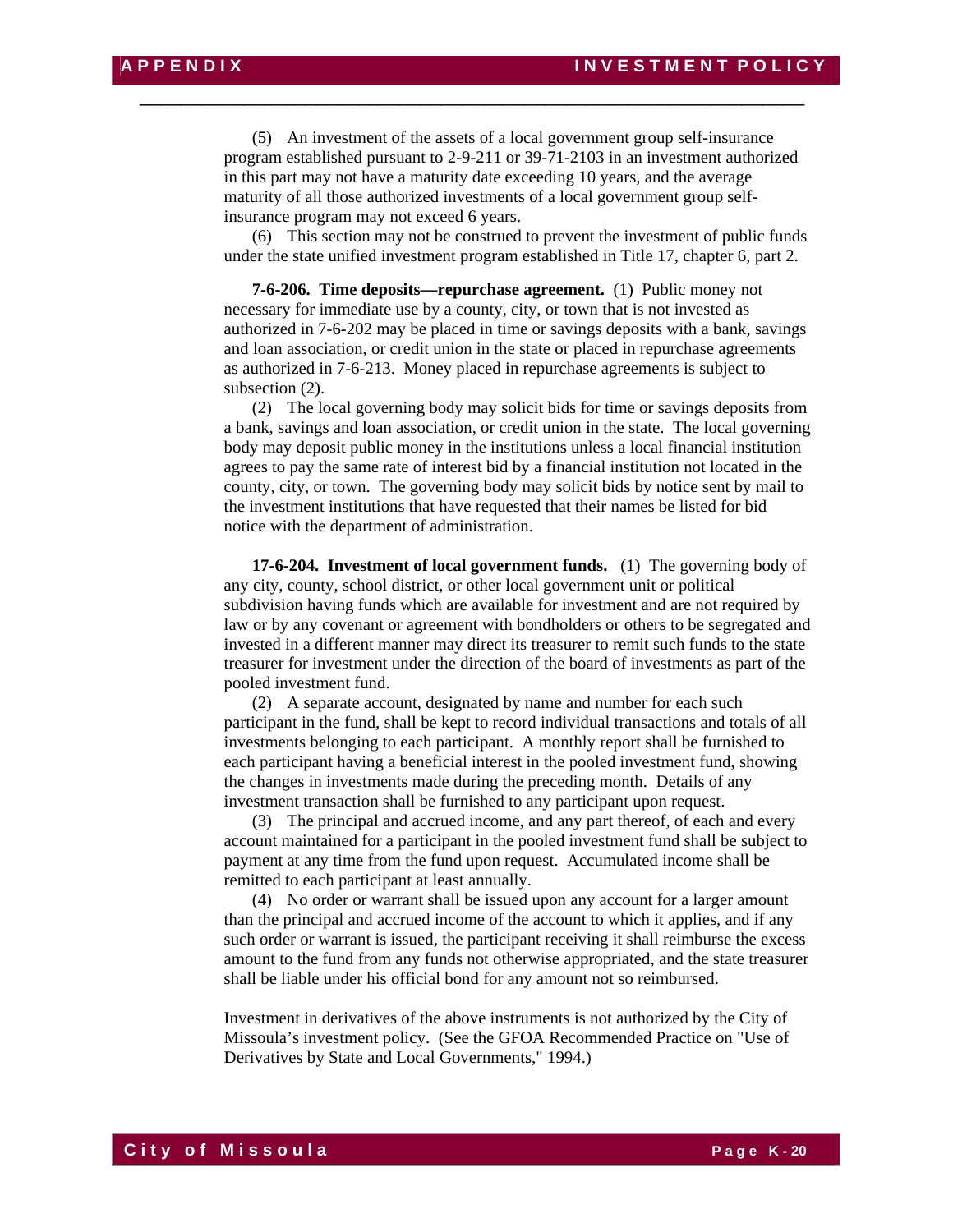# *2. Collateralization*

Where allowed by state law and in accordance with the GFOA Recommended Practices on the Collateralization of Public Deposits, collateralization will be required on non-negotiable certificates of deposit to the extent allowable by state law. (See GFOA Recommended Practices, Appendix 3.) Montana state law (7-6- 207 M.C.A. and 7-6-208 M.C.A) establishes the deposit security requirements for City investments:

\_\_\_\_\_\_\_\_\_\_\_\_\_\_\_\_\_\_\_\_\_\_\_\_\_\_\_\_\_\_\_\_\_\_\_\_\_\_\_\_\_\_\_\_\_\_\_\_\_\_\_\_\_\_\_\_\_\_\_\_\_\_\_\_

**7-6-207. Deposit security**. (1) The local governing body may require security only for that portion of the deposits which is not guaranteed or insured according to law and, as to such unguaranteed or uninsured portion, to the extent of:

 (a) 50% of such deposits if the institution in which the deposit is made has a net worth to total assets ratio of 6% or more; or

 (b) 100% if the institution in which the deposit is made has a net worth to total assets ratio of 6%. The security shall consist of those enumerated in 17-6- 103 or cashier's checks issued to the depository institution by any federal reserve bank.

 (2) When negotiable securities are furnished, such securities may be placed in trust. The trustee's receipt may be accepted in lieu of the actual securities when such receipt is in favor of the treasurer or town clerk and his successors. All warrants or other negotiable securities must be properly assigned or endorsed in blank. It is the duty of the appropriate governing body, upon the acceptance and approval of any of the above-mentioned bonds or securities, to make a complete minute entry of the acceptance and approval upon the record of their proceedings, and the bonds and securities shall be reapproved at least quarterannually thereafter.

**7-6-208. Substitution of deposit security.** (1) Any bank, building and loan association, savings and loan association, or credit union pledging securities as provided in 7-6-207, at any time it deems advisable or desirable, may substitute like securities for all or any part of the securities pledged. The collateral so substituted shall be approved by the governing body of the county, city, or town at its next official meeting.

 (2) Such securities so substituted shall at the time of substitution be at least equal in principal amount to the securities for which substitution is made. In the event that the securities so substituted are held in trust, the trustee shall, on the same day the substitution is made, forward a receipt by registered or certified mail to the county, city, or town and to the depository bank, building and loan association, savings and loan association, or credit union. The receipt shall specifically describe and identify both the securities so substituted and those released and returned to the depository bank, building and loan association, savings and loan association, or credit union.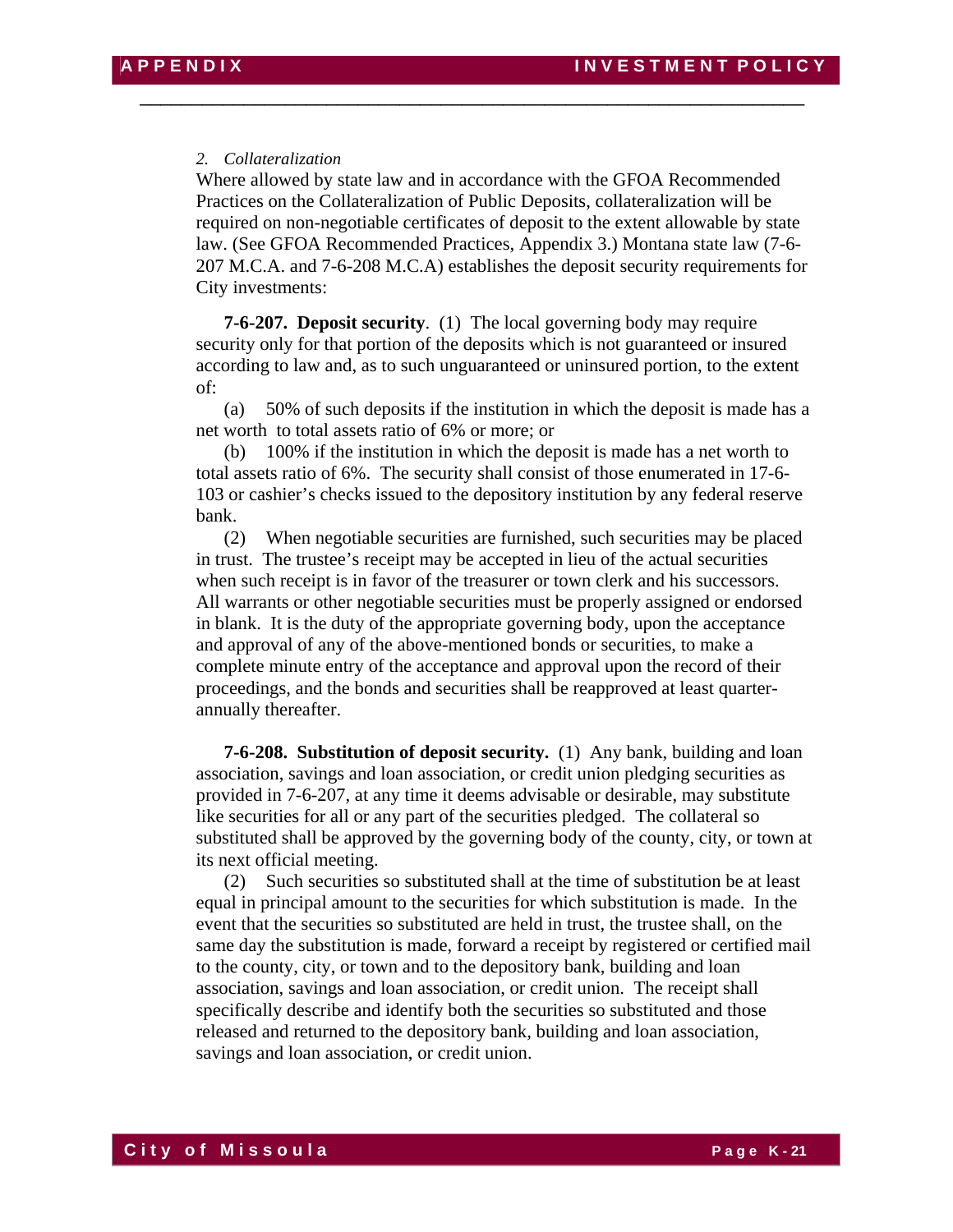Securities eligible for pledging to secure deposits of public funds are enumerated in 17-6-103 M.C.A.

\_\_\_\_\_\_\_\_\_\_\_\_\_\_\_\_\_\_\_\_\_\_\_\_\_\_\_\_\_\_\_\_\_\_\_\_\_\_\_\_\_\_\_\_\_\_\_\_\_\_\_\_\_\_\_\_\_\_\_\_\_\_\_\_

*3. Repurchase Agreements* 

Repurchase agreements shall be consistent with GFOA Recommended Practices on Repurchase Agreements, (See GFOA Recommended Practices, Appendix 3.)

# **VI. Investment Parameters**

# *1. Diversification*

The investments shall be diversified by:

- limiting investments to avoid over concentration in securities from a specific issuer or business sector (excluding U.S. Treasury securities),
- limiting investment in securities that have higher credit risks, investing in securities with varying maturities, and
- continuously investing a portion of the portfolio in readily available funds such as local government investment pools (LGIPs), money market funds or overnight repurchase agreements to ensure that appropriate liquidity is maintained in order to meet ongoing obligations. (See the GFOA Recommended Practice on "Diversification of Investments in a Portfolio" in Appendix 3.)
- *2. Maximum Maturities*

To the extent possible, the City of Missoula shall attempt to match its investments with anticipated cash flow requirements. Unless matched to a specific cash flow, the City of Missoula will not directly invest in securities maturing more than five (5) years from the date of purchase or in accordance with state and local statutes and ordinances. The City of Missoula shall adopt weighted average maturity limitations (which often range from 90 days to 3 years), consistent with the investment objectives. (See the GFOA Recommended Practice on "Maturities of Investments in a Portfolio" in Appendix 3.)

Because of inherent difficulties in accurately forecasting cash flow requirements, a portion of the portfolio should be continuously invested in readily available funds such as LGIPs, money market funds, or overnight repurchase agreements to ensure that appropriate liquidity is maintained to meet ongoing obligations.

# **VII. Reporting**

 *1. Methods* 

The investment officer shall prepare an investment report at least quarterly, including a management summary that provides an analysis of the status of the current investment portfolio and transactions made over the last quarter. This management summary will be prepared in a manner, which will allow the City of Missoula to ascertain whether investment activities during the reporting period have conformed to the investment policy. The report should be provided to the investment officer, the legislative body, and any pool participants. The report will include the following: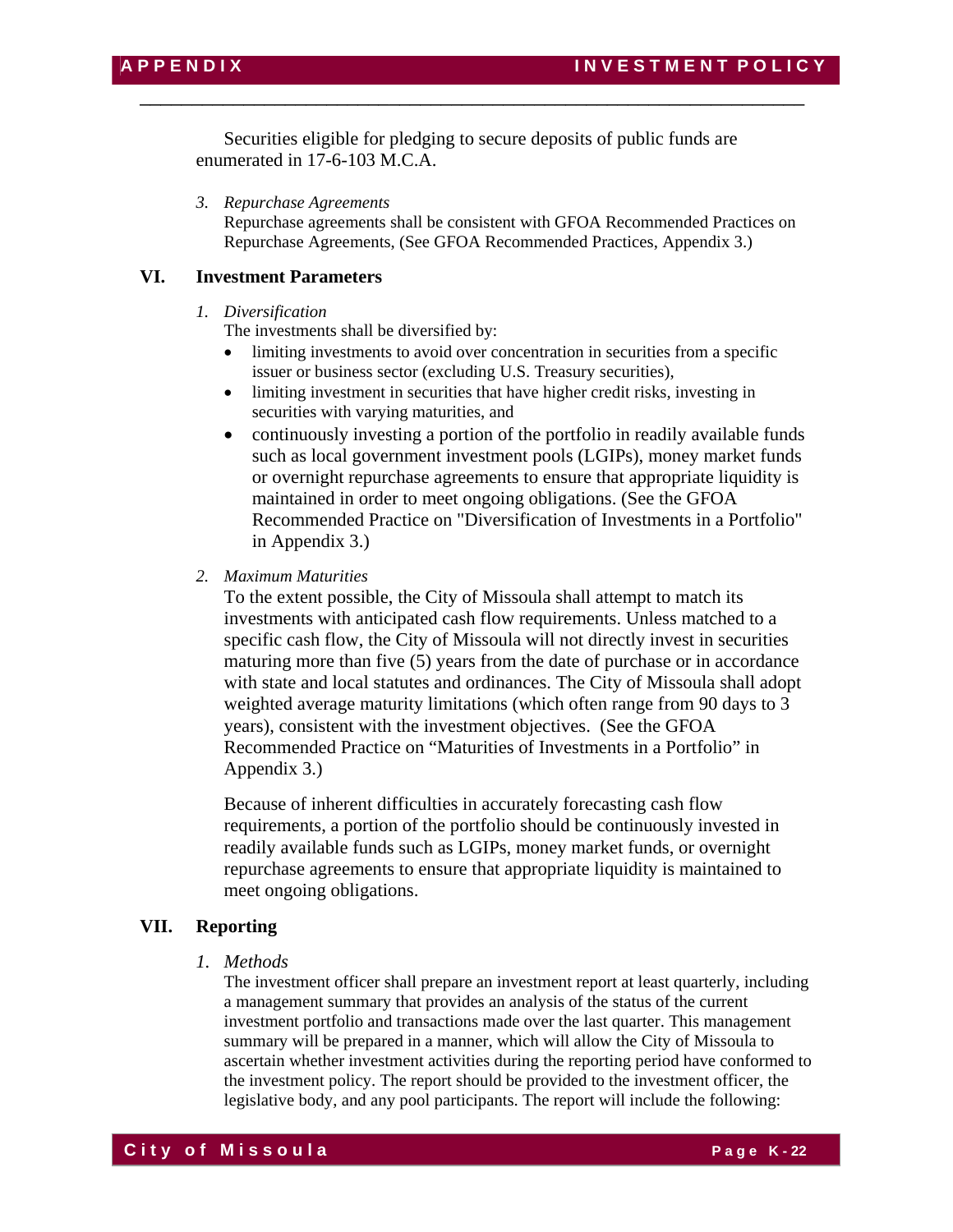a. Listing of individual securities held at the end of the reporting period.

\_\_\_\_\_\_\_\_\_\_\_\_\_\_\_\_\_\_\_\_\_\_\_\_\_\_\_\_\_\_\_\_\_\_\_\_\_\_\_\_\_\_\_\_\_\_\_\_\_\_\_\_\_\_\_\_\_\_\_\_\_\_\_\_

- b. Realized and unrealized gains or losses resulting from appreciation or depreciation by listing the cost and market value of securities over one-year duration that are not intended to be held until maturity (in accordance with Governmental Accounting Standards Board (GASB) requirements).
- c. Average weighted yield to maturity of portfolio on investments as compared to applicable benchmarks.
- d. Listing of investment by maturity date.
- e. Percentage of the total portfolio, which each type of investment represents.
- *2. Performance Standards*

The investment portfolio will be managed in accordance with the parameters specified within this policy. The portfolio should obtain a market average rate of return during a market/economic environment of stable interest rates. A series of appropriate benchmarks shall be established against which portfolio performance shall be compared on a regular basis.

*3. Marking to Market* 

 The market value of the portfolio shall be calculated at least quarterly and a statement of the market value of the portfolio shall be issued at least quarterly. This will ensure that review of the investment portfolio, in terms of value and price volatility, has been performed consistent with the GFOA Recommended Practice on "Mark-to-Market Practices for State and Local Government Investment Portfolios and Investment Pools." (See GFOA Recommended Practices, Appendix 3.) In defining market value, considerations should be given to the GASB Statement 31 pronouncement.

# **VIII. Policy Considerations**

*1. Exemption* 

 Any investment currently held that does not meet the guidelines of this policy shall be exempted from the requirements of this policy. At maturity or liquidation, such monies shall be reinvested only as provided by this policy.

*2. Amendments*

This policy shall be reviewed on an annual basis. Any changes must be approved by the investment officer and any other appropriate authority, as well as the individual(s) charged with maintaining internal controls.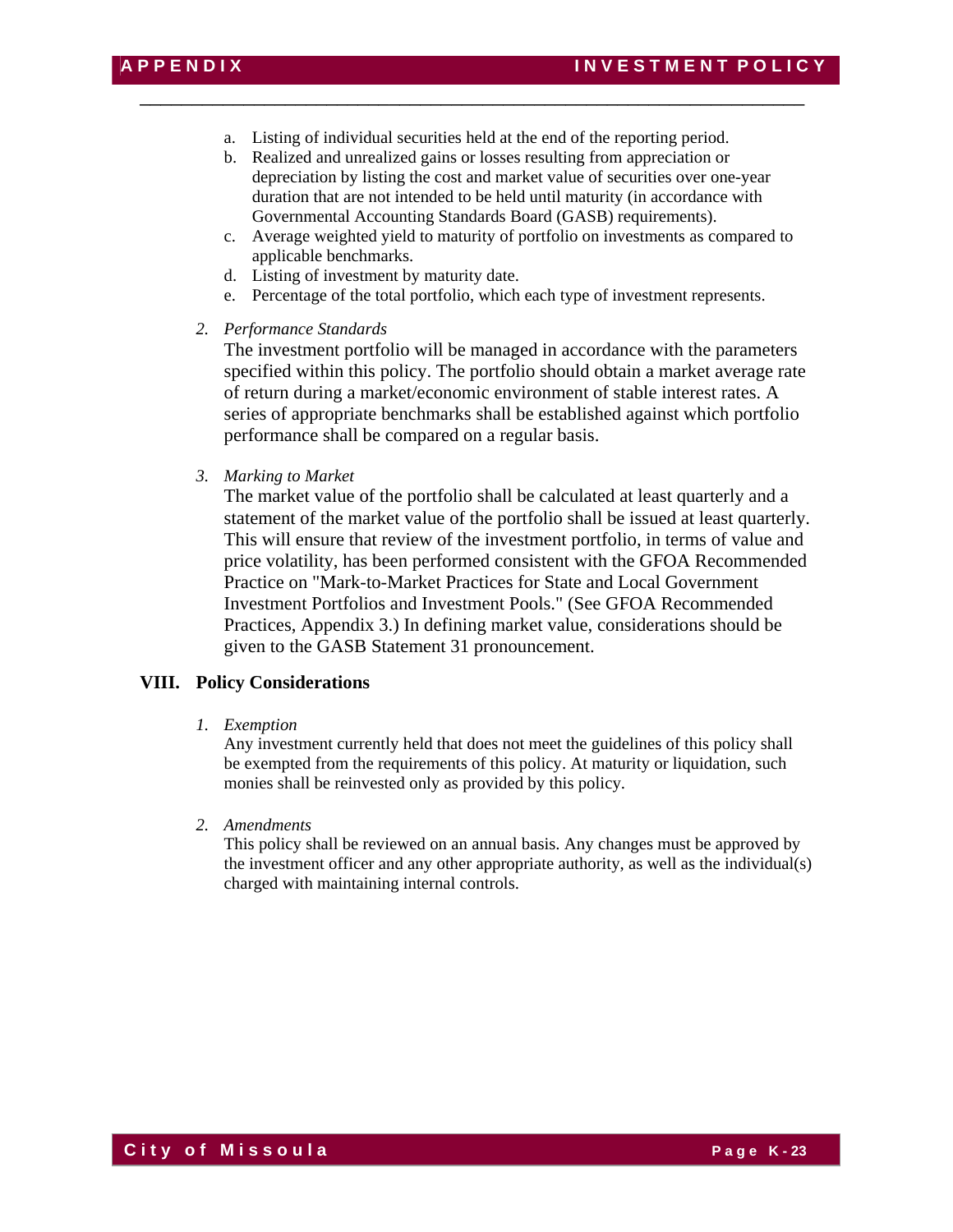# **Appendix 1: Glossary**

\_\_\_\_\_\_\_\_\_\_\_\_\_\_\_\_\_\_\_\_\_\_\_\_\_\_\_\_\_\_\_\_\_\_\_\_\_\_\_\_\_\_\_\_\_\_\_\_\_\_\_\_\_\_\_\_\_\_\_\_\_\_\_\_

The following is a glossary of key investing terms, many of which appear in GFOA's Sample Investment Policy.

**Accrued Interest —** The accumulated interest due on a bond as of the last interest payment made by the issuer.

**Agency** — A debt security issued by a federal or federally sponsored agency. Federal agencies are backed by the full faith and credit of the U.S. Government. Federally sponsored agencies (FSAs) are backed by each particular agency with a market perception that there is an implicit government guarantee. An example of federal agency is the Government National Mortgage Association (GNMA). An example of a FSA is the Federal National Mortgage Association (FNMA).

**Amortization —** The systematic reduction of the amount owed on a debt issue through periodic payments of principal.

**Average Life —** The average length of time that an issue of serial bonds and/or term bonds with a mandatory sinking fund feature is expected to be outstanding.

**Basis Point** — A unit of measurement used in the valuation of fixed-income securities equal to 1/100 of 1 percent of yield, e.g., "1/4" of 1 percent is equal to 25 basis points.

**Bid —** The indicated price at which a buyer is willing to purchase a security or commodity.

**Book Value —** The value at which a security is carried on the inventory lists or other financial records of an investor. The book value may differ significantly from the security's current value in the market.

**Callable Bond —** A bond issue in which all or part of its outstanding principal amount may be redeemed before maturity by the issuer under specified conditions.

**Call Price —** The price at which an issuer may redeem a bond prior to maturity. The price is usually at a slight premium to the bond's original issue price to compensate the holder for loss of income and ownership.

**Call Risk —** The risk to a bondholder that a bond may be redeemed prior to maturity.

**Cash Sale/Purchase —** A transaction that calls for delivery and payment of securities on the same day that the transaction is initiated.

<sup>\*</sup>This glossary has been adapted from an article, entitled "Investment terms for everyday use," that appeared in the April 5, 1996, issue of *Public Investor,* GFOA's subscription investment newsletter.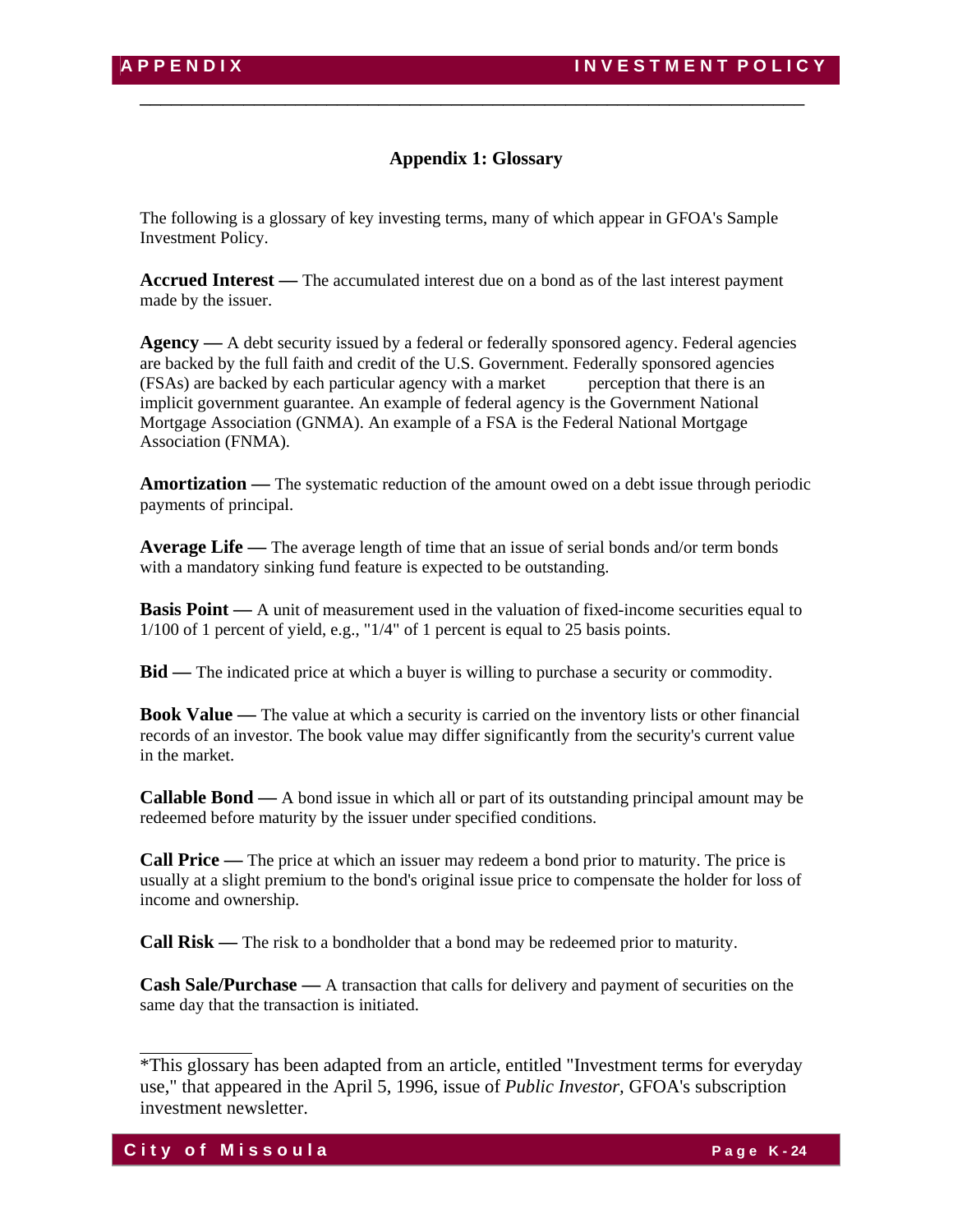**Collateralization —** Process by which a borrower pledges securities, property, or other deposits for the purpose of securing the repayment of a loan and/or security.

**Commercial Paper -** An unsecured short-term promissory note issued by corporations, with maturities ranging from 2 to 270 days.

\_\_\_\_\_\_\_\_\_\_\_\_\_\_\_\_\_\_\_\_\_\_\_\_\_\_\_\_\_\_\_\_\_\_\_\_\_\_\_\_\_\_\_\_\_\_\_\_\_\_\_\_\_\_\_\_\_\_\_\_\_\_\_\_

**Convexity** — A measure of a bond's price sensitivity to changing interest rates. A high convexity indicates greater sensitivity of a bond's price to interest rate changes.

**Coupon Rate** — The annual rate of interest received by an investor from the issuer of certain types of fixed-income securities. Also known as the "interest rate."

**Credit Quality —** The measurement of the financial strength of a bond issuer. This measurement helps an investor to understand an issuer's ability to make timely interest payments and repay the loan principal upon maturity. Generally, the higher the credit quality of a bond issuer, the lower the interest rate paid by the issuer because the risk of default is lower. Credit quality ratings are provided by nationally recognized rating agencies.

**Credit Risk —** The risk to an investor that an issuer will default in the payment of interest and/or principal on a security.

**Current Yield (Current Return) —** A yield calculation determined by dividing the annual interest received on a security by the current market price of that security.

**Delivery Versus Payment (DVP)** — A type of securities transaction in which the purchaser pays for the securities when they are delivered either to the purchaser or his/her custodian.

**Derivative Security** — Financial instrument created from, or whose value depends upon, one or more underlying assets or indexes of asset values.

**Discount** — The amount by which the par value of a security exceeds the price paid for the security.

**Diversification** — A process of investing assets among a range of security types by sector, maturity, and quality rating.

**Duration —** A measure of the timing of the cash flows, such as the interest payments and the principal repayment, to be received from a given fixed-income security. This calculation is based on three variables: term to maturity, coupon rate, and yield to maturity. The duration of a security is a useful indicator of its price volatility for given changes in interest rates.

**Fair Value** — The amount, at which an investment could be exchanged in a current transaction between willing parties, other than in a forced or liquidation sale.

**Federal Funds (Fed Funds) —** Funds placed in Federal Reserve banks by depository institutions in excess of current reserve requirements. These depository institutions may lend fed funds to each other overnight or on a longer basis. They may also transfer funds among each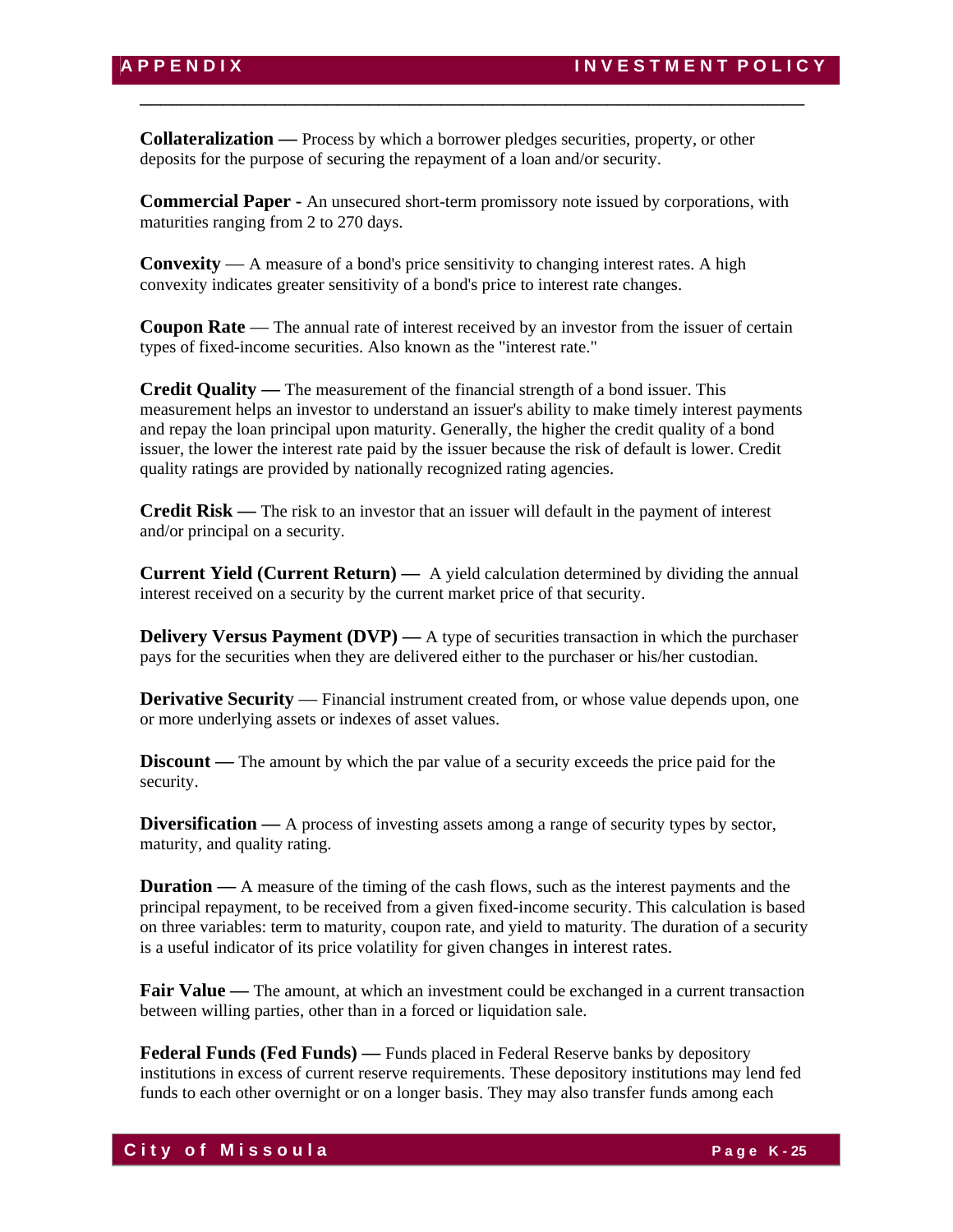other on a same-day basis through the Federal Reserve banking system. Fed funds are considered to be immediately available funds.

\_\_\_\_\_\_\_\_\_\_\_\_\_\_\_\_\_\_\_\_\_\_\_\_\_\_\_\_\_\_\_\_\_\_\_\_\_\_\_\_\_\_\_\_\_\_\_\_\_\_\_\_\_\_\_\_\_\_\_\_\_\_\_\_

**Federal Funds Rate —** Interest rate charged by one institution lending federal funds to the other.

**Government Securities —** An obligation of the U.S. government, backed by the full faith and credit of the government. These securities are regarded as the highest quality of investment securities available in the U.S. securities market. See "Treasury Bills, Notes, and Bonds."

**Interest Rate —** See "Coupon Rate."

**Interest Rate Risk —** The risk associated with declines or rises in interest rates, which cause an investment in a fixed-income security to increase or decrease in value.

**Internal Controls** — An internal control structure designed to ensure that the assets of the entity are protected from loss, theft, or misuse. The internal control structure is designed to provide reasonable assurance that these objectives are met. The concept of reasonable assurance recognizes that 1) the cost of a control should not exceed the benefits likely to be derived and 2) the valuation of costs and benefits require estimates and judgments by management. Internal controls should address the following points:

- 1. Control of collusion Collusion is a situation where two or more employees are working in conjunction to defraud their employer.
- 2. Separation of transaction authority from accounting and record keeping By separating the person who authorizes or performs the transaction from the people who record or otherwise account for the transaction, a separation of duties is achieved.
- 3. Custodial safekeeping Securities purchased from any bank or dealer including appropriate collateral (as defined by state law) shall be placed with an independent third party for custodial safekeeping.
- 4. Avoidance of physical delivery securities Book-entry securities are much easier to transfer and account for since actual delivery of a document never takes place. Delivered securities must be properly safeguarded against loss or destruction. The potential for fraud and loss increases with physically delivered securities.
- 5. Clear delegation of authority to subordinate staff members Subordinate staff members must have a clear understanding of their authority and responsibilities to avoid improper actions. Clear delegation of authority also preserves the internal control structure that is contingent on the various staff positions and their respective responsibilities.
- 6. Written confirmation of transactions for investments and wire transfers Due to the potential for error and improprieties arising from telephone and electronic transactions, all transactions should be

supported by written communications and approved by the appropriate person. Written communications may be via fax if on letterhead and if the safekeeping institution has a list of authorized signatures.

7. Development of a wire transfer agreement with the lead bank and third-party custodian - The designated official should ensure that an agreement will be entered into and will address the following points: controls, security provisions, and responsibilities of each party making and receiving wire transfers.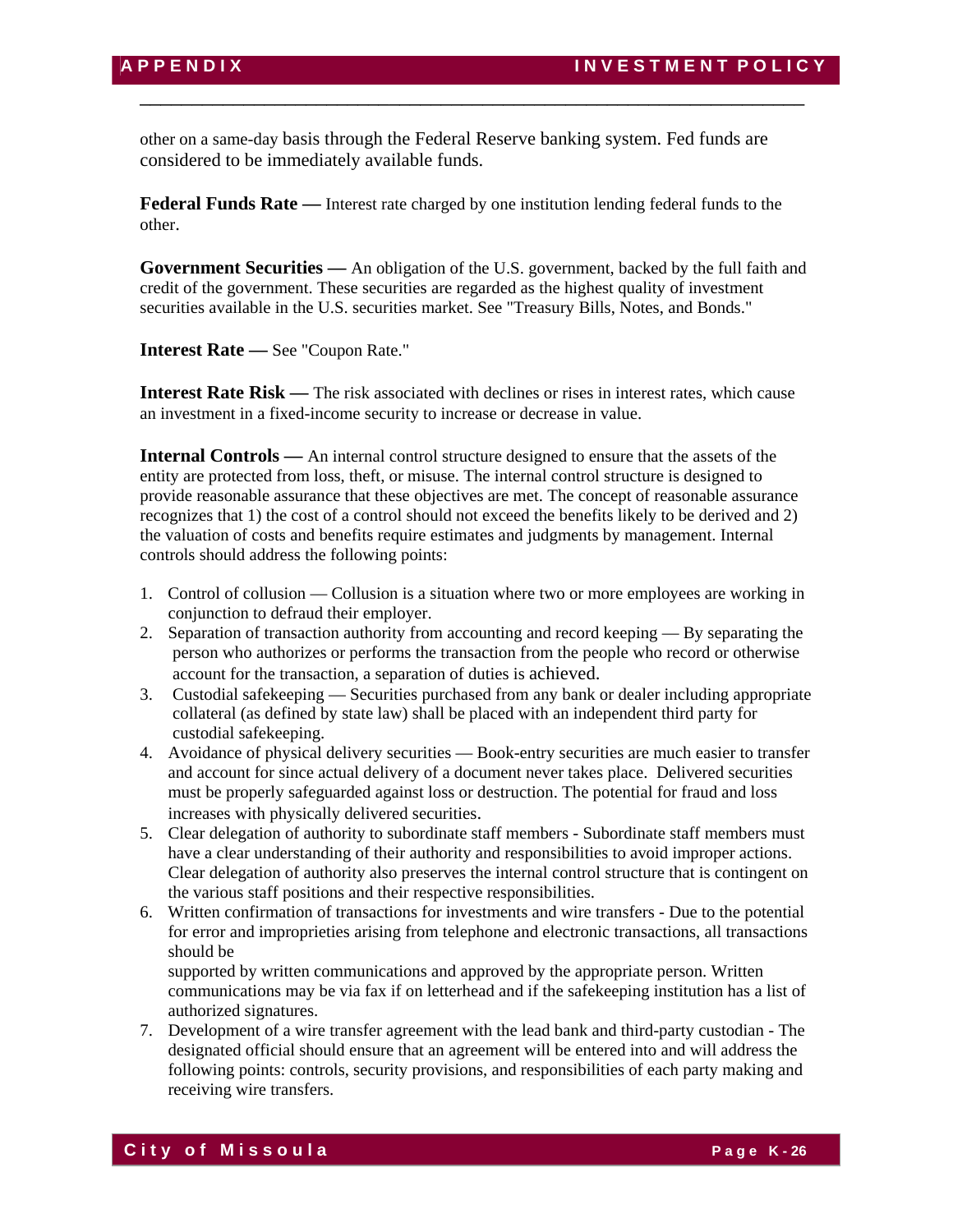**Inverted Yield Curve —** A chart formation that illustrates long-term securities having lower yields than short-term securities. This configuration usually occurs during periods of high inflation coupled with low levels of confidence in the economy and a restrictive monetary policy.

\_\_\_\_\_\_\_\_\_\_\_\_\_\_\_\_\_\_\_\_\_\_\_\_\_\_\_\_\_\_\_\_\_\_\_\_\_\_\_\_\_\_\_\_\_\_\_\_\_\_\_\_\_\_\_\_\_\_\_\_\_\_\_\_

**Investment Company Act of 1940** — Federal legislation which sets the standards by which investment companies, such as mutual funds, are regulated in the areas of advertising, promotion, performance reporting requirements, and securities valuations.

**Investment Policy —** A concise and clear statement of the objectives and parameters formulated by an investor or investment manager for a portfolio of investment securities.

**Investment-grade Obligations -** An investment instrument suitable for purchase by institutional investors under the prudent person rule. Investment-grade is restricted to those obligations rated BBB or higher by a rating agency.

**Liquidity** — An asset that can be converted easily and quickly into cash.

**Local Government Investment Pool (LGIP) —** An investment by local governments in which their money is pooled as a method for managing local funds.

**Mark-to-market —** The process whereby the book value or collateral value of a security is adjusted to reflect its current market value.

**Market Risk** — The risk that the value of a security will rise or decline as a result of changes in market conditions.

**Market Value** — Current market price of a security.

**Maturity** — The date on which payment of a financial obligation is due. The final stated maturity is the date on which the issuer must retire a bond and pay the face value to the bondholder. See "Weighted Average Maturity."

**Money Market Mutual Fund —** Mutual funds that invest solely in money market instruments (short-term debt instruments, such as Treasury bills, commercial paper, bankers' acceptances, repos and federal funds).

**Mutual Fund —** An investment company that pools money and can invest in a variety of securities, including fixed-income securities and money market instruments. Mutual funds are regulated by the

Investment Company Act of 1940 and must abide by the following Securities and Exchange Commission (SEC) disclosure guidelines:

- 1. Report standardized performance calculations.
- 2. Disseminate timely and accurate information regarding the fund's holdings, performance, management and general investment policy.
- 3. Have the fund's investment policies and activities supervised by a board of trustees, which are independent of the adviser, administrator or other vendor of the fund.
- 4. Maintain the daily liquidity of the fund's shares.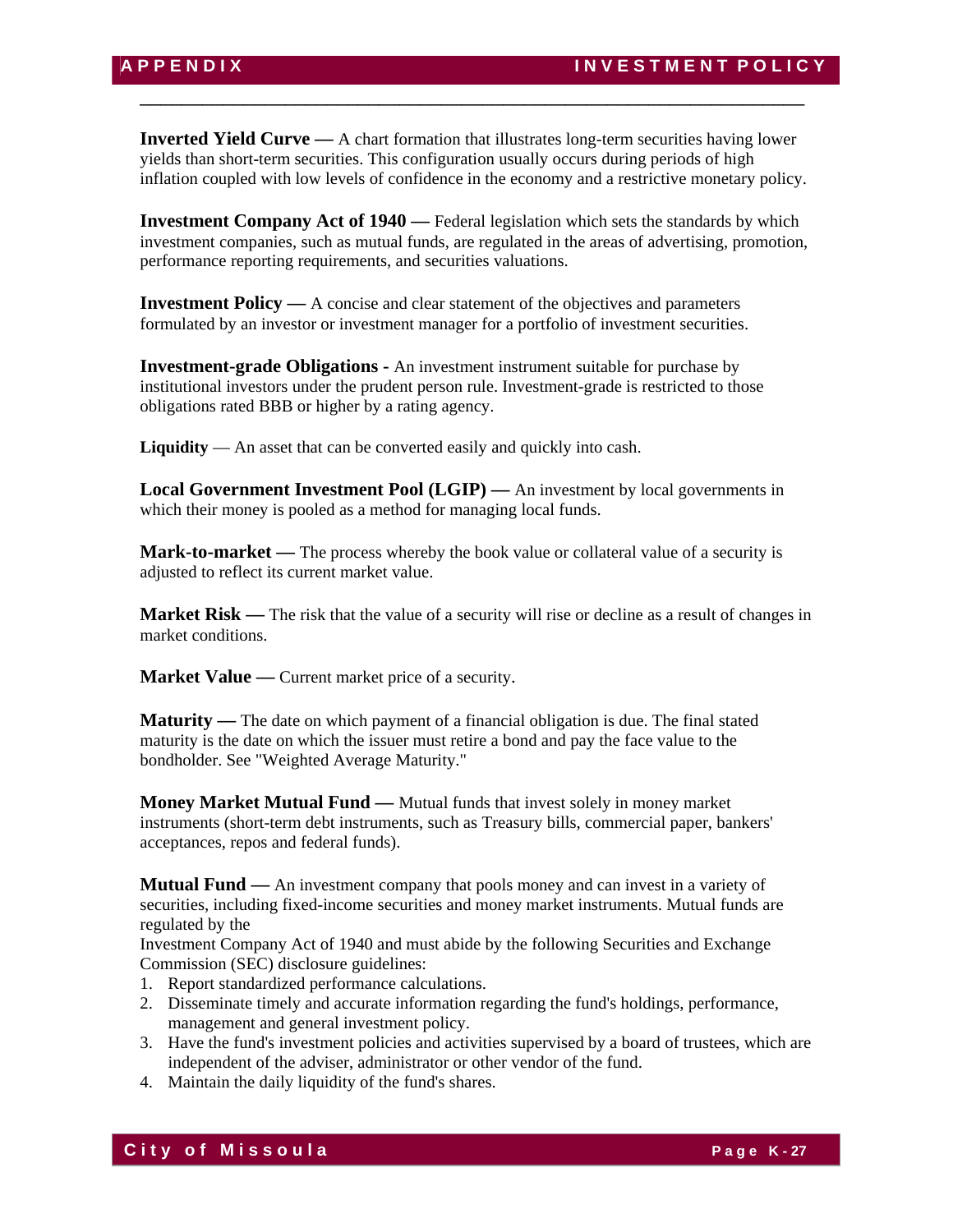- 5. Value their portfolios on a daily basis.
- 6. Have all individuals who sell SEC-registered products licensed with a self-regulating organization (SRO) such as the National Association of Securities Dealers (NASD).
- 7. Have an investment policy governed by a prospectus that is updated and filed by the SEC annually.

\_\_\_\_\_\_\_\_\_\_\_\_\_\_\_\_\_\_\_\_\_\_\_\_\_\_\_\_\_\_\_\_\_\_\_\_\_\_\_\_\_\_\_\_\_\_\_\_\_\_\_\_\_\_\_\_\_\_\_\_\_\_\_\_

**Mutual Fund Statistical Services** — Companies that track and rate mutual funds, e.g., IBC/Donoghue, Lipper Analytical Services, and Morningstar.

**National Association of Securities Dealers (NASD)** — A self-regulatory organization (SRO) of brokers and dealers in the over-the-counter securities business. Its regulatory mandate includes authority over firms that distribute mutual fund shares as well as other securities.

**Net Asset Value —** The market value of one share of an investment company, such as a mutual fund. This figure is calculated by totaling a fund's assets which includes securities, cash, and any accrued earnings, subtracting this from the fund's liabilities and dividing this total by the number of shares outstanding. This is calculated once a day based on the closing price for each security in the fund's portfolio. (See below.)

[(Total assets) - (Liabilities)]/(Number of shares outstanding)

**No Load Fund —** A mutual fund, which does not levy a sales charge on the purchase of its shares.

**Nominal Yield —** The stated rate of interest that a bond pays its current owner, based on par value of the security. It is also known as the "coupon," "coupon rate," or "interest rate."

**Offer** — An indicated price at which market participants are willing to sell a security or commodity. Also referred to as the "Ask price."

**Par** — Face value or principal value of a bond, typically \$1,000 per bond.

**Positive Yield Curve** — A chart formation that illustrates short-term securities having lower yields than long-term securities.

**Premium** — The amount by which the price paid for a security exceeds the security's par value.

**Prime Rate** — A preferred interest rate charged by commercial banks to their most creditworthy customers. Many interest rates are keyed to this rate.

**Principal** — The face value or par value of a debt instrument. Also may refer to the amount of capital invested in a given security.

**Prospectus** — A legal document that must be provided to any prospective purchaser of a new securities offering registered with the SEC. This can include information on the issuer, the issuer's business, the proposed use of proceeds, the experience of the issuer's management, and certain certified financial statements.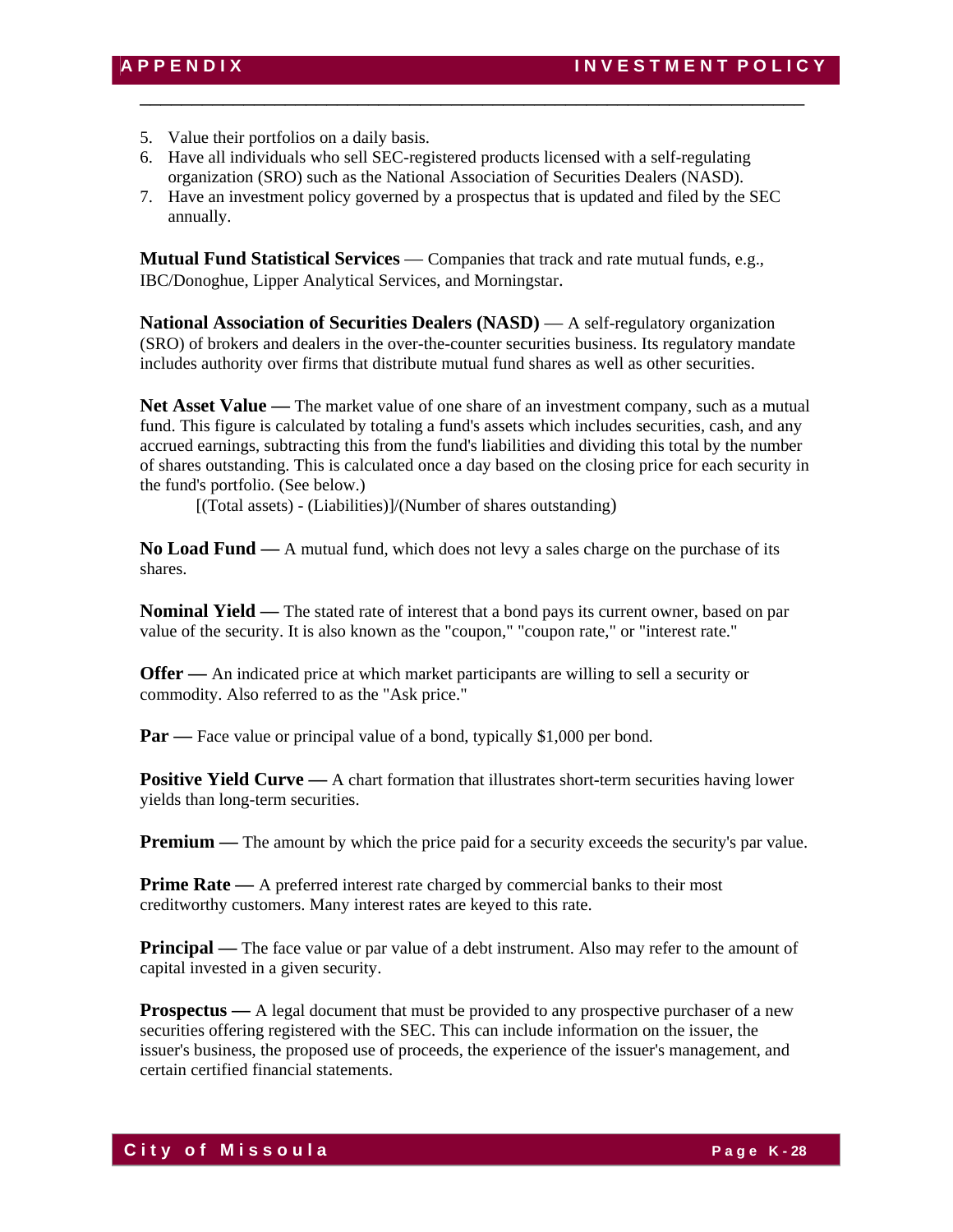**Prudent Person Rule** — An investment standard outlining the fiduciary responsibilities of public funds investors relating to investment practices.

\_\_\_\_\_\_\_\_\_\_\_\_\_\_\_\_\_\_\_\_\_\_\_\_\_\_\_\_\_\_\_\_\_\_\_\_\_\_\_\_\_\_\_\_\_\_\_\_\_\_\_\_\_\_\_\_\_\_\_\_\_\_\_\_

**Regular Way Delivery —** Securities settlement that calls for delivery and payment on the third business day following the trade date  $(T+3)$ ; payment on a T+1 basis is currently under consideration. Mutual funds are settled on a same day basis; government securities are settled on the next business day.

**Reinvestment Risk —** The risk that a fixed-income investor will be unable to reinvest income proceeds from a security holding at the same rate of return currently generated by that holding.

**Repurchase Agreement (repo or RP)** — An agreement of one party to sell securities at a specified price to a second party and a simultaneous agreement of the first party to repurchase the securities at a specified price or at a specified later date.

**Reverse Repurchase Agreement (Reverse Repo) —** An agreement of one party to purchase securities at a specified price from a second party and a simultaneous agreement by the first party to resell the securities at a specified price to the second party on demand or at a specified date.

**Rule 2a-7 of the Investment Company Act —** Applies to all money market mutual funds and mandates such funds to maintain certain standards, including a 13- month maturity limit and a 90-day average maturity on investments, to help maintain a constant net asset value of one dollar (\$1.00).

**Safekeeping** — Holding of assets (e.g., securities) by a financial institution.

**Serial Bond** — A bond issue, usually of a municipality, with various maturity dates scheduled at regular intervals until the entire issue is retired.

**Sinking Fund** — Money accumulated on a regular basis in a separate custodial account that is used to redeem debt securities or preferred stock issues.

**Swap** — Trading one asset for another.

**Term Bond —** Bonds comprising a large part or all of a particular issue that come due in a single maturity. The issuer usually agrees to make periodic payments into a sinking fund for mandatory redemption of term bonds before maturity.

**Total Return —** The sum of all investment income plus changes in the capital value of the portfolio. For mutual funds, return on an investment is composed of share price appreciation plus any realized dividends or capital gains. This is calculated by taking the following components during a certain time period.

 $(Price Approxation) + (Dividends paid) + (Capital gains) = Total Return$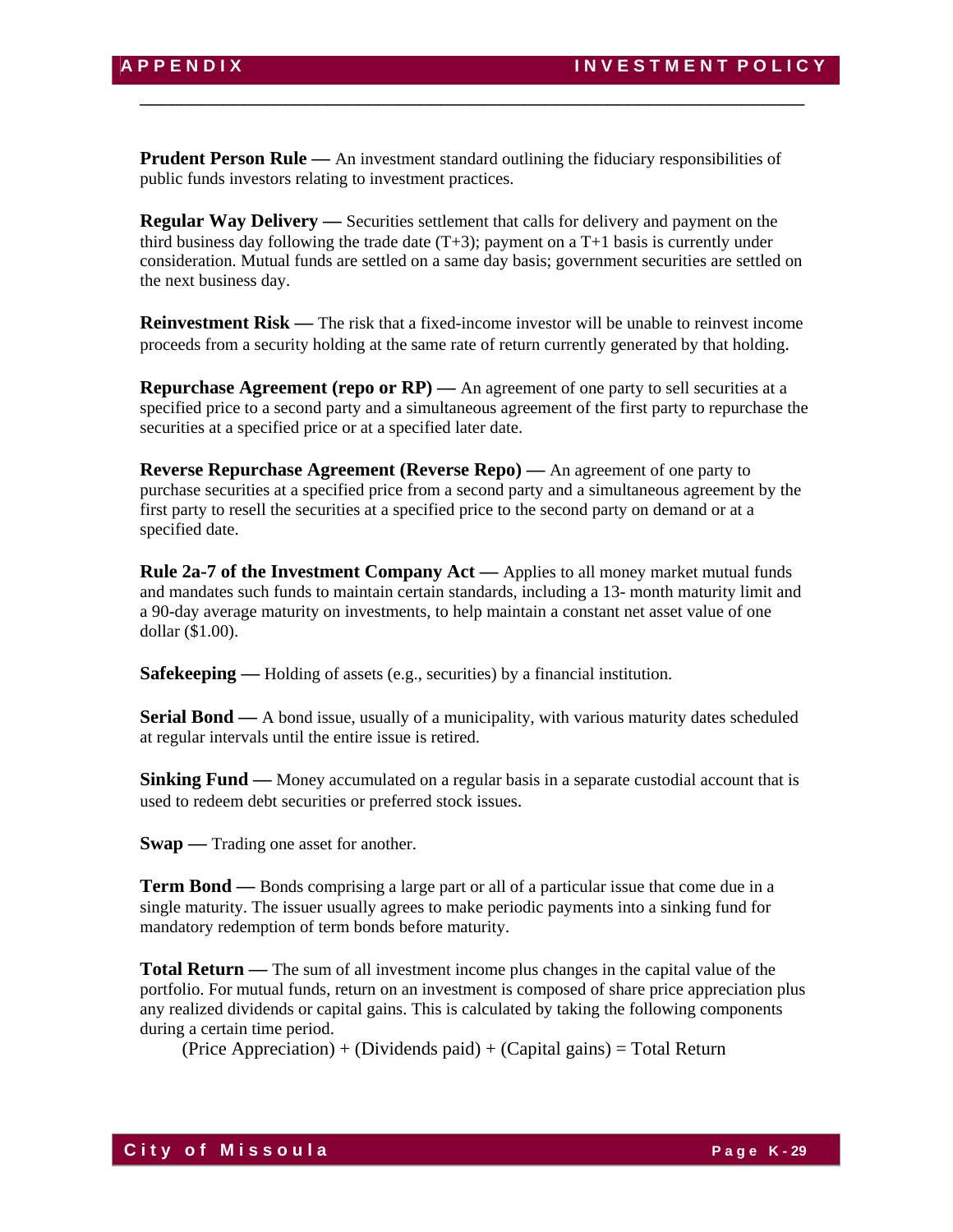**Treasury Bills —** Short-term U.S. government non-interest bearing debt securities with maturities of no longer than one year and issued in minimum denominations of \$10,000. Auctions of three- and six-month bills are weekly, while auctions of one-year bills are monthly. The yields on these bills are monitored closely in the money markets for signs of interest rate trends.

\_\_\_\_\_\_\_\_\_\_\_\_\_\_\_\_\_\_\_\_\_\_\_\_\_\_\_\_\_\_\_\_\_\_\_\_\_\_\_\_\_\_\_\_\_\_\_\_\_\_\_\_\_\_\_\_\_\_\_\_\_\_\_\_

**Treasury Notes —** Intermediate U.S. government debt securities with maturities of one to 10 years and issued in denominations ranging from \$1,000 to \$1 million or more.

**Treasury Bonds —** Long-term U.S. government debt securities with maturities of ten years or longer and issued in minimum denominations of \$1,000. Currently, the longest outstanding maturity for such securities is 30 years.

**Uniform Net Capital Rule —** SEC Rule 15C3-1 outlining capital requirements for broker/dealers.

**Volatility** — A degree of fluctuation in the price and valuation of securities.

**"Volatility Risk" Rating —** A rating system to clearly indicate the level of volatility and other non-credit risks associated with securities and certain bond funds. The ratings for bond funds range from those that have extremely low sensitivity to changing market conditions and offer the greatest stability of the returns ("aaa" by S&P; "V-1" by Fitch) to those that are highly sensitive with currently identifiable market volatility risk ("ccc-" by S&P, "V-10" by Fitch).

**Weighted Average Maturity** (WAM) — The average maturity of all the securities that comprise a portfolio. According to SEC rule 2a-7, the WAM for SEC registered money market mutual funds may not exceed 90 days and no one security may have a maturity that exceeds 397 days.

When Issued (WI) — A conditional transaction in which an authorized new security has not been issued. All "when issued" transactions are settled when the actual security is issued.

**Yield** — The current rate of return on an investment security generally expressed as a percentage of the security's current price.

**Yield-to-call (YTC)** — The rate of return an investor earns from a bond assuming the bond is redeemed (called) prior to its nominal maturity date.

**Yield Curve —** A graphic representation that depicts the relationship at a given point in time between yields and maturity for bonds that are identical in every way except maturity. A normal yield curve may be alternatively referred to as a positive yield curve.

**Yield-to-maturity** — The rate of return yielded by a debt security held to maturity when both interest payments and the investor's potential capital gain or loss are included in the calculation of return.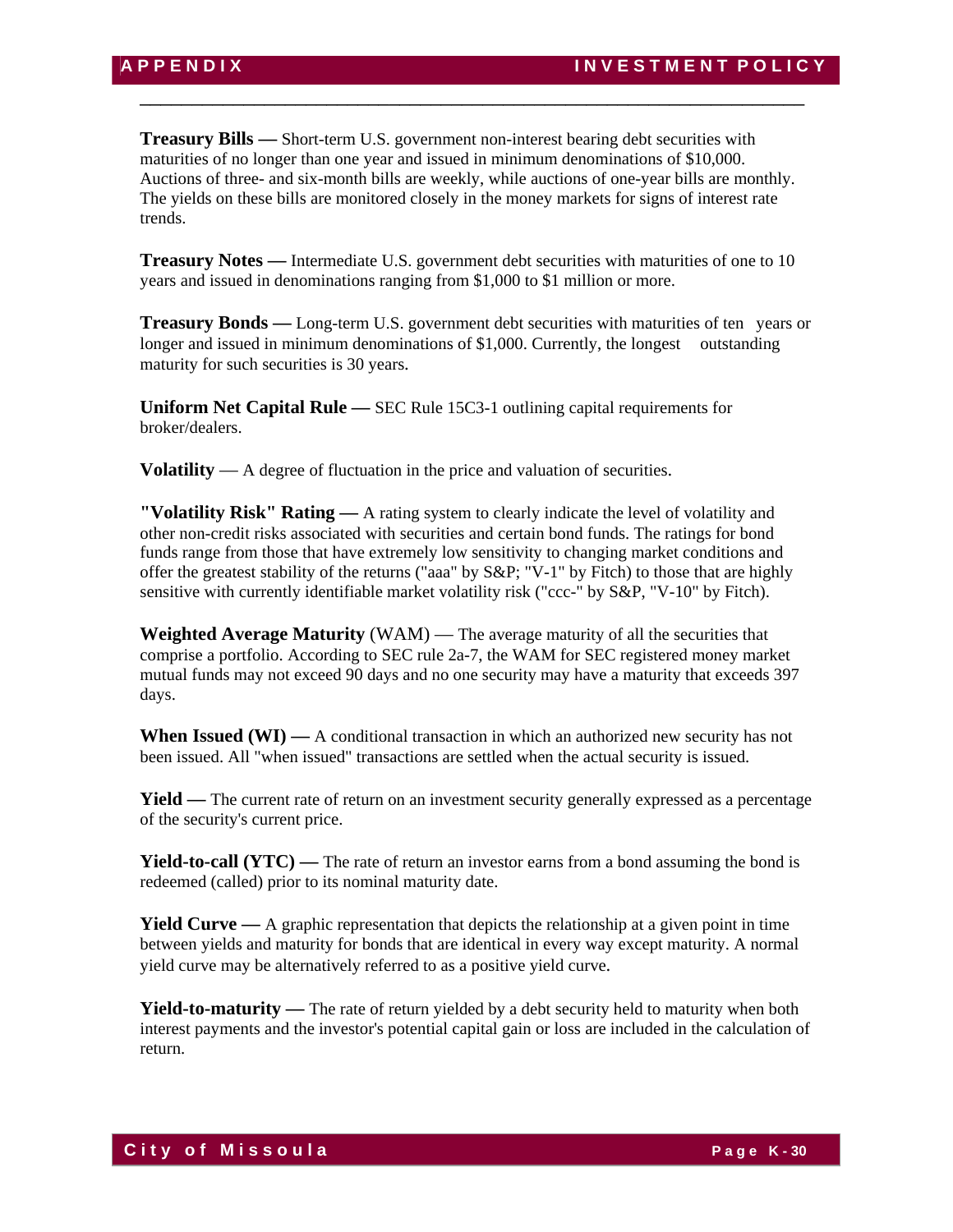**Zero-coupon Securities —** Security that is issued at a discount and makes no periodic interest payments. The rate of return consists of a gradual accretion of the principal of the security and is payable at par upon maturity.

\_\_\_\_\_\_\_\_\_\_\_\_\_\_\_\_\_\_\_\_\_\_\_\_\_\_\_\_\_\_\_\_\_\_\_\_\_\_\_\_\_\_\_\_\_\_\_\_\_\_\_\_\_\_\_\_\_\_\_\_\_\_\_\_

# **Appendix 2: Investment Pools**

# **1. Definition**

In most states, there are provisions for the creation and operation of a government investment pool. The purpose of a pool is to allow political subdivisions to pool investable funds in order to achieve a potentially higher yield.

There are basically three (3) types of pools: 1) state-run pools; 2) pools that are operated by a political subdivision where allowed by law and the political subdivision is the trustee; and 3) pools that are operated for profit by third parties. Prior to any political subdivision being involved with any type of pool, a thorough investigation of the pool and its policies and procedures must be reviewed.

# **2. Pool Questionnaire**

Prior to entering a pool, the following questions and issues should be considered:

## *Securities:*

Government pools may invest in a broader range of securities than an entity may invest in. It is important to be aware of, and comfortable with, the securities a pool buys. The following is a list of questions an investment officer may wish to ask a prospective pool:

- 1. Does the pool provide a written statement of investment policy and objectives?
- 2. Does the statement contain:
	- a. a description of eligible investment instruments?
	- b. the credit standards for investments?
	- c. the allowable maturity range of investments?
	- d. the maximum allowable dollar weighted average portfolio maturity?
	- e. the limits of portfolio concentration permitted for each type of security?
	- f. the policy on reverse repurchase agreements, options, short sales and futures?
- 3. Are changes in the policies communicated to the pool participants?
- 4. Does the pool contain only the types of securities that are permitted by your investment policy?

# *Interest:*

Interest is not reported in a standard format, so it is important to know how interest is quoted, calculated, and distributed in order to make comparisons with other investment alternatives.

# *Interest Calculations:*

- 1. Does the pool disclose the following about yield calculations:
	- a. the methodology used to calculate interest? (simple maturity, yield to maturity, etc.)
	- b. the frequency of interest payments?
	- c. how interest is paid? (credited to principal at the end of the month, each quarter; mailed?)
	- d. how are gains/losses reported? factored monthly or only when realized?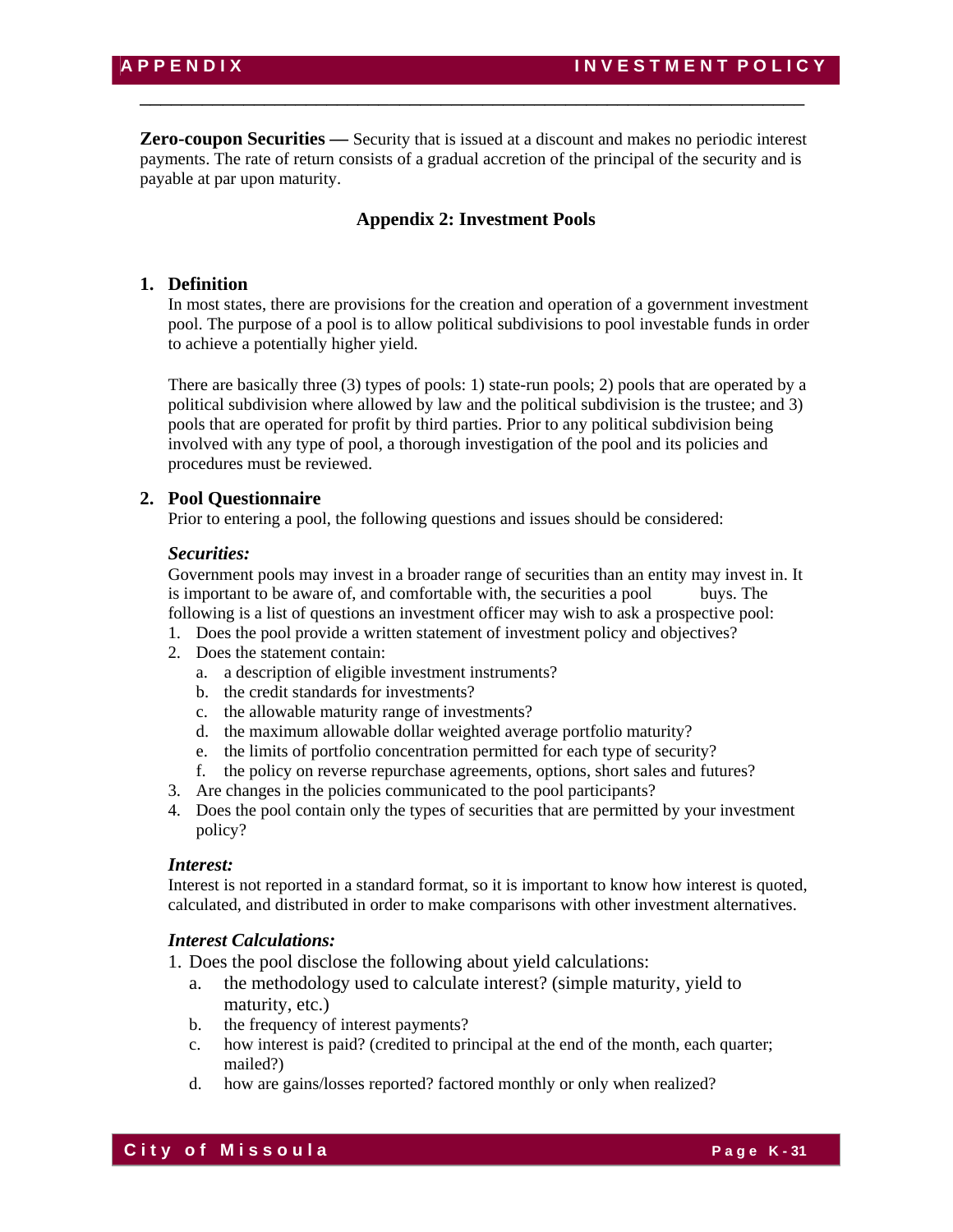# *Reporting:*

- 1. Is the yield reported to participants of the pool monthly? (If not, how often?)
- 2. Are expenses of the pool deducted before quoting the yield?
- 3. Is the yield generally in line with the market yields for other investment alternatives?

\_\_\_\_\_\_\_\_\_\_\_\_\_\_\_\_\_\_\_\_\_\_\_\_\_\_\_\_\_\_\_\_\_\_\_\_\_\_\_\_\_\_\_\_\_\_\_\_\_\_\_\_\_\_\_\_\_\_\_\_\_\_\_\_

4. How often does the pool report? What information does that report include? Does it include the market value of securities?

# *Security:*

The following questions are designed to help safeguard funds from loss of principal and loss of market value.

- 1. Does the pool disclose safekeeping practices?
- 2. Is the pool subject to audit by an independent auditor at least annually?
- 3. Is a copy of the audit report available to participants?
- 4. Who makes the portfolio decisions?
- 5. How does the manager monitor the credit risk of the securities in the pool?
- 6. Is the pool monitored by someone on the board of a separate neutral party external to the investment function to ensure compliance with written policies?
- 7. Does the pool have specific policies with regard to the various investment vehicles?
	- a. What are the different investment alternatives?
	- b. What are the policies for each type of investment?
- 8. Does the pool mark the portfolio to its market value?
- 9. Does the pool disclose the following about how portfolio securities are valued:
	- a. the frequency with which the portfolio securities are valued?
	- b. the method used to value the portfolio (cost, current value, or some other method)?

#### *Operations:*

The answers to these questions will help determine whether this pool meets the entity's operational requirements:

- 1. Does the pool limit eligible participants?
- 2. What entities are permitted to invest in the pool?
- 3. Does the pool allow multiple accounts and sub-accounts?
- 4. Is there a minimum or maximum account size?
- 5. Does the pool limit the number of transactions each month? What is the number
- 6. Is there a limit on transaction amounts for withdrawals and deposits?
	- a. What is the minimum and maximum withdrawal amount permitted?
	- b. What is the minimum and maximum deposit amount permitted?
- 7. How much notice is required for withdrawals/deposits?
- 8. What is the cutoff time for deposits and withdrawals?
- 9. Can withdrawals be denied?
- 10. Are the funds 100 percent withdrawable at anytime?
- 11. What are the procedures for making deposits and withdrawals?
	- a. What is the paperwork required, if any?
	- b. What is the wiring process?
- 12. Can an account remain open with a zero balance?
- 13. Are confirmations sent following each transaction?

# *Statements:*

**City of Missoula City of Missoula**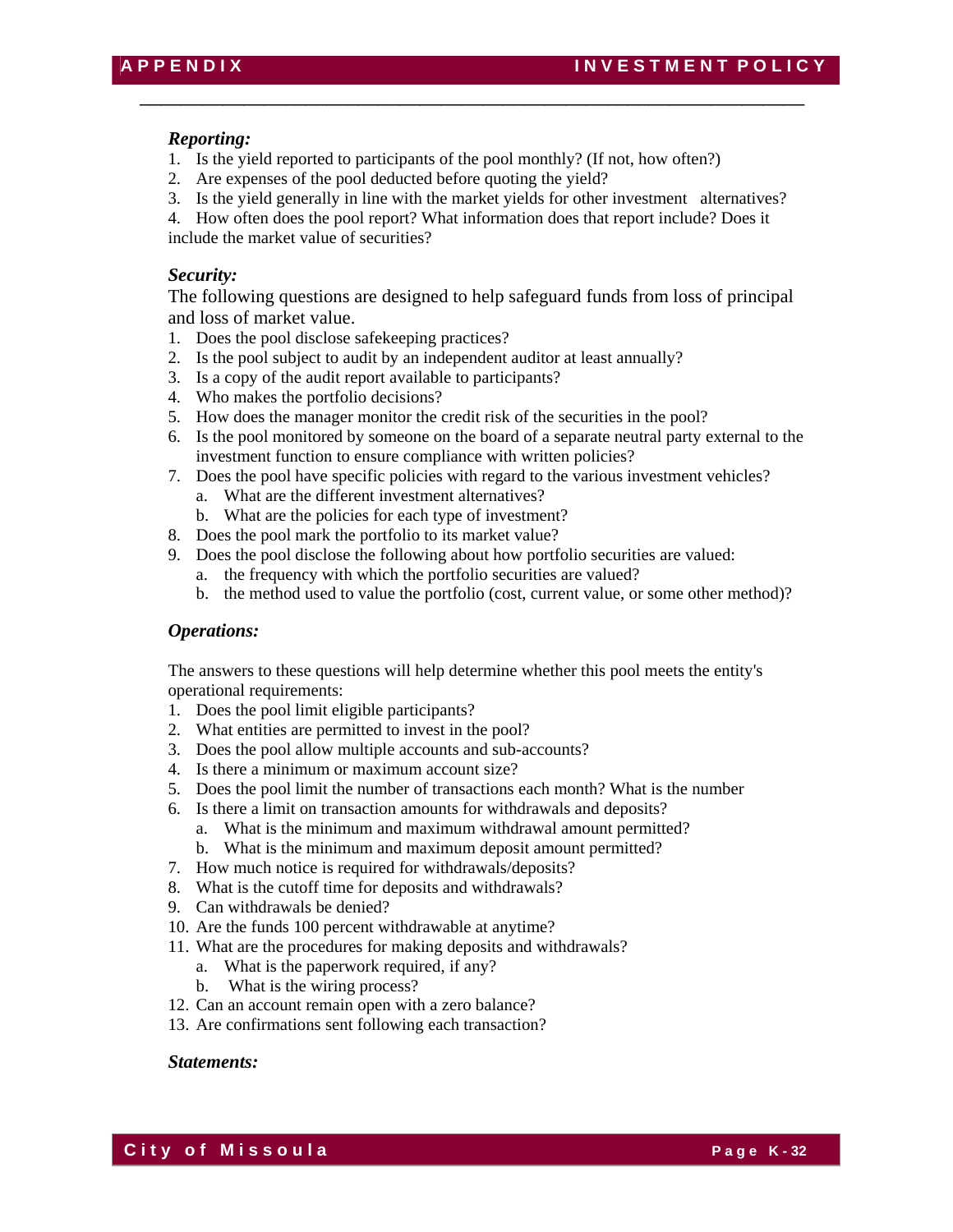It is important for *(the designated official)* and the agency's trustee (when applicable), to receive statements monthly so the pool's records of activity and holdings are reconciled by *(the designated official)* and its trustee.

\_\_\_\_\_\_\_\_\_\_\_\_\_\_\_\_\_\_\_\_\_\_\_\_\_\_\_\_\_\_\_\_\_\_\_\_\_\_\_\_\_\_\_\_\_\_\_\_\_\_\_\_\_\_\_\_\_\_\_\_\_\_\_\_

- 1. Are statements for each account sent to participants?
	- a. What are the fees?
	- b. How often are they passed?
	- c. How are they paid?
	- d. Are there additional fees for wiring funds? (What is the fee?)
	- 2. Are expenses deducted before quoting the yield?

# *Questions to Consider for Bond Proceeds:*

It is important to know (1) whether the pool accepts bond proceeds and (2) whether the pool qualifies with the U.S. Department of the Treasury as an acceptable commingled fund for arbitrage purposes.

- 1. Does the pool accept bond proceeds subject to arbitrage rebate?
- 2. Does the pool provide accounting and investment records suitable for proceeds of bond issuance subject to arbitrage rebate?
- 3. Will the yield calculation reported by the pool be acceptable to the IRS or will it have to be recalculated?
- 4. Will the pool accept transaction instructions from a trustee?
- 5. Are separate accounts allowed for each bond issue so that the interest earnings of funds subject to rebate are not commingled with funds not subject to regulations?

# **Appendix 3: GFOA Recommended Practices and Policy Statements**

A complete list of the City's adopted investment practices can be found in Resolution #6301.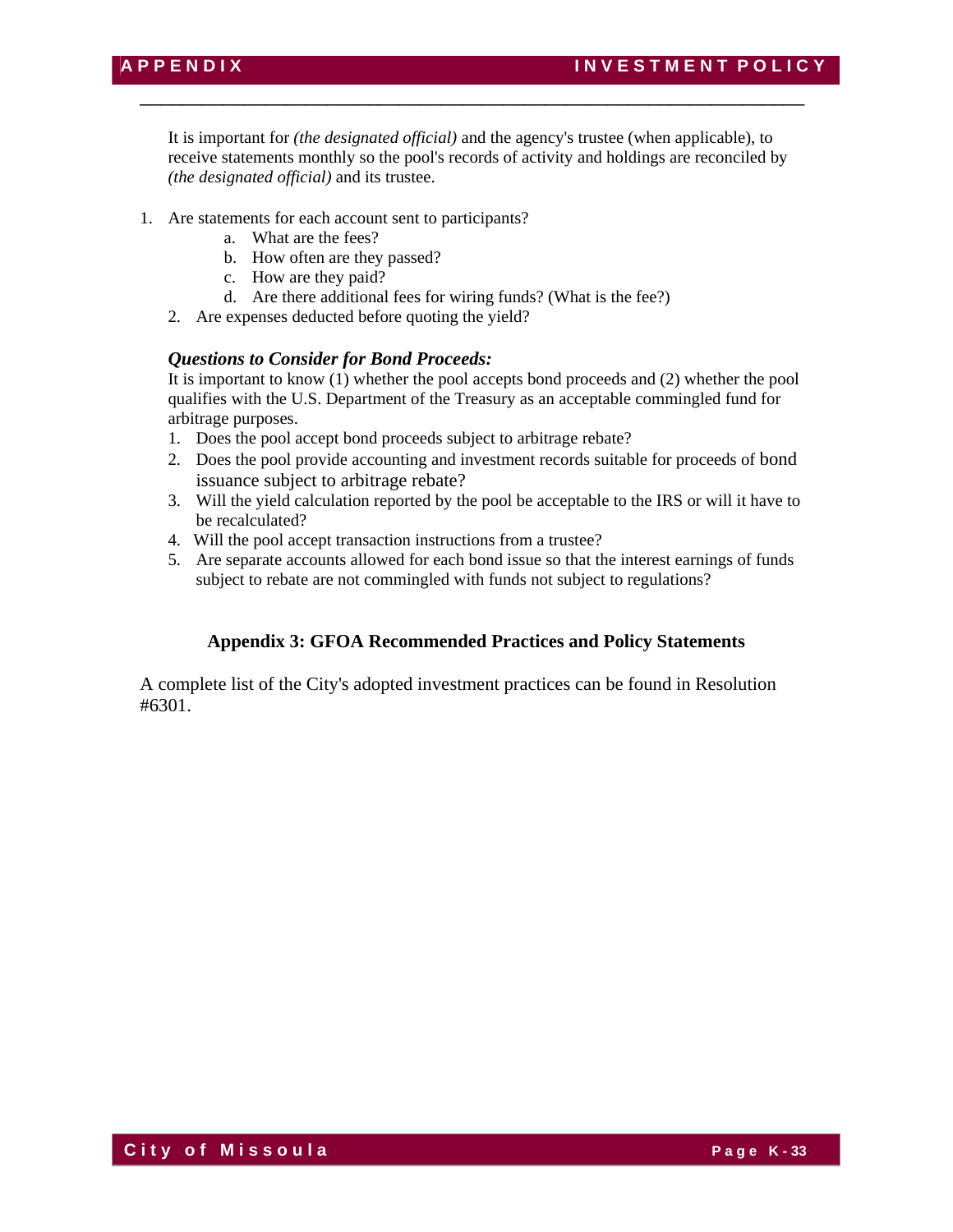# **CITY OF MISSOULA BUDGET INCREASES FOR FY 11**

\_\_\_\_\_\_\_\_\_\_\_\_\_\_\_\_\_\_\_\_\_\_\_\_\_\_\_\_\_\_\_\_\_\_\_\_\_\_\_\_\_\_\_\_\_\_\_\_\_\_\_\_\_\_\_\_\_\_\_\_\_\_\_\_

# **REQUESTED AND FUNDED OPERATING BUDGET INCREASES**

| Department                                                                                                                                                                                                                                                            | Ranking                                               | Amount                                                                     | High-Funded                                                                | Medium-Not Low-Not<br><b>Funded</b> | <b>Funded</b> | One-Time<br>Costs           | Ongoing<br>Costs                             | Non-Budgeted<br>Revenues<br><b>Funded</b>                                  |
|-----------------------------------------------------------------------------------------------------------------------------------------------------------------------------------------------------------------------------------------------------------------------|-------------------------------------------------------|----------------------------------------------------------------------------|----------------------------------------------------------------------------|-------------------------------------|---------------|-----------------------------|----------------------------------------------|----------------------------------------------------------------------------|
| Fire:<br>Reimburse Overtime<br>Revenue Reimbursement CPR                                                                                                                                                                                                              | 1<br>$\overline{2}$                                   | 476,666<br>11,580                                                          | 476,666<br>11,580                                                          |                                     |               | 476,666<br>11,580           |                                              | 476,666<br>11,580                                                          |
| Sub-total                                                                                                                                                                                                                                                             |                                                       | 488,246                                                                    | 488,246                                                                    |                                     |               | 488,246                     |                                              | 488,246                                                                    |
| Information Technologies:<br>PC/Server Project                                                                                                                                                                                                                        | $\mathbf{1}$                                          | 76,000                                                                     | 76,000                                                                     |                                     |               | 76,000                      |                                              | 76,000                                                                     |
| Sub-total                                                                                                                                                                                                                                                             |                                                       | 76,000                                                                     | 76,000                                                                     |                                     |               | 76,000                      | ÷.                                           | 76,000                                                                     |
| Police:<br>Overtime-Outside Hire<br>Vacancy Officers                                                                                                                                                                                                                  | $\mathbf{1}$<br>2                                     | 64,962<br>5,150                                                            | 64,962<br>5,150                                                            |                                     |               | 64,962                      | 5,150                                        | 64,962<br>5,150                                                            |
| Sub-total                                                                                                                                                                                                                                                             |                                                       | 70,112                                                                     | 70,112                                                                     |                                     |               | 64,962                      | 5,150                                        | 70,112                                                                     |
| <b>Public Works/Engineering:</b><br>Office Reorganization<br>CMAQ Match<br>Bike Ambasador Program/CMAQ<br>Safe Routes to School                                                                                                                                       | $\mathbf{1}$<br>$\overline{2}$<br>3<br>$\overline{4}$ | 31,101<br>42,576<br>81,642<br>127,400                                      | 31,101<br>42,576<br>81,642<br>127,400                                      |                                     |               | 42,576<br>81,642<br>127,400 | 31,101                                       | 31,101<br>42,576<br>81,642<br>127,400                                      |
| Sub-total                                                                                                                                                                                                                                                             |                                                       | 282,719                                                                    | 282,719                                                                    |                                     |               | 251,618                     | 31,101                                       | 282,719                                                                    |
| Non-Departmental:<br><b>Termination Pay</b><br>Missoula Art Museum<br>Protective Inspection<br>Legislative Program<br>Health Insurance Addt'l \$65/EE Contribution<br>Mailings for New Districts<br>Music Rights - City Band/Musical Venues<br>Municipal Court Review |                                                       | 25,000<br>1,698<br>30,000<br>21,000<br>314,925<br>10,000<br>1,300<br>7,000 | 25,000<br>1,698<br>30,000<br>21,000<br>314,925<br>10,000<br>1,300<br>7,000 |                                     |               | 314,925<br>10,000<br>7,000  | 25,000<br>1,698<br>30,000<br>21,000<br>1,300 | 25,000<br>1,698<br>30,000<br>21,000<br>314,925<br>10,000<br>1,300<br>7,000 |
| Sub-total                                                                                                                                                                                                                                                             |                                                       | 410,923                                                                    | 410,923                                                                    |                                     |               | 331,925                     | 78,998                                       | 410,923                                                                    |
| <b>General Fund Total</b>                                                                                                                                                                                                                                             |                                                       | 1,328,000                                                                  | 1,328,000                                                                  |                                     |               | 1,212,751                   | 115,249                                      | 1,328,000                                                                  |
| Building:<br>Computer Replacement                                                                                                                                                                                                                                     |                                                       | 2,100                                                                      | 2,100                                                                      |                                     |               | 2,100                       |                                              | 2,100                                                                      |
| Sub-total                                                                                                                                                                                                                                                             |                                                       | 2,100                                                                      | 2,100                                                                      |                                     |               | 2,100                       | ٠                                            | 2,100                                                                      |
| MRA:<br><b>Computer Replacement</b>                                                                                                                                                                                                                                   |                                                       | 5,000                                                                      | 5,000                                                                      |                                     |               | 5,000                       |                                              | 5,000                                                                      |
| Sub-total                                                                                                                                                                                                                                                             |                                                       | 5,000                                                                      | 5,000                                                                      |                                     |               | 5,000                       |                                              | 5,000                                                                      |
| <b>Parking Commission</b><br>Overtime                                                                                                                                                                                                                                 |                                                       | 5,926                                                                      | 5,926                                                                      |                                     |               | 5,926                       |                                              | 5,926                                                                      |
| Sub-total                                                                                                                                                                                                                                                             |                                                       | 5,926                                                                      | 5,926                                                                      |                                     |               | 5,926                       |                                              | 5,926                                                                      |
| <b>Grand Total - All Funds</b>                                                                                                                                                                                                                                        |                                                       |                                                                            | $$1,341,026$ $$1,341,026$ \$                                               |                                     | \$            |                             |                                              | $$1,225,777$ $$115,249$ $$1,341,026$                                       |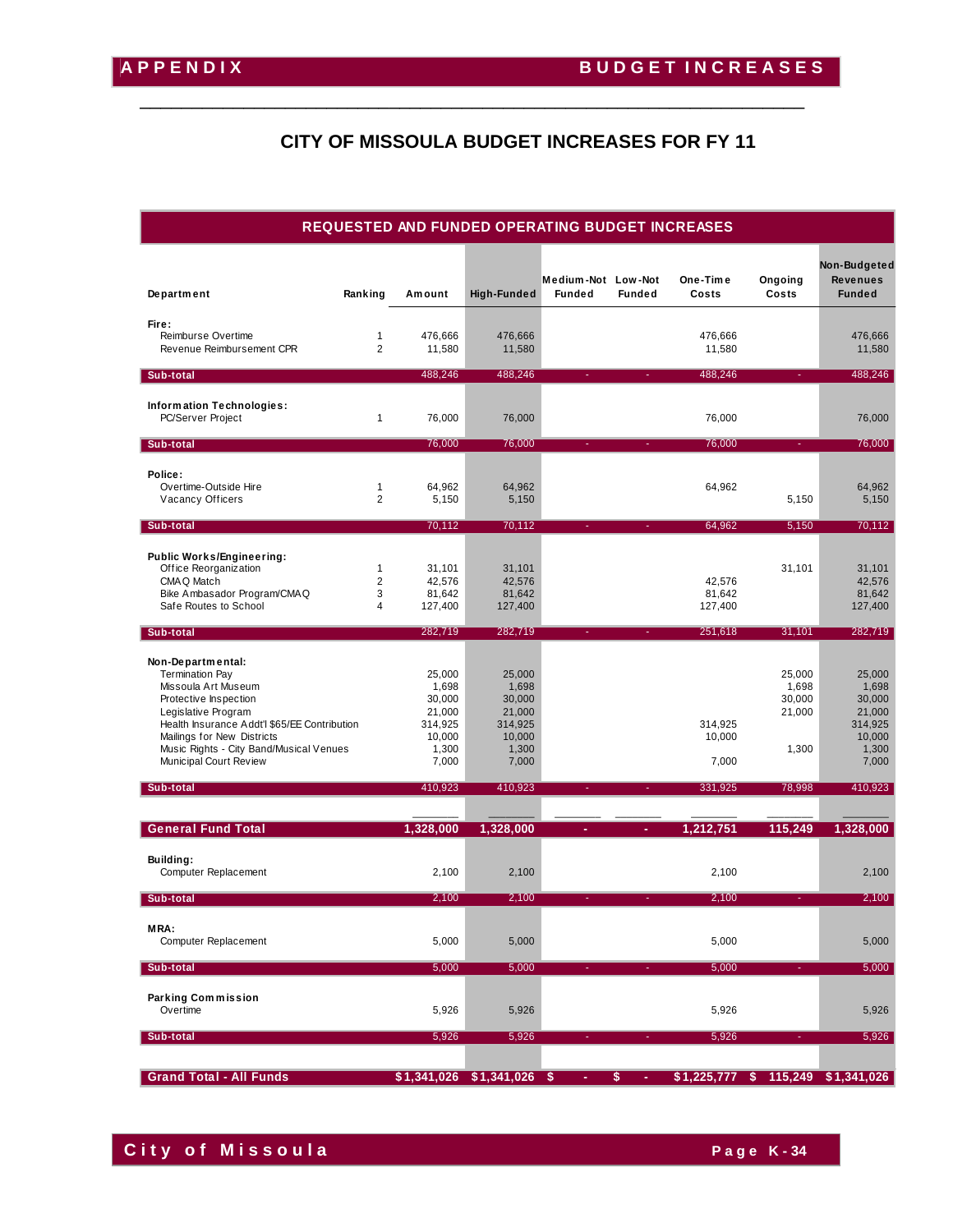# **CITY OF MISSOULA BUDGET REDUCTIONS FOR FY 11**

\_\_\_\_\_\_\_\_\_\_\_\_\_\_\_\_\_\_\_\_\_\_\_\_\_\_\_\_\_\_\_\_\_\_\_\_\_\_\_\_\_\_\_\_\_\_\_\_\_\_\_\_\_\_\_\_\_\_\_\_\_\_\_\_

# **GENERAL FUND BUDGET REDUCTIONS IN BASELINE**

| <b>Department</b>                                    | Ranking        | Amount of<br><b>Reduction</b> |
|------------------------------------------------------|----------------|-------------------------------|
| <b>City Council:</b>                                 |                |                               |
| Reduction in Office Supplies                         | 1              | (400)                         |
| Reduction in Other Supplies                          | $\overline{c}$ | (550)                         |
| Internet for council members - 39.99 per month       | 3              | (1, 255)                      |
| Cellular telephone service reduced to \$30 per month | 4              | (120)                         |
| Reimburse 3 members for mileage to MLCT              | 5              | (1,930)                       |
| Reduce BBER luncheon to 3 members                    | 6              | (40)                          |
| Eliminate Misc. Training                             | 7              | (390)                         |
| Reduction in Misc. Office Supplies                   | 8              | (50)                          |
| <b>Reduction in Business Cards</b>                   | 9              | (100)                         |
| Reduction in MLCT Dues and Sister Cities             | 10             | (994)                         |
| Reduction in Copier Maint. Fees                      | 11             | (100)                         |
| <b>City Council Sub-total</b>                        |                | (5,930)                       |
|                                                      |                |                               |
| Mayor                                                |                |                               |
| Reduction in Office Supplies                         | 1              | (150)                         |
| <b>Reduction in Operating Supplies</b>               | 2              | (150)                         |
| <b>Reduction in Professional Services</b>            | 3              | (1,300)                       |
| <b>Reduction in Travel</b>                           | 4              | (4, 582)                      |
| Reduction in Training                                | 5              | (1, 435)                      |
| Reduction in Printing and Duplicating                | 6              | (980)                         |
| <b>Mayor Sub-total</b>                               |                | (8,597)                       |
|                                                      |                |                               |
| <b>Human Resources</b>                               |                |                               |
| Reduction in Publicity Subscriptions & Dues          | 1              | (419)                         |
| <b>Reduction in Travel Budget</b>                    | 2              | (1, 575)                      |
| Reduction in Training Budget                         | 3              | (841)                         |
| Reduction in Organizational Training                 | 4              | (3,000)                       |
| Reduction in Safety Program Supplies                 | 5              | (250)                         |
| Hum an Resources Sub-total                           |                | (6,085)                       |
|                                                      |                |                               |
| <b>City Clerk</b>                                    |                |                               |
| Eliminate Work Study - Neighborhood Office Assist    | 1              | (18, 240)                     |
| Reduce filings at C&R - less development             | 2              | (500)                         |
| Scanning more/copying less                           | 3              | (1,016)                       |
| Delay forming E Msla NC and Orchard Home NC          | 4              | (1,600)                       |
| Reduction in Legal Ad's                              | 5              | (500)                         |
| Funds not utilized                                   | 6              | (100)                         |
| <b>City Clerk Sub-total</b>                          |                | (21, 956)                     |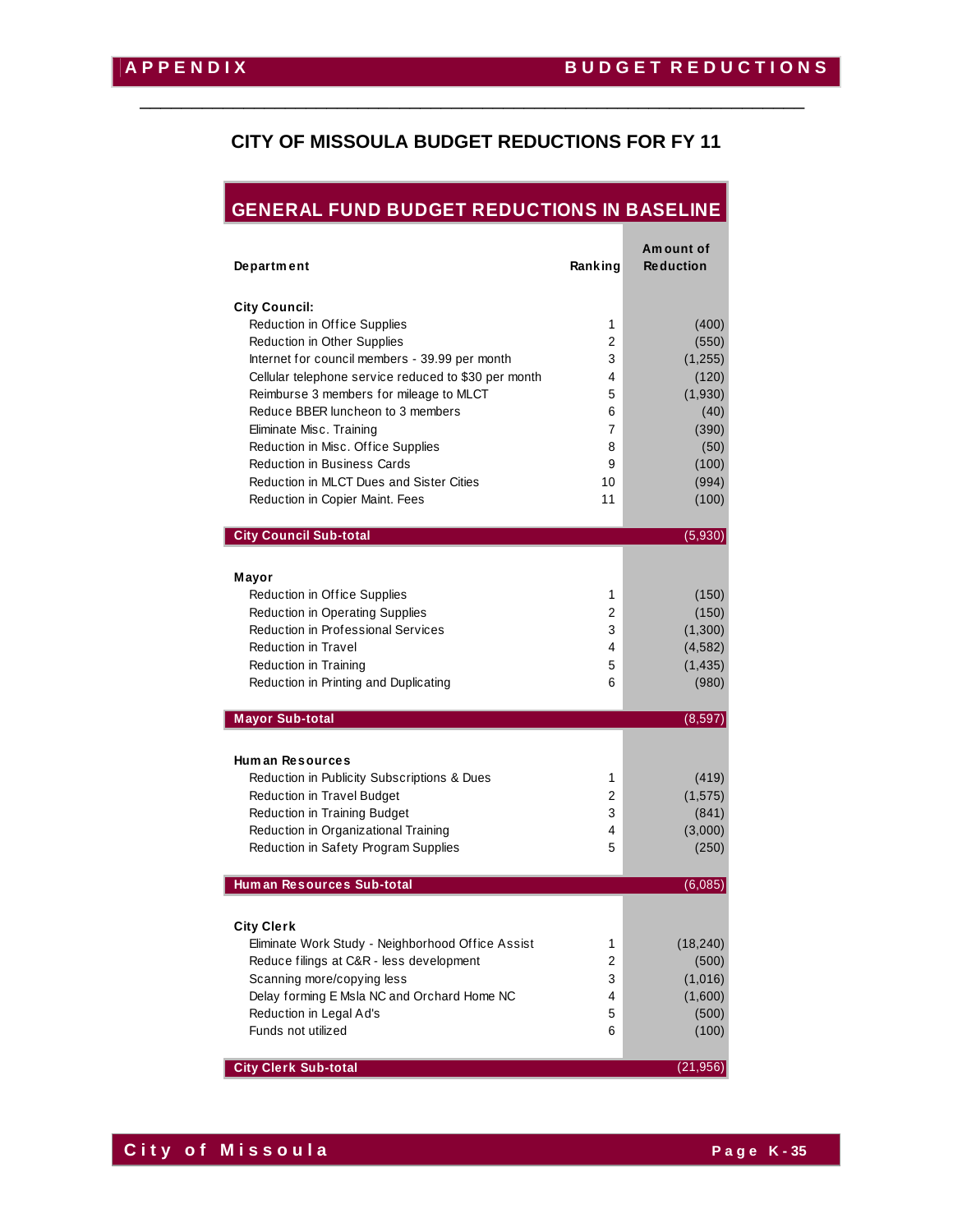# **GENERAL FUND BUDGET REDUCTIONS IN BASELINE**

\_\_\_\_\_\_\_\_\_\_\_\_\_\_\_\_\_\_\_\_\_\_\_\_\_\_\_\_\_\_\_\_\_\_\_\_\_\_\_\_\_\_\_\_\_\_\_\_\_\_\_\_\_\_\_\_\_\_\_\_\_\_\_\_

| <b>Department</b>                                                                                                                                                                                                                              | Ranking                                      | Am ount of<br><b>Reduction</b>                                            |
|------------------------------------------------------------------------------------------------------------------------------------------------------------------------------------------------------------------------------------------------|----------------------------------------------|---------------------------------------------------------------------------|
| Informational Technologies<br><b>Reduction in Gasoline</b><br>Reduction in Veritas Licensing<br>Reduction in Communications<br>Reduction in Printing and Duplicating<br><b>Reduction in Office Supplies</b>                                    | 1<br>2<br>3<br>4<br>5                        | (150)<br>(5,963)<br>(7)<br>(9)<br>(200)                                   |
| Reduction in Training                                                                                                                                                                                                                          | 6                                            | (6, 569)                                                                  |
| Informational Technologies Sub-total                                                                                                                                                                                                           |                                              | (12, 898)                                                                 |
| <b>Municipal Court</b><br><b>Reduction in Overtime</b><br>Reduction in Other Supplies<br>Reduction in Operating Supplies<br>Reduction in Professional Services<br>Reduction in Supplies<br><b>Reduction in Travel</b><br>Reduction in Training | 1<br>$\overline{2}$<br>3<br>4<br>5<br>6<br>7 | (1,000)<br>(3,000)<br>(1,500)<br>(4,000)<br>(2,000)<br>(1,000)<br>(2,000) |
| <b>Municipal Court Sub-total</b>                                                                                                                                                                                                               |                                              | (14,500)                                                                  |
| Finance<br>Reduction in Audit Support<br>Office Restructure                                                                                                                                                                                    | 1<br>$\overline{2}$                          | (25, 100)<br>(17, 392)                                                    |
| <b>Finance Sub-total</b>                                                                                                                                                                                                                       |                                              | (42, 492)                                                                 |
| <b>Attorney</b><br>Reduction in Legal Intern Program<br>Office Restructure                                                                                                                                                                     | 1<br>$\overline{2}$                          | (17, 817)<br>(29, 125)                                                    |
| <b>Attorney Sub-total</b>                                                                                                                                                                                                                      |                                              | (46, 942)                                                                 |
| <b>Engineering - Administration</b><br>Reduce Admin Office by 1 FTE<br>Restructure Office (Office Manager - Admin Service)<br>Relocate Hazardous Vegetation Program<br><b>Workers Compensation Adjustment</b>                                  | 1<br>2<br>3<br>4                             | (10, 057)<br>(28, 117)<br>(1,580)<br>(25, 878)                            |
| <b>Engineering Sub-total</b>                                                                                                                                                                                                                   |                                              | (65, 632)                                                                 |
| <b>Vehicle Maintenance</b><br>Reduction of Service Assistant to .5 FTE                                                                                                                                                                         | 1                                            | (20, 984)                                                                 |
| Vehicle Maintenance Sub-total                                                                                                                                                                                                                  |                                              | (20, 984)                                                                 |

**City of Missoula City of Missoula**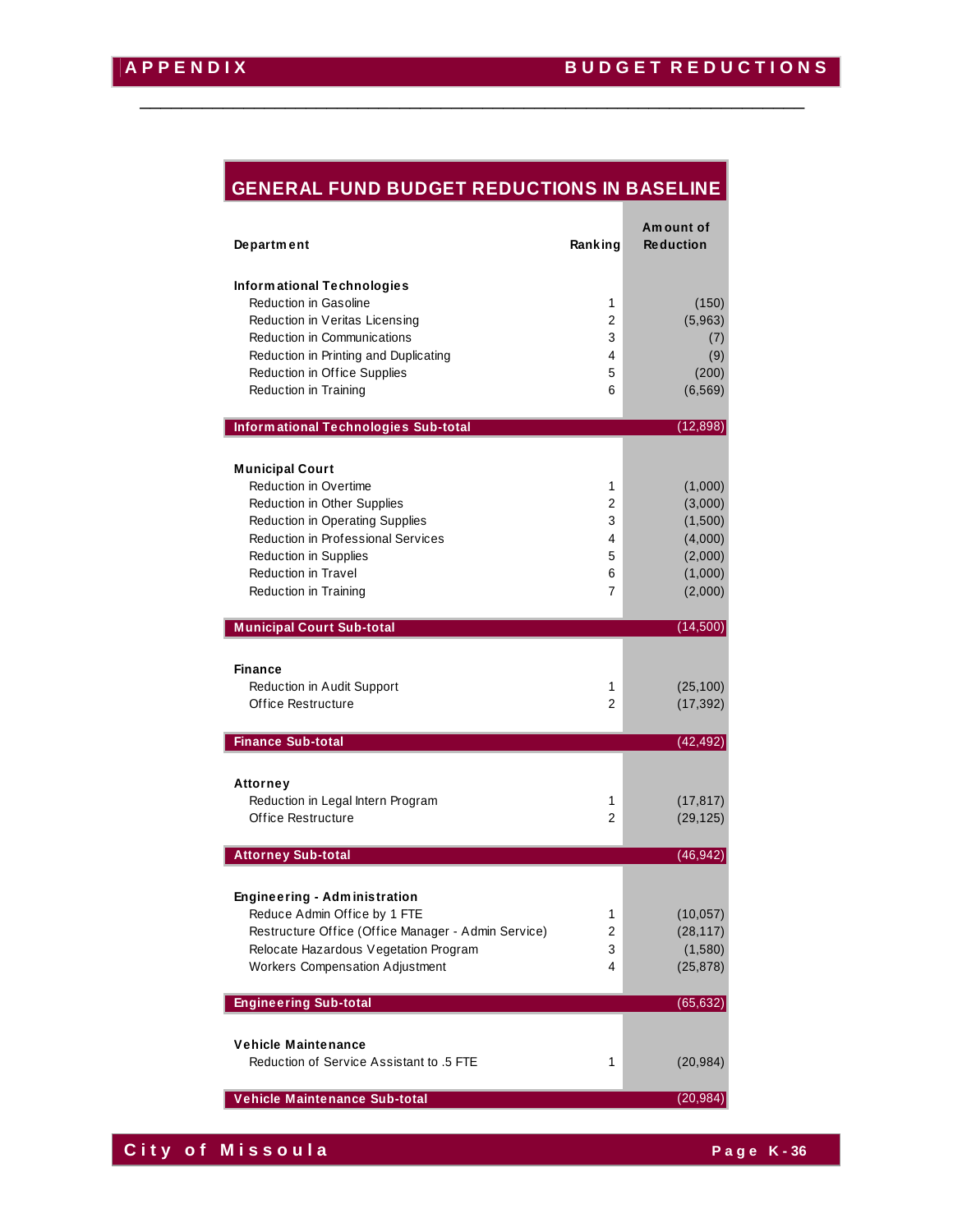# **GENERAL FUND BUDGET REDUCTIONS IN BASELINE**

\_\_\_\_\_\_\_\_\_\_\_\_\_\_\_\_\_\_\_\_\_\_\_\_\_\_\_\_\_\_\_\_\_\_\_\_\_\_\_\_\_\_\_\_\_\_\_\_\_\_\_\_\_\_\_\_\_\_\_\_\_\_\_\_

| Department                                                                      | Ranking             | Am ount of<br><b>Reduction</b> |
|---------------------------------------------------------------------------------|---------------------|--------------------------------|
| Police                                                                          |                     |                                |
| Eliminate 2 Traffic Officer positions<br>Civilianize the Crime Analyst position | 1<br>2              | (203, 783)<br>(30, 783)        |
| Replace Desk Sergeant w / .5 FTE call in Specialist                             | 4                   | (81, 939)                      |
|                                                                                 |                     |                                |
| <b>Police Sub-total</b>                                                         |                     | (316, 505)                     |
| Fire                                                                            |                     |                                |
| Vacancy Savings                                                                 | 1                   | (19,907)                       |
| <b>Fire Sub-total</b>                                                           |                     | (19, 907)                      |
| Cemetery                                                                        |                     |                                |
| Health Insurance for 4 Employees                                                | 1                   | (11, 400)                      |
| <b>Cemetery Sub-total</b>                                                       |                     | (11, 400)                      |
|                                                                                 |                     |                                |
| Parks                                                                           |                     |                                |
| Vacancy in Custodial Staff for Parks/Currents<br>Department Reorganization      | 1<br>$\overline{2}$ | (6, 168)<br>(60, 718)          |
|                                                                                 |                     |                                |
| <b>Parks Sub-total</b>                                                          |                     | (66, 886)                      |
| Non-Departmental                                                                |                     |                                |
| Aging Services                                                                  | 1                   | (2, 450)                       |
| Alternative Dispute Resolution<br>Animal Control                                | 2<br>3              | (150)<br>(4, 719)              |
| City Band                                                                       | 4                   | (120)                          |
| <b>Community Service</b>                                                        | 5                   | (816)                          |
| Liability and Property Insurance                                                | 6                   | (88, 300)                      |
| Contingency                                                                     | 7                   | (500)                          |
| <b>Cultural Council</b>                                                         | 8                   | (850)                          |
| Economic Development<br><b>Health Department</b>                                | 9<br>10             | (400)<br>(22, 363)             |
| International Choir Festival                                                    | 11                  | (3,000)                        |
| Missoula Ravalli Transportation                                                 | 12                  | (220)                          |
| <b>OPG</b>                                                                      | 13                  | (72, 384)                      |
| Partnership Health Center                                                       | 14                  | (868)                          |
| Pest Management                                                                 | 15                  | (60)                           |
| <b>SID Assessments</b><br><b>Aquatics Subsidy</b>                               | 16<br>17            | (2,560)<br>(25, 021)           |
| Non-Departmental Sub-total                                                      |                     | (224, 781)                     |
|                                                                                 |                     |                                |
|                                                                                 |                     |                                |
| <b>Grand Total - All Funds</b>                                                  |                     | (885, 495)                     |
| <b>REVENUE OFFSETS</b>                                                          |                     |                                |
| Engineering - Admin                                                             |                     | (41, 871)                      |
| <b>Streets</b>                                                                  |                     | (209, 381)                     |
| Fire                                                                            |                     | (161, 262)                     |
| Revenue offset Sub-total                                                        |                     | (412, 514)                     |
| <b>Total Reductions and Revenue Offsets;</b>                                    |                     | \$(1, 298, 009)                |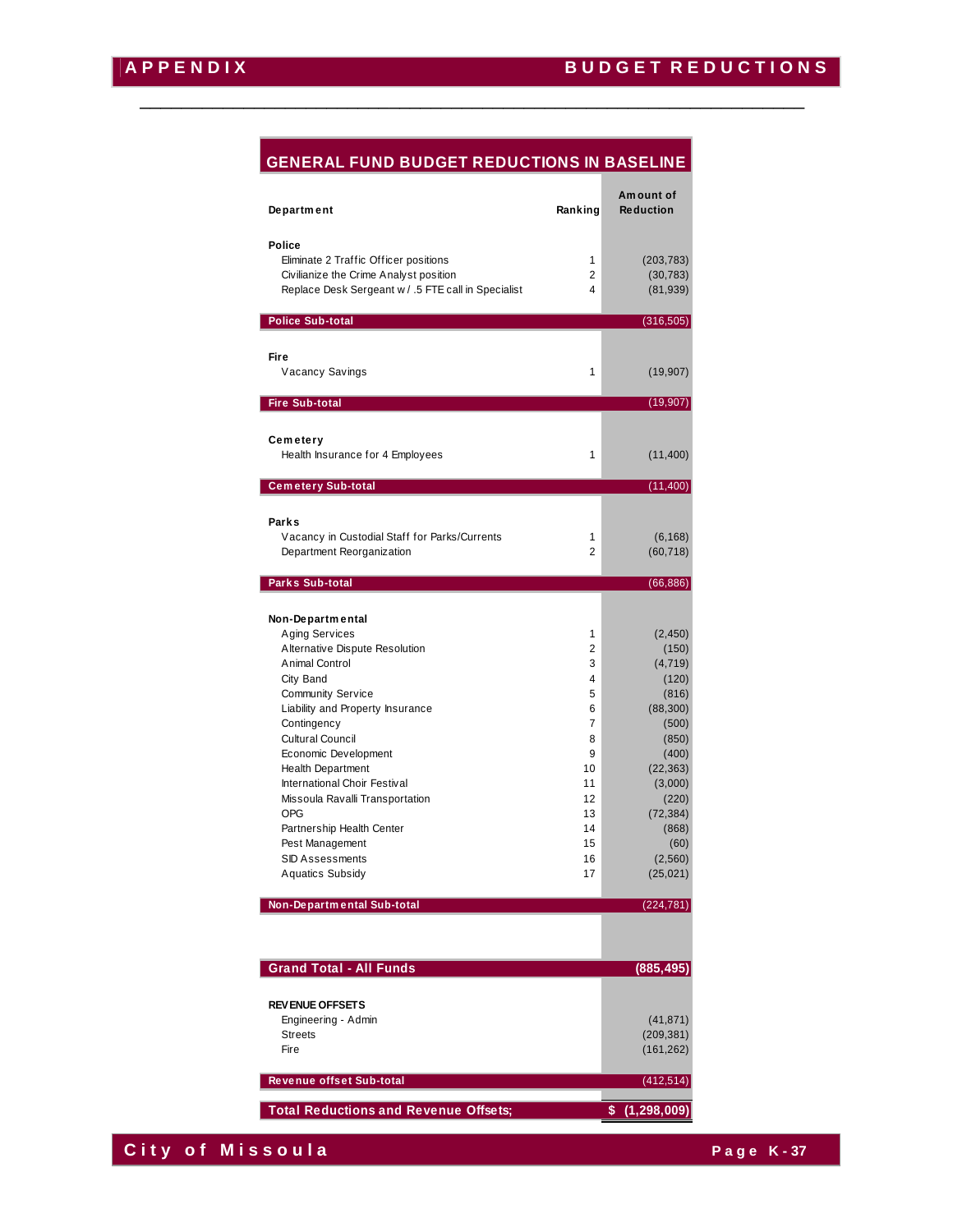# **A P P E N D I X C A P I T A L B U D G E T D E T A I L**

| <b>UNIT</b>         | <b>VEHICLE</b>                            | <b>CORE EQUIPMENT REPLACEMENT SCHEDULE--ALL</b><br>YEAR | <b>FY2014</b>    | FY2015        | <b>FY2016</b> |                  |         |         |
|---------------------|-------------------------------------------|---------------------------------------------------------|------------------|---------------|---------------|------------------|---------|---------|
| $\#$                | <b>DESCRIPTION</b>                        |                                                         | <b>FY2011</b>    | <b>FY2012</b> | <b>FY2013</b> |                  |         |         |
|                     | <b>ADMIN. DEPARTMENTS</b>                 |                                                         |                  |               |               |                  |         |         |
| 800                 | TOYOTA PRIUS                              |                                                         |                  |               |               |                  |         |         |
| 802                 | <b>MERCURY MARINER</b>                    | 2008                                                    | 6,550            | 6,550         | 6,550         | 6,550            | 6,550   | 6,550   |
| 885                 | DODGE DURANGO2                            | 2001                                                    |                  | $\sim$        | 25,000        |                  | i,      |         |
| 890                 | FORD RANGER (MCAT)                        |                                                         |                  |               |               |                  |         |         |
|                     |                                           |                                                         |                  |               |               |                  |         |         |
| 2                   | <b>TOTAL UNITS</b>                        |                                                         | 6,550            | 6,550         | 31,550        | 6,550            | 6,550   | 6,550   |
|                     | <b>ENGINEERING DIVISION</b>               |                                                         |                  |               |               |                  |         |         |
| 503                 | JEEP GRAND CHEROKEE                       | 2005                                                    |                  |               |               |                  | 30,000  |         |
| 504<br>505          | DODGE 1\2 TON 4WHL<br><b>JEEP LIBERTY</b> | 2001<br>2006                                            |                  |               | 30,000        |                  |         | 30,000  |
| 508                 | GMC 2500 4WL DR                           | 2006                                                    |                  |               |               | 35,000           |         |         |
| 509                 | CHEVROLET IMPALA                          | 2007                                                    |                  |               |               |                  |         |         |
| 510                 | <b>GMC COLORADO</b>                       | 2005                                                    |                  |               |               |                  | 30,000  |         |
| 511                 | GMC SIERRA 2500                           | 2008                                                    |                  |               |               |                  |         |         |
| 512                 | CHEVROLET COLORADO                        | 2005                                                    |                  |               |               |                  | 25,000  |         |
| 572                 | <b>FORD RANGER</b>                        | 2000                                                    |                  |               | 25,000        |                  |         |         |
|                     | SEWER TAP COMPRESSORS (3)                 |                                                         |                  |               | 4,500         |                  |         | 4,500   |
| 8                   | <b>TOTAL UNITS</b>                        |                                                         |                  |               | 59,500        | 35,000           | 85,000  | 34,500  |
|                     | POLICE DEPARTMENT                         |                                                         |                  |               |               |                  |         |         |
| $\scriptstyle\rm 7$ | CHEVROLET G30 VAN                         | 2004                                                    |                  |               |               |                  |         | 45,000  |
| 9                   | <b>DODGE INTREPID</b>                     | 1997                                                    |                  | 25,000        |               |                  |         |         |
| 10                  | <b>CHEVROLET TAHOE</b>                    | 2002                                                    |                  |               |               | 35,000           |         |         |
| 11                  | CHEVROLET IMPALA                          | 2004                                                    |                  |               |               |                  |         | 25,000  |
| 12                  | CHEVROLET IMPALA                          | 2004                                                    |                  |               |               |                  | 25,000  |         |
| 20                  | <b>DODGE DAKOTA PICKUP</b>                | 2010                                                    |                  |               |               |                  |         |         |
| 26<br>30            | CHEVY VAN<br><b>DODGE INTREPID</b>        | 2005<br>2001                                            |                  | 25,000        | 35,000        |                  |         |         |
| 35                  | FORD CROWN VIC                            | 2005                                                    | 38,000           |               |               | 38,000           |         |         |
| 39                  | <b>BUICK CENTURY</b>                      | 2003                                                    |                  | 25,000        |               |                  |         |         |
| 42                  | <b>FORD EXPEDITION</b>                    | 2005                                                    |                  |               | 40,000        |                  |         |         |
| 43                  | <b>DODGE CHARGER</b>                      | 2010                                                    |                  |               |               | 38,000           |         |         |
| 44                  | <b>DODGE CHARGER</b>                      | 2010                                                    |                  |               |               | 38,000           |         |         |
| 45                  | <b>DODGE CHARGER</b>                      | 2010                                                    |                  |               |               | 38,000           |         |         |
| 46                  | <b>DODGE CHARGER</b>                      | 2010                                                    |                  |               |               | 38,000           |         |         |
| 47                  | <b>DODGE CHARGER</b>                      | 2010                                                    |                  |               |               | 38,000           |         |         |
| 1365                | <b>HONDA</b>                              | 2008                                                    |                  | 22,000        |               |                  |         | 22,000  |
| 1366                | <b>HONDA</b>                              | 2008                                                    |                  | 22,000        |               |                  |         | 22,000  |
| 1367                | <b>HONDA</b>                              | 2008                                                    |                  | 22,000        |               |                  |         | 22,000  |
| 1373                | <b>BMW</b>                                | 2009                                                    |                  |               |               | 22,000           |         |         |
| 1374                | <b>BMW</b>                                | 2009                                                    |                  |               |               | 22,000           |         |         |
| 1375                | <b>BMW</b>                                | 2009                                                    |                  |               |               | 22,000           |         |         |
| 6699                | <b>FORD TAURUS</b>                        | 2005                                                    |                  |               |               | 25,000           |         |         |
| 8033                | CHEVROLET IMPALA                          | 2007                                                    |                  |               |               |                  |         |         |
| 8040<br>8052        | FORD F150 CREW CAB<br>FORD CROWN VIC      | 2007<br>2008                                            |                  | 38,000        |               |                  | 38,000  |         |
| 8059                | CHEVROLET IMPALA                          | 2008                                                    |                  |               |               |                  |         |         |
| 8060                | CHEVROLET IMPALA                          | 2008                                                    |                  |               |               |                  |         |         |
| 8061                | <b>DODGE CHARGER</b>                      | 2009                                                    |                  |               | 38,000        |                  |         | 38,000  |
| 8062                | <b>DODGE CHARGER</b>                      | 2009                                                    |                  |               | 38,000        |                  |         | 38,000  |
| 8063                | <b>DODGE CHARGER</b>                      | 2009                                                    |                  |               | 38,000        |                  |         | 38,000  |
| 8064                | <b>DODGE CHARGER</b>                      | 2009                                                    |                  |               | 38,000        |                  |         | 38,000  |
| 8065                | DODGE CHARGER                             | 2009                                                    |                  |               | 38,000        |                  |         | 38,000  |
| 8066                | <b>DODGE CHARGER</b>                      | 2009                                                    |                  |               | 38,000        |                  |         | 38,000  |
| 8071                | TOYOTA HIGHLANDER                         | 2009                                                    |                  |               |               |                  |         |         |
| 8082                | FORD CROWN VIC                            | 2009                                                    |                  |               | 38,000        |                  |         | 38,000  |
| 8088                | <b>MALIBU HYBRID</b>                      | 2009                                                    |                  |               |               |                  |         |         |
| 8089                | <b>MALIBU HYBRID</b>                      | 2009                                                    |                  |               |               |                  |         |         |
| 8090                | <b>MALIBU HYBRID</b>                      | 2009                                                    |                  |               |               |                  |         |         |
| 8161                | FORD CROWN VIC                            | 2008                                                    |                  | 38,000        |               |                  | 38,000  |         |
| 8162                | FORD CROWN VIC                            | 2008                                                    | 38,000           |               |               | 38,000           |         |         |
| 8163<br>8164        | FORD CROWN VIC<br>FORD CROWN VIC          | 2008<br>2008                                            | 38,000<br>38,000 |               |               | 38,000<br>38,000 |         |         |
| 8165                | FORD CROWN VIC                            | 2008                                                    | 38,000           |               |               | 38,000           |         |         |
| 8166                | FORD CROWN VIC                            | 2008                                                    | 38,000           |               |               | 38,000           |         |         |
| 8494                | <b>FORD EXPEDITION</b>                    | 2006                                                    |                  |               |               |                  | 40,000  |         |
| 46                  | <b>TOTAL UNITS</b>                        |                                                         | 228,000          | 217,000       | 341,000       | 544,000          | 141,000 | 402,000 |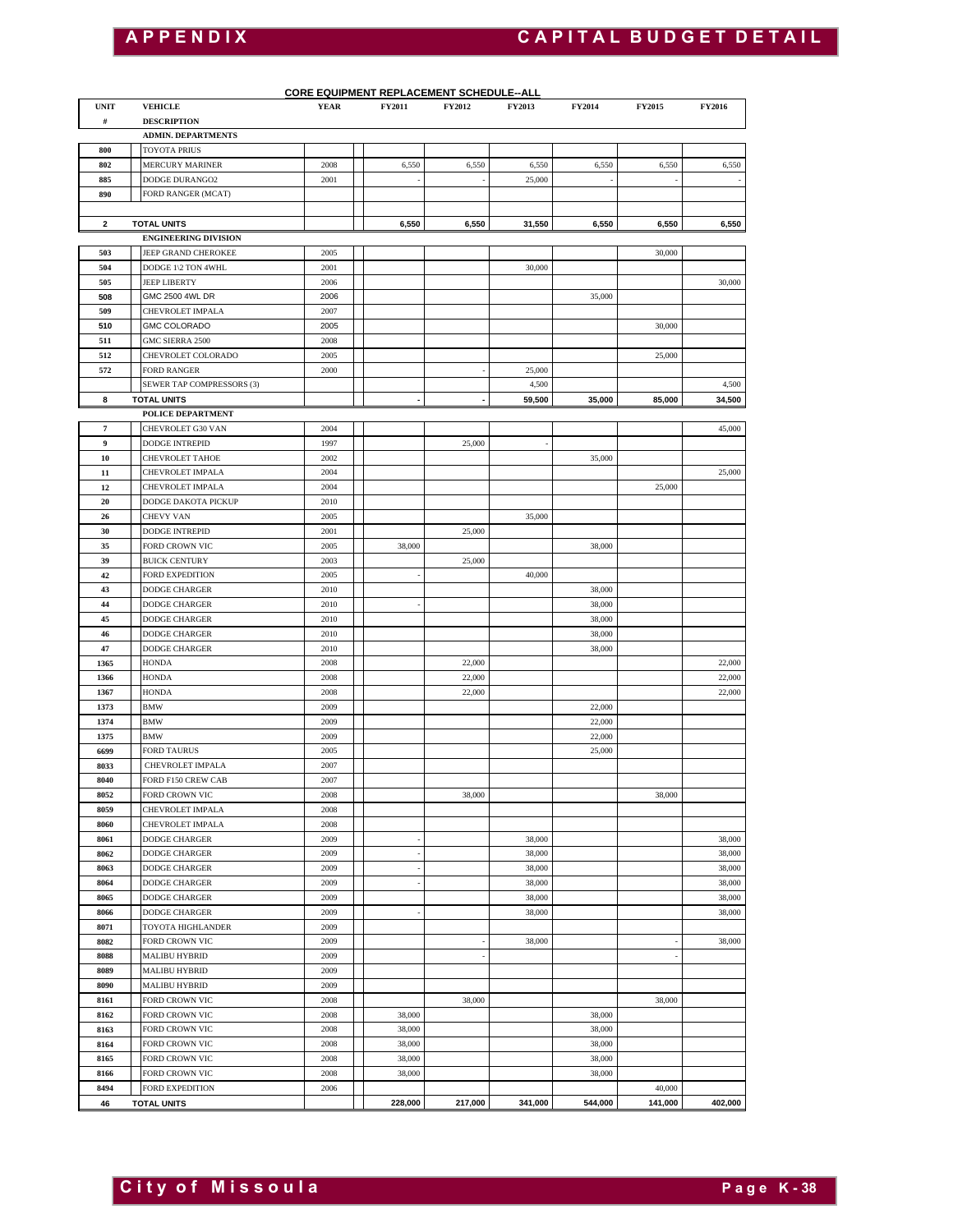**FIRE DEPARTMENT**

#### **NV3** BOAT TRAILER 2001 **NV1** RESCUE BOAT (15 YR) 2001 **CT1** MOBILE CASCADE SYSTEM 1997 1997 26,000 **CAT** CATARAFT TUBES 2002 FIRE ENGINE (TYPE 1) 2003 FIRE ENGINE (TYPE 1) 2002 FIRE ENGINE (TYPE 1) 1999 1999 420,000 FIRE ENGINE (TYPE 1) 1999 1 420,000 FIRE ENGINE (TYPE 1) 1990 FIRE ENGINE (TYPE 1) 1979 LADDER TRUCK 1999 LADDER TRUCK 1990 1,020,500 WATER TENDER (20 YR) 2001 WILD LAND ENGINE (TYPE 2) 1999 1999 250,000 WILD LAND ENGINE (TYPE 6) 2000 - 75,000 WILD LAND ENGINE (TYPE 6) 1999 COMMAND VEHICLE 2007 50,000 FIRE ENGINE - STATION 5 2006 WILD LAND ENGINE - STATION 5 2007 GENERATORS SCOTT CGI NNA | NA 2,500 | 2,500 REPLACEMENT SENSORS 750 750 750 CALIBRATION GAS 150 150 150 150 150 150 PROBES, FILTERS 150 150 150 150 150 CGI & THERMAL IMAGE BATTERIES 180 180 180 180 180 180  $SCBA$  (15 YRS)-grant supported  $323,000$ THERMAL IMAGERS (6 YRS) 11,000 11,000 22,000 22,000 11,000 TRAINING MANNEQUIN (5 YRS) 2004 7,950 DEFIBRILLATORS (10 YRS) 2002 45,000 30,000 AIRWAY MGMT TRAINER (3 YRS) 2004 1,900 2,900 HAND HELD RADIOS (60) 20,000 20,000 20,000 20,000 20,000 20,000 20,000 20,000 20,000 20,000 20,000 20,000 20,000 20,000 20,000 20,000 20,000 20,000 20,000 20,000 20,000 20,000 20,000 20,000 20,000 20,000 20,000 20,000 20,0 MOBILE RADIOS (30)  $\begin{array}{|c|c|c|c|c|c|c|c|c|} \hline \end{array}$  15,000  $\begin{array}{|c|c|c|c|c|c|c|c|c|} \hline \end{array}$  15,000  $\begin{array}{|c|c|c|c|c|c|c|c|c|} \hline \end{array}$  15,000 15,000 15,000 15,000 15,000 15,000 15,000 15,000 15,000 15,000 15,000 15,0 COLOR LASERJET PRINTER (6 YRS) 2000 2000 2,000  $(258, 40)$ **37 TOTAL UNITS 1,586,230 122,830 477,480 38,330 380,430 38,730 FIRE ADMINISTRATION** CHEVROLET IMPALA 2007 CHEVROLET UPLANDER 2006 30,000 CHEVROLET COLORADO 2005 30,000 TOYOTA PRIUS 2009 FORD RANGER 2006 - 30,000 DODGE D250 4WHL 2001 2001 - 25,000 **FORD F** 250 2006 2006 **35,000 7 TOTAL UNITS - - 25,000 - 30,000 95,000 STREET DIVISION** GMC EXT CAB 1/2 TON 2003 2003 2003 GMC EXT CAB 1/2 TON 2005 2005 2005 25,000 GMC EXT CAB 1/2 TON 25,000 DODGE 3/4 TON 2002 2002 35,000 CHEVY 1 TON DEICER UNIT 2000 2000 40,000 DODGE 1 TON / LIFT GATE 1996 1 2000 FORD F350 CREW CAB 2007 JOHNSTON 650 2007 2007 185,000 185,000 185,000 185,000 JOHNSTON 650 2007 2007 185,000 185,000 185,000 185,000 JOHNSTON 650-85% federal support 2006 185,000 185,000 185,000 185,000 185,000 185,000 185,000 185,000 185,000 185,000 185,000 185,000 185,000 185,000 185,000 185,000 185,000 185,000 185,000 185,000 185,000 185,000 18 JOHNSTON 650-85% federal support 2006 185,000 185,000 185,000 185,000 185,000 185,000 185,000 185,000 185,000 185,000 185,000 185,000 185,000 185,000 185,000 185,000 185,000 185,000 185,000 185,000 185,000 186,000 18 ELGIN BROOM BEAR 2005 2005 185,000 FORD TANDEM AXLE 1983 1983 45,000 CAT 2006 CAT 225,000 IH SINGLE AXLE 1991 IH SINGLE AXLE 1991 FORD SINGLE AXLE 1996 1996 115,000 IH TANDEM AXLE 2009 I.H. TANDEM AXLE 2007 STERLING 2002 1 2002 130,000 STERLING 2002 1 2002 - 130,000 130,000 FREIGHTLINER FLUSHER 2010 2010 170,000 I.H. 7400 2007 170,000 IH TANDEM AXLE 2009 STERLING TANDEM AXLE 2002 2002 130,000 SCBA EQUIPMENT GRANT **E i** the second to the second to the second to the second to the second to the second to the second to the second to the second to the second to the second to the second to the second to the second to the second to the se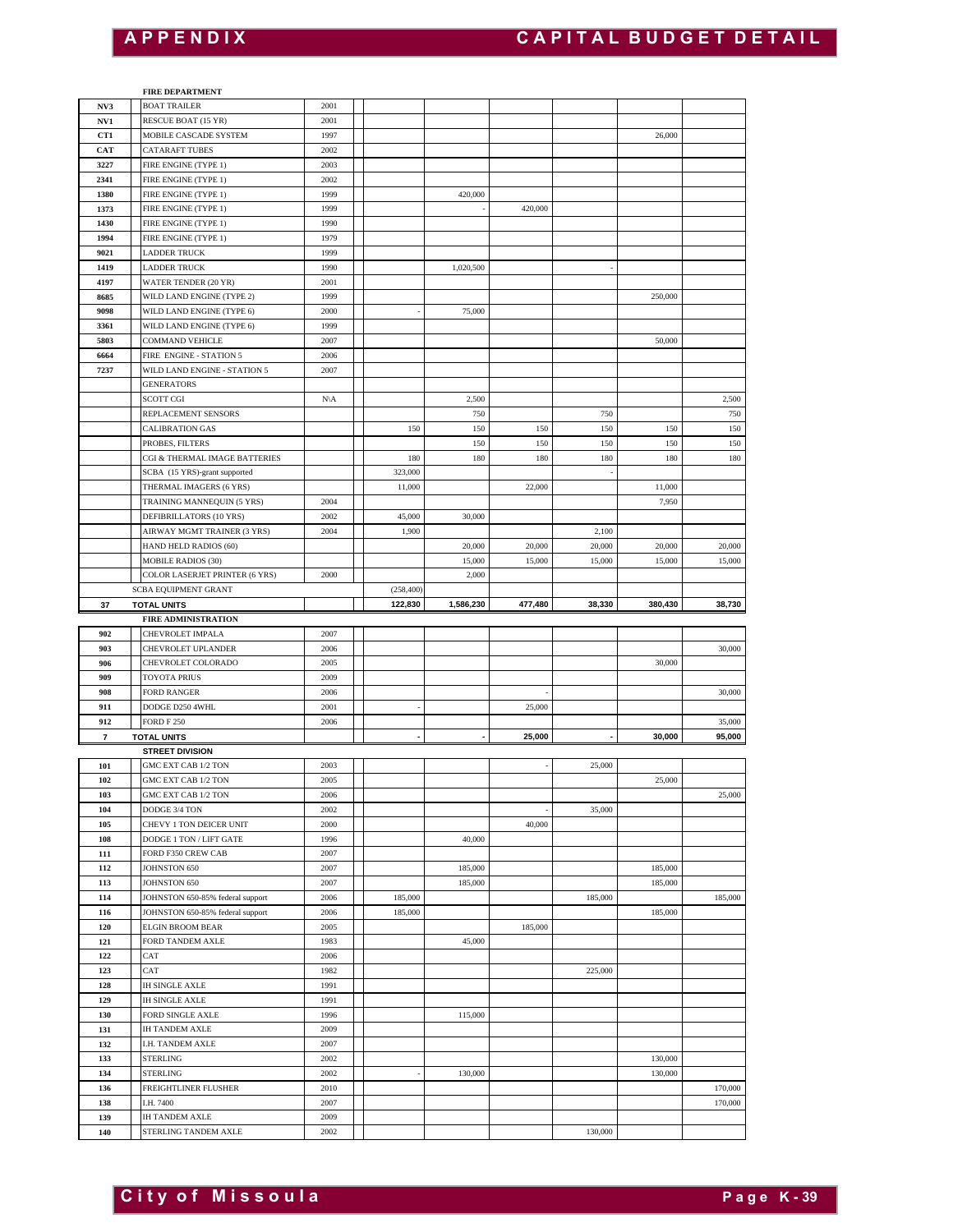| <b>APPENDIX</b>                 |                                                                                                                                                                                                                                                                                                                                                                                                                                                                                                           |                                                                                                                                                                            |                               |                                                  | <b>CAPITAL BUDGET DETAIL</b> |                                                    |                            |
|---------------------------------|-----------------------------------------------------------------------------------------------------------------------------------------------------------------------------------------------------------------------------------------------------------------------------------------------------------------------------------------------------------------------------------------------------------------------------------------------------------------------------------------------------------|----------------------------------------------------------------------------------------------------------------------------------------------------------------------------|-------------------------------|--------------------------------------------------|------------------------------|----------------------------------------------------|----------------------------|
|                                 |                                                                                                                                                                                                                                                                                                                                                                                                                                                                                                           |                                                                                                                                                                            |                               |                                                  |                              |                                                    |                            |
| <b>JOHN DEERE</b>               | 1990                                                                                                                                                                                                                                                                                                                                                                                                                                                                                                      |                                                                                                                                                                            |                               |                                                  |                              |                                                    |                            |
|                                 |                                                                                                                                                                                                                                                                                                                                                                                                                                                                                                           |                                                                                                                                                                            |                               |                                                  |                              |                                                    |                            |
| <b>BARBER GREENE</b>            | 1995                                                                                                                                                                                                                                                                                                                                                                                                                                                                                                      | ٠                                                                                                                                                                          |                               |                                                  | 180,000                      |                                                    |                            |
| CAT                             | 1996                                                                                                                                                                                                                                                                                                                                                                                                                                                                                                      |                                                                                                                                                                            |                               | 130,000                                          |                              |                                                    |                            |
| CAT                             | 1996                                                                                                                                                                                                                                                                                                                                                                                                                                                                                                      |                                                                                                                                                                            |                               | 130,000                                          |                              |                                                    |                            |
|                                 |                                                                                                                                                                                                                                                                                                                                                                                                                                                                                                           |                                                                                                                                                                            |                               |                                                  |                              |                                                    |                            |
|                                 |                                                                                                                                                                                                                                                                                                                                                                                                                                                                                                           |                                                                                                                                                                            |                               |                                                  |                              |                                                    |                            |
|                                 |                                                                                                                                                                                                                                                                                                                                                                                                                                                                                                           |                                                                                                                                                                            |                               |                                                  |                              |                                                    |                            |
| <b>FORD SINGLE AXLE</b>         | 1997                                                                                                                                                                                                                                                                                                                                                                                                                                                                                                      |                                                                                                                                                                            | 115,000                       |                                                  |                              |                                                    |                            |
| FORD SINGLE AXLE                | 1997                                                                                                                                                                                                                                                                                                                                                                                                                                                                                                      |                                                                                                                                                                            | 115,000                       |                                                  |                              |                                                    |                            |
| <b>BOBCAT</b>                   | 1996                                                                                                                                                                                                                                                                                                                                                                                                                                                                                                      |                                                                                                                                                                            |                               | 52,000                                           |                              |                                                    |                            |
| <b>FORD F800</b>                | 1994                                                                                                                                                                                                                                                                                                                                                                                                                                                                                                      |                                                                                                                                                                            |                               |                                                  | 120,000                      |                                                    |                            |
|                                 |                                                                                                                                                                                                                                                                                                                                                                                                                                                                                                           |                                                                                                                                                                            |                               |                                                  |                              |                                                    |                            |
|                                 |                                                                                                                                                                                                                                                                                                                                                                                                                                                                                                           |                                                                                                                                                                            |                               |                                                  |                              |                                                    |                            |
| IH 7400 SINGLE AXLE             | 2006                                                                                                                                                                                                                                                                                                                                                                                                                                                                                                      |                                                                                                                                                                            |                               |                                                  |                              |                                                    |                            |
| <b>FREIGHTLINER</b>             | 2009                                                                                                                                                                                                                                                                                                                                                                                                                                                                                                      |                                                                                                                                                                            |                               |                                                  |                              |                                                    |                            |
| <b>FREIGHTLINER</b>             | 2009                                                                                                                                                                                                                                                                                                                                                                                                                                                                                                      |                                                                                                                                                                            |                               |                                                  |                              |                                                    |                            |
| <b>FREIGHTLINER</b>             | 2009                                                                                                                                                                                                                                                                                                                                                                                                                                                                                                      |                                                                                                                                                                            |                               |                                                  |                              |                                                    |                            |
| <b>CATERPILLAR PS 150B</b>      | 2001                                                                                                                                                                                                                                                                                                                                                                                                                                                                                                      |                                                                                                                                                                            |                               |                                                  |                              |                                                    | 80,000                     |
| DYNAPACK CP132 9                | 2001                                                                                                                                                                                                                                                                                                                                                                                                                                                                                                      |                                                                                                                                                                            |                               |                                                  |                              |                                                    | 80,000                     |
|                                 |                                                                                                                                                                                                                                                                                                                                                                                                                                                                                                           |                                                                                                                                                                            |                               |                                                  |                              |                                                    | 41,000                     |
|                                 |                                                                                                                                                                                                                                                                                                                                                                                                                                                                                                           |                                                                                                                                                                            |                               |                                                  |                              |                                                    |                            |
|                                 |                                                                                                                                                                                                                                                                                                                                                                                                                                                                                                           |                                                                                                                                                                            |                               |                                                  |                              |                                                    |                            |
| <b>ECONOLINE</b>                | 2003                                                                                                                                                                                                                                                                                                                                                                                                                                                                                                      |                                                                                                                                                                            | 30,000                        |                                                  |                              |                                                    |                            |
| <b>FALLS</b>                    | 2008                                                                                                                                                                                                                                                                                                                                                                                                                                                                                                      |                                                                                                                                                                            |                               |                                                  |                              |                                                    |                            |
| <b>SCHMIDT</b>                  | 1986                                                                                                                                                                                                                                                                                                                                                                                                                                                                                                      |                                                                                                                                                                            |                               |                                                  |                              |                                                    |                            |
| <b>SCHMIDT</b>                  | 1986                                                                                                                                                                                                                                                                                                                                                                                                                                                                                                      |                                                                                                                                                                            | 16,000                        |                                                  |                              |                                                    |                            |
|                                 |                                                                                                                                                                                                                                                                                                                                                                                                                                                                                                           |                                                                                                                                                                            |                               |                                                  |                              |                                                    |                            |
|                                 |                                                                                                                                                                                                                                                                                                                                                                                                                                                                                                           |                                                                                                                                                                            |                               |                                                  |                              |                                                    |                            |
|                                 |                                                                                                                                                                                                                                                                                                                                                                                                                                                                                                           |                                                                                                                                                                            |                               |                                                  |                              |                                                    |                            |
| <b>SCHMIDT</b>                  | 2002                                                                                                                                                                                                                                                                                                                                                                                                                                                                                                      |                                                                                                                                                                            |                               |                                                  |                              |                                                    |                            |
| <b>SCHMIDT</b>                  | 2004                                                                                                                                                                                                                                                                                                                                                                                                                                                                                                      |                                                                                                                                                                            |                               |                                                  |                              |                                                    |                            |
| <b>SCHMIDT</b>                  | 2006                                                                                                                                                                                                                                                                                                                                                                                                                                                                                                      |                                                                                                                                                                            |                               |                                                  |                              |                                                    |                            |
| NORTON CLIPPER                  | 2005                                                                                                                                                                                                                                                                                                                                                                                                                                                                                                      |                                                                                                                                                                            |                               |                                                  |                              |                                                    |                            |
| <b>SANDERS</b>                  | 7 TOTAL                                                                                                                                                                                                                                                                                                                                                                                                                                                                                                   | 10,000                                                                                                                                                                     |                               | 9,000                                            |                              | 10,000                                             |                            |
|                                 |                                                                                                                                                                                                                                                                                                                                                                                                                                                                                                           |                                                                                                                                                                            |                               | 5,000                                            |                              |                                                    |                            |
|                                 |                                                                                                                                                                                                                                                                                                                                                                                                                                                                                                           |                                                                                                                                                                            |                               |                                                  |                              |                                                    | 7,500                      |
|                                 |                                                                                                                                                                                                                                                                                                                                                                                                                                                                                                           |                                                                                                                                                                            |                               |                                                  |                              |                                                    | 758,500                    |
| <b>VEHICLE MAINT. DIVISION</b>  |                                                                                                                                                                                                                                                                                                                                                                                                                                                                                                           |                                                                                                                                                                            | ٠                             |                                                  |                              |                                                    |                            |
| <b>HYSTER</b>                   |                                                                                                                                                                                                                                                                                                                                                                                                                                                                                                           |                                                                                                                                                                            |                               | 25,000                                           |                              |                                                    |                            |
| CAT - OLYMPIAN                  |                                                                                                                                                                                                                                                                                                                                                                                                                                                                                                           |                                                                                                                                                                            |                               |                                                  |                              | 70,000                                             |                            |
| <b>TOTAL UNITS</b>              |                                                                                                                                                                                                                                                                                                                                                                                                                                                                                                           | $\blacksquare$                                                                                                                                                             | $\overline{a}$                | 25,000                                           | J.                           | 70,000                                             |                            |
|                                 |                                                                                                                                                                                                                                                                                                                                                                                                                                                                                                           |                                                                                                                                                                            |                               |                                                  |                              |                                                    |                            |
|                                 |                                                                                                                                                                                                                                                                                                                                                                                                                                                                                                           |                                                                                                                                                                            |                               |                                                  |                              |                                                    |                            |
|                                 |                                                                                                                                                                                                                                                                                                                                                                                                                                                                                                           |                                                                                                                                                                            |                               |                                                  |                              |                                                    |                            |
| CHEVY PICKUP                    | 1997                                                                                                                                                                                                                                                                                                                                                                                                                                                                                                      |                                                                                                                                                                            |                               |                                                  |                              |                                                    |                            |
| CHEVY PICKUP                    | 1994                                                                                                                                                                                                                                                                                                                                                                                                                                                                                                      | ٠                                                                                                                                                                          |                               |                                                  |                              |                                                    |                            |
| <b>SMART TRAILER</b>            | 1994                                                                                                                                                                                                                                                                                                                                                                                                                                                                                                      |                                                                                                                                                                            |                               | 16,000                                           |                              |                                                    |                            |
| CHEVY PICKUP                    | 2004                                                                                                                                                                                                                                                                                                                                                                                                                                                                                                      |                                                                                                                                                                            |                               |                                                  | 24,000                       |                                                    |                            |
|                                 |                                                                                                                                                                                                                                                                                                                                                                                                                                                                                                           |                                                                                                                                                                            |                               |                                                  |                              | 16,000                                             |                            |
| LONG CHIH                       | 2002                                                                                                                                                                                                                                                                                                                                                                                                                                                                                                      |                                                                                                                                                                            |                               |                                                  |                              |                                                    |                            |
| SMALL SNOW EQUIPMENT            |                                                                                                                                                                                                                                                                                                                                                                                                                                                                                                           |                                                                                                                                                                            | 7,000                         |                                                  |                              |                                                    |                            |
| FORD ECONO VAN                  | 1987                                                                                                                                                                                                                                                                                                                                                                                                                                                                                                      |                                                                                                                                                                            |                               |                                                  | 175,000                      |                                                    |                            |
| FREIGHTLINER AERIAL LIFT<br>GMC | 1997<br>2002                                                                                                                                                                                                                                                                                                                                                                                                                                                                                              |                                                                                                                                                                            |                               | 150,000                                          |                              | 48,000                                             |                            |
|                                 | ROSCO SPR-H<br>CAT<br><b>BOMAG</b><br>CAT<br><b>FORD SINGLE AXLE</b><br><b>FORD\ROSCO</b><br><b>STERLING</b><br><b>STERLING</b><br>CIMLINE CRACK SEALER<br><b>TRAIL KING</b><br><b>WALTON</b><br>TOW MASTER<br><b>SCHMIDT</b><br><b>SCHMIDT</b><br><b>SCHMIDT</b><br>SCHMIDT HSP4210POLLY<br><b>ASPHALT WACKIER</b><br><b>DEICER UNITS</b><br>FEDERAL TRANSPORTAION PORTION<br><b>TOTAL UNITS</b><br><b>TRAFFIC DIVISION</b><br><b>GRACO PAINT SPRAYER</b><br><b>ARTIC CAT ATV</b><br>DODGE GRAND CARAVAN | 1997<br>2006<br>2003<br>2004<br>1997<br>1996<br>2001<br>2005<br>2005<br>1994<br>1994<br>1997<br>1986<br>1992<br>1992<br>2007<br>4 TOTAL<br>7 TOTAL<br>1996<br>2004<br>2005 | 5,000<br>(314, 500)<br>70,500 | 115,000<br>16,000<br>7,500<br>1,114,500<br>5,000 | 551,000<br>12,000            | 155,000<br>120,000<br>16,000<br>7,500<br>1,198,500 | 5,000<br>855,000<br>25,000 |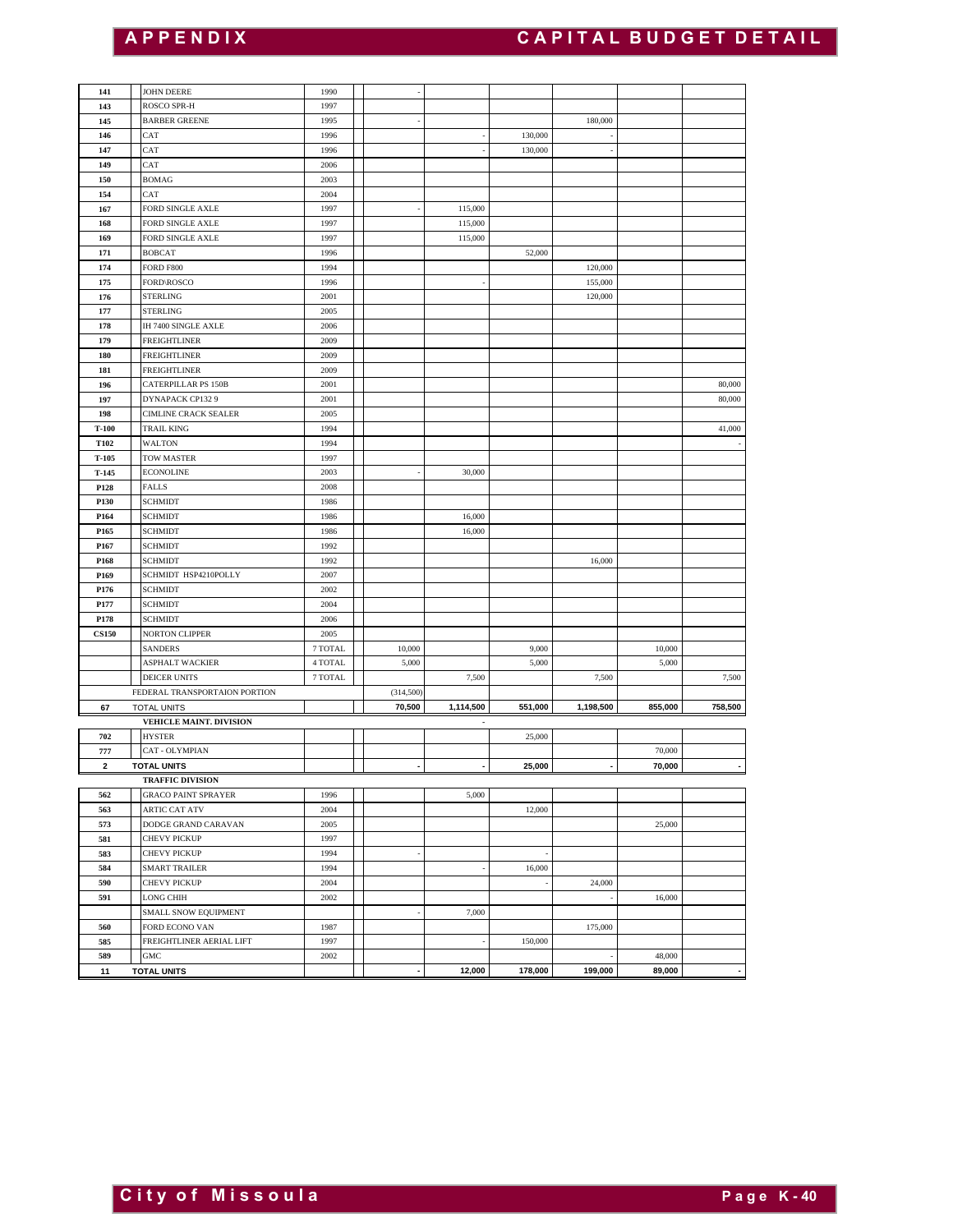# **A P P E N D I X C A P I T A L B U D G E T D E T A I L**

#### **PARKS DEPARTMENT**

| 201         | DODGE DURANGO                   | 1999  |         |           | 25,000    |           |           |           |
|-------------|---------------------------------|-------|---------|-----------|-----------|-----------|-----------|-----------|
| 205         | DODGE DAKOTA PICKUP             | 1998  |         |           |           | 25,000    |           |           |
| 211         | POLARIS 6X6 UTV                 | 2008  |         |           |           |           |           |           |
| 217         | S10 CHEVY                       | 1989  |         | 25,000    |           |           |           |           |
| 243         | CHEVY PICKUP                    | 2000  |         |           |           |           |           | 30,000    |
| 265         | CHEVROLET 34 TON PICKUP         | 1999  |         |           |           |           |           | 30,000    |
| 283         | CHEVY 3/4 TON PICKUP            | 1998  |         |           |           |           | 30,000    |           |
| 285         | CHEVY 3/4 TON PICKUP            | 1999  |         |           |           |           |           | 30,000    |
|             | <b>WEED EATERS</b>              | 3 PER | 1,300   | 1,300     | 1,300     | 1,300     | 1,300     | 1,300     |
|             | HAND PUSH MOWERS                | 2 PER |         | 1,700     |           | 1,700     |           | 1,700     |
| 209         | BABB TRAILER W/ PRESSURE WASHER | 2007  |         |           |           |           |           |           |
| 214         | CASE 580L                       | 1998  |         |           |           |           |           |           |
| 224         | JOHN DEERE TRACTOR 6310         | 2001  |         |           |           |           | 65,000    |           |
| 246         | FORD F700 AERIAL LIFT TRUCK     | 2002  |         |           |           | 150,000   |           |           |
| 252         | MITSUBISHI (MINI TRUCK)         | 1998  |         |           |           |           | 15,000    |           |
| 253         | HONDA (MINI TRUCK)              | 2000  |         |           |           |           | 15,000    |           |
| 255         | MITSUBISHI (MINI TRUCK)         | 1996  |         |           |           |           | 15,000    |           |
| 256         | LAND PRIDE SEETER               | 2009  |         |           |           |           |           |           |
| 262         | <b>TORO</b>                     | 2004  |         |           |           |           | 90,000    |           |
| 264         | <b>ARTIC CAT ATV</b>            | 2001  |         | 8,000     |           |           |           |           |
| 272         | <b>GMC SIERRA PICKUP</b>        | 2004  |         |           |           |           |           |           |
| 275         | JOHN DEERE 1445                 | 2006  |         |           |           | 26,000    |           |           |
| 276         | JOHN DEERE 1445                 | 2005  |         |           | 26,000    |           |           |           |
| 278         | 425 JOHN DEERE TRACTOR          | 1998  |         |           |           |           |           |           |
| 282         | TORO 580D MOWER                 | 2000  |         |           |           | 90,000    |           |           |
| 286         | TORO 580D MOWER                 | 2006  |         |           |           |           |           |           |
| 287         | <b>KUBOTA UTV</b>               | 2006  |         |           |           |           |           |           |
| 289         | <b>KUBOTA UTV</b>               | 2006  |         |           |           |           |           |           |
| 292         | JOHN DEERE F 1145 MOWER         | 2000  |         | 26,000    |           |           |           |           |
| 298         | JOHN DEERE 1445                 | 2007  |         |           |           |           |           |           |
| T202        | <b>B-WELDING TRAILER</b>        | 1982  |         |           |           |           | 10,000    |           |
| T203        | <b>B-WELDING TRAILER</b>        | 2000  |         |           |           |           | 10,000    |           |
| <b>T204</b> | SPORT LAND TRAILER              | 2005  |         |           |           |           |           |           |
| T205        | SPORT LAND TRAILER              | 2005  |         |           |           |           |           |           |
| T206        | SPORT LAND TRAILER              | 2006  |         |           |           |           |           |           |
| T207        | UTILITY TRAILER                 | 2005  |         |           |           |           |           |           |
| T208        | UTILITY TRAILER                 | 2005  |         |           |           |           |           |           |
| T210        | <b>TOW MASTER</b>               | 1993  |         |           | 15,000    |           |           |           |
| T211        | TITAN 16' TRAILER               | 2005  |         |           |           | 15,000    |           |           |
| T214        | REDMAX 12 TON TRAILER           | 1995  |         |           |           |           | 15,000    |           |
| T215        | TRAILER?                        | 2006  |         |           |           |           |           |           |
| T262        | <b>PJ TRAILER</b>               | 2003  |         |           |           |           |           |           |
| 373A        | AERA-VATOR                      | 1995  |         | 7,000     |           |           |           |           |
| 55337       | JACOBSEN SEEDER\AERATOR         | 1982  |         |           |           |           |           |           |
| 44          | <b>TOTAL UNITS</b>              |       | 1,300   | 69,000    | 67,300    | 309,000   | 266,300   | 93,000    |
|             | <b>Total General</b>            |       | 429,180 | 3,005,280 | 1,755,830 | 2,330,380 | 1,923,280 | 1,428,280 |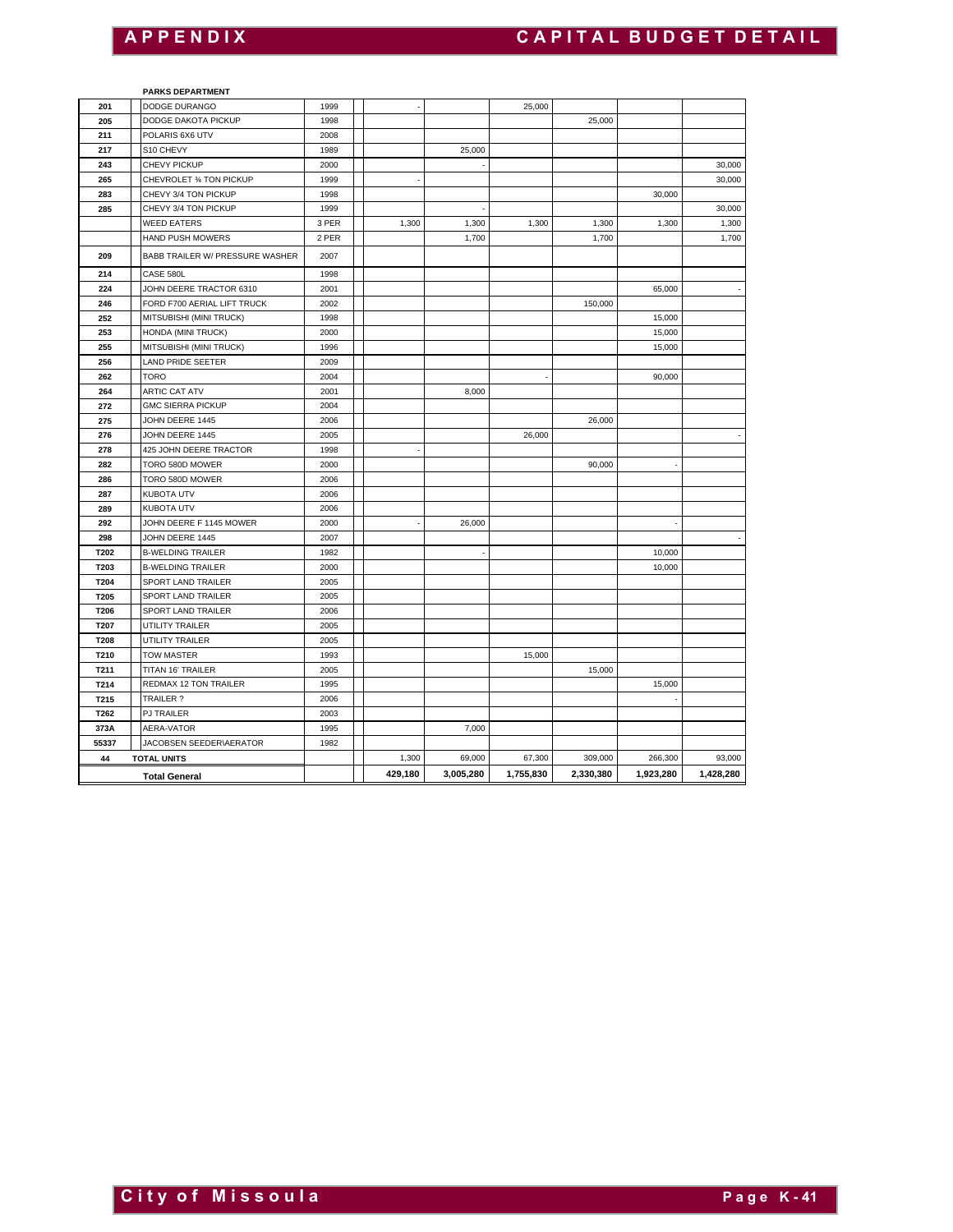#### **CEMETERY**

|                     | <b>CEMETERY</b>                                   |              |                |                  |           |           |                  |           |
|---------------------|---------------------------------------------------|--------------|----------------|------------------|-----------|-----------|------------------|-----------|
|                     | CASE 580 CKB                                      | 1974         |                |                  |           |           | 56000            |           |
| 602                 | SUL AIR COMPRESSOR                                | 1979         |                |                  |           |           |                  | 38000     |
| 604<br>608          | TORO WALK BEHIND                                  | 2002         |                |                  |           |           |                  |           |
| 609                 | HUSTLER \ ATTACHMENTS<br>HUSTLER \ ATTACHMENTS    | 2002<br>2001 |                | 40000<br>40000   |           |           |                  |           |
| 610                 | POLARIS RANGER                                    | 2002         |                |                  | 16000     |           |                  |           |
| 613                 | <b>JOHN DEERE</b>                                 | 2007         |                |                  |           |           |                  |           |
| 614                 | <b>KUBOTA</b>                                     | 2004         |                |                  |           | 16000     |                  |           |
| 615                 | HUSTLER \ ATTACHMENTS                             | 2004         |                |                  | 40000     |           |                  |           |
| 616                 | PROCORE 880                                       | 2004         |                |                  |           | 30000     |                  |           |
| 618<br>698          | HUSTLER \ ATTACHMENTS<br>KAWASAKI MULE            | 2007<br>2001 |                |                  | 16000     |           |                  |           |
|                     | REPLACEMENT MOWER DECKS                           |              |                |                  |           |           |                  |           |
| 13                  | <b>TOTAL UNITS</b>                                |              |                | 80,000           | 72,000    | 46,000    | 56,000           | 38,000    |
|                     | PARKING COMM.                                     |              |                |                  |           |           |                  |           |
| 858                 | CHEVROLET 3500                                    | 1995         |                | 30,000           |           |           |                  |           |
| 866                 | GO-4                                              | 2003         | 28,000         |                  |           |           |                  |           |
| 867                 | $GO-4$                                            | 2006         |                |                  |           | 28,000    |                  |           |
| 868                 | $GO-4$<br>GO-4                                    | 2006<br>2008 |                |                  |           | 28,000    | 28,000           |           |
| 869<br>870          | <b>GMC</b>                                        | 2005         |                |                  |           |           | 30,000           |           |
| 871                 | JOHN DEERE GATOR                                  | 2005         |                |                  | 18,000    |           |                  |           |
| 872                 | <b>GMC SIERRA</b>                                 | 2008         |                |                  | 18,000    |           |                  |           |
| 8                   | <b>TOTAL UNITS</b>                                |              | 28,000         | 30,000           | 36,000    | 56,000    | 58,000           |           |
|                     |                                                   |              |                |                  |           |           |                  |           |
|                     | <b>WWT DIVISION</b>                               |              |                |                  |           |           |                  |           |
| 302                 | FORD FUSION HYBRID                                | 2010         |                |                  |           |           |                  |           |
| 310<br>314          | CAT 416 D LOADER BACKHOE<br>GMC SIERRA 3500       | 2005<br>2004 |                |                  | 45,000    |           |                  |           |
| 316                 | <b>DOOSAN FORKLIFT</b>                            | 2006         |                |                  |           |           |                  |           |
| 321                 | <b>IH TANDEM VAC-CON</b>                          | 2002         | 370,000        |                  |           |           |                  |           |
| 322                 | <b>CHEVROLET</b>                                  | 2010         |                |                  |           | 25,000    |                  |           |
| 323                 | IΗ                                                | 1988         |                |                  |           |           |                  |           |
| 324                 | CHEVY 1 TON                                       | 2004         |                |                  |           |           |                  |           |
| 325                 | <b>FORD RANGER</b>                                | 2007         | 25,000         |                  |           |           | 25,000           |           |
| 326                 | <b>CHEVROLET</b>                                  | 2010         |                |                  |           | 25,000    |                  |           |
| 329                 | FORD LNT 8000 (JETTER<br><b>IH AQUATEC</b>        | 1995<br>2008 |                |                  |           |           | 270,000          |           |
| 328<br>330          | <b>INGERSOLL RAND</b>                             | 1988         |                | 18,000           |           |           |                  |           |
| 332                 | <b>FREIGHTLINER</b>                               | 1997         |                | 200,000          |           |           |                  |           |
| 334                 | CHEVROLET HYBRID                                  | 2006         | 34,000         |                  |           |           | 34,000           |           |
| 335                 | <b>SECA JETTER UNIT</b>                           | 2004         |                |                  |           | 200,000   |                  |           |
| 336                 | <b>FORD F350</b>                                  | 2008         |                | 40,000           |           |           |                  | 40,000    |
| 337                 | FORD F350                                         | 2008         |                | 40,000           |           |           |                  | 40,000    |
| 338                 | <b>FORD F350</b>                                  | 2008         |                | 40,000           |           |           |                  | 40,000    |
| 339<br>375          | <b>FORD F350</b>                                  | 2008         |                | 40,000           |           |           |                  | 40,000    |
| 381                 | FORD 4" PUMP<br>COMC 3" PUMP                      | 1950<br>1951 |                |                  |           |           |                  |           |
| 385                 | LANDA PRESSURE WASH                               | 1986         |                |                  |           |           |                  |           |
| 387                 | <b>OLYMPIAN GENERATOR</b>                         | 1999         |                |                  | 41,000    |           |                  |           |
| 388                 | OLYMPIAN GENERATOR                                | 1999         |                |                  | 41,000    |           |                  |           |
| 390                 | OLYMPIAN GENERATOR                                | 2002         |                |                  | 41,000    |           |                  |           |
| 392                 | SULLAIR 210H COMPRESSOR                           | 2005         |                |                  |           | 38,000    |                  |           |
| NV6                 | <b>NASHUA TRAILER</b>                             | 1957         |                |                  |           |           |                  |           |
| <b>T301</b><br>T329 | RETTIG UTILITY TRAILER<br><b>SECA JETTER UNIT</b> | 1999<br>1995 |                |                  |           |           | 6,500            |           |
| 30                  | <b>TOTAL UNITS</b>                                |              | 429,000        | 378,000          | 168,000   | 288,000   | 335,500          | 160,000   |
|                     | <b>BUILDING DIVISION</b>                          |              |                |                  |           |           |                  |           |
| 401                 | FORD RANGER EXT CAB                               | 2004         |                | 25,000           |           |           | 25,000           | 25,000    |
| 403                 | CHEVROLET COLORADO                                | 2005         |                |                  |           | 25,000    |                  |           |
| 405                 | CHEVROLET COLORADO                                | 2005         |                |                  | 25,000    |           |                  |           |
| 406                 | FORD RANGER EXT CAB                               | 2004         |                |                  | 25,000    |           |                  |           |
| 407                 | CHEVROLET COLORADO                                | 2005         |                |                  | 25,000    |           |                  |           |
| 408                 | FORD RANGER EXT CAB                               | 2004         |                | 25,000           |           |           | 25,000           |           |
| 410                 | DODGE EXT CAB PICKUP                              | 2002         | $\blacksquare$ | 25,000<br>75,000 | 75,000    | 25,000    | 25,000<br>75,000 | 25,000    |
| $\overline{7}$      | <b>TOTAL UNITS</b>                                |              |                |                  |           |           |                  |           |
|                     |                                                   |              |                | 3,568,280        | 2,106,830 | 2,745,380 | 2,447,780        |           |
|                     | <b>GRAND TOTALS</b>                               |              | 886,180        |                  |           |           |                  | 1,651,280 |

 $\overline{\phantom{a}}$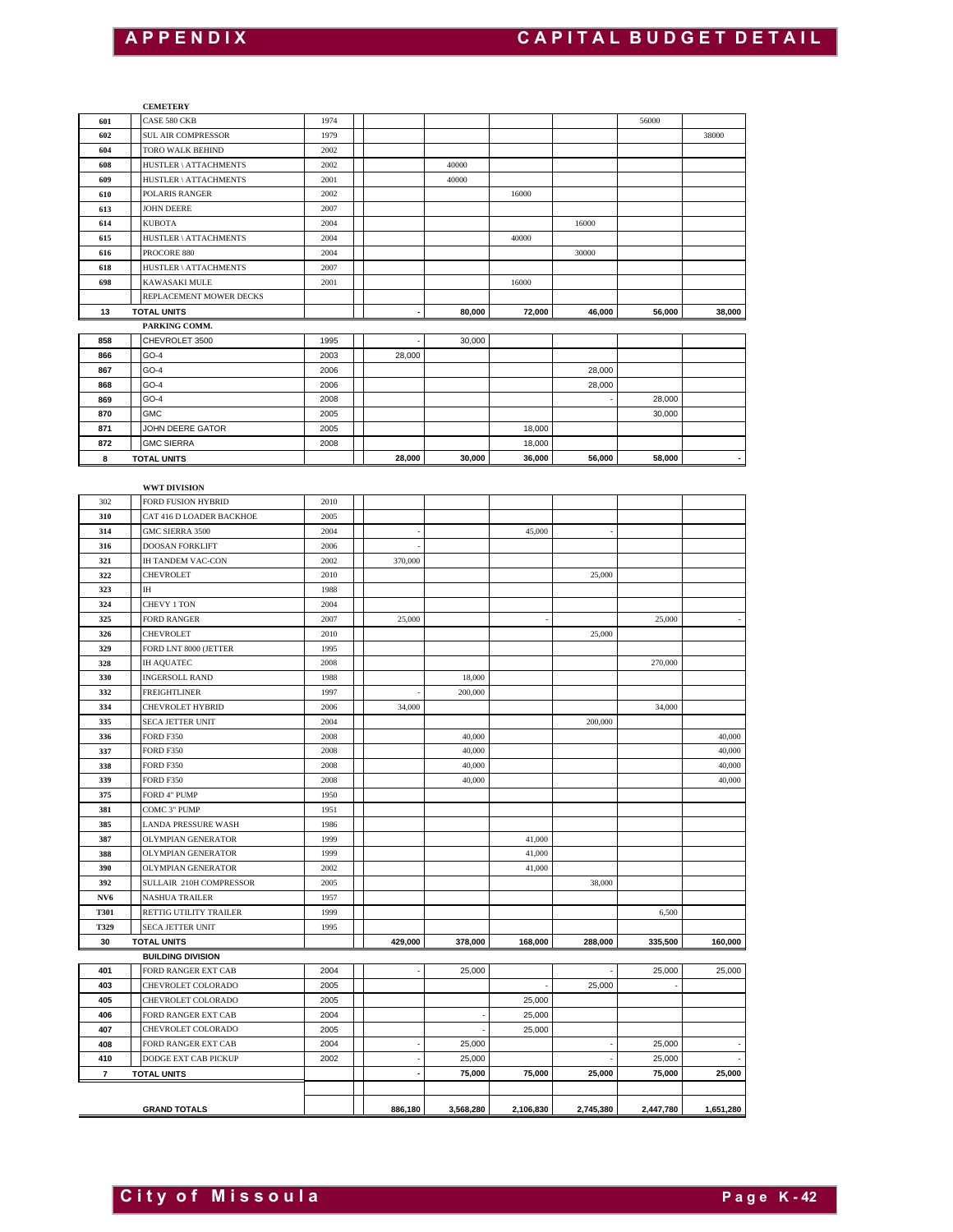| <b>APPENDIX</b>                                    |                        |                                              |                                |                                                   |                                                      |                                                          |                                                          |                                             |                                                  |                                |                                                                   |                                                    |                                     |                                          |                                |                                    |                                 |                            |                                  |                                   |                                 |                                           |                                           |                                                 |                                                                               |                                  |                                                                       |                                       |                                  | CAPITAL BUDGET DETAIL                  |                                  |                                                                           |                         |                                  |                                         |                                                                                                                                             |                             |                          |                                        |                          |                                               |                                             |                 |                                            |                                                                              |         |
|----------------------------------------------------|------------------------|----------------------------------------------|--------------------------------|---------------------------------------------------|------------------------------------------------------|----------------------------------------------------------|----------------------------------------------------------|---------------------------------------------|--------------------------------------------------|--------------------------------|-------------------------------------------------------------------|----------------------------------------------------|-------------------------------------|------------------------------------------|--------------------------------|------------------------------------|---------------------------------|----------------------------|----------------------------------|-----------------------------------|---------------------------------|-------------------------------------------|-------------------------------------------|-------------------------------------------------|-------------------------------------------------------------------------------|----------------------------------|-----------------------------------------------------------------------|---------------------------------------|----------------------------------|----------------------------------------|----------------------------------|---------------------------------------------------------------------------|-------------------------|----------------------------------|-----------------------------------------|---------------------------------------------------------------------------------------------------------------------------------------------|-----------------------------|--------------------------|----------------------------------------|--------------------------|-----------------------------------------------|---------------------------------------------|-----------------|--------------------------------------------|------------------------------------------------------------------------------|---------|
|                                                    |                        |                                              |                                |                                                   |                                                      |                                                          |                                                          |                                             |                                                  |                                |                                                                   |                                                    |                                     |                                          |                                |                                    |                                 |                            |                                  |                                   |                                 |                                           |                                           |                                                 |                                                                               |                                  |                                                                       |                                       |                                  |                                        |                                  |                                                                           |                         |                                  |                                         |                                                                                                                                             |                             |                          |                                        |                          |                                               |                                             |                 |                                            |                                                                              |         |
| FY15                                               |                        | 135,095                                      |                                | 83,985                                            | 133,723                                              | 49,875                                                   | 60,138                                                   | 159,677                                     | 215,161                                          |                                | 797,131                                                           | 300,000                                            | 200,000                             | 400,000                                  |                                |                                    |                                 |                            |                                  |                                   |                                 |                                           |                                           |                                                 | 100,000                                                                       |                                  |                                                                       |                                       |                                  |                                        |                                  |                                                                           |                         |                                  |                                         | 1,628,440                                                                                                                                   |                             |                          | 250,000                                | 7,025,000                | 90,000                                        | 550,000                                     |                 |                                            |                                                                              |         |
| FY14                                               |                        | 134,798                                      | 39,374                         | 86,110                                            | 131,623                                              | 51,045                                                   | 61,433                                                   | 159,677                                     | 215,161                                          | 18,000                         | 438,802                                                           | 20,000                                             |                                     | 50,000                                   |                                |                                    |                                 | 38,000                     |                                  |                                   | 200,000                         |                                           |                                           | 800,000                                         | 100,000                                                                       |                                  | 2,000,000                                                             |                                       |                                  |                                        | 300,000                          |                                                                           |                         |                                  | 1,500,000                               | 1,341,077                                                                                                                                   |                             |                          | 250,000                                | 500,000                  | 90,000                                        | 550,000                                     |                 |                                            |                                                                              | 400,000 |
| FY13                                               |                        | 134,208                                      | 39,790                         | 83,023                                            | 134,523                                              | 52,215                                                   | 62,710                                                   | 159,677                                     | 215,161                                          |                                | 270,000                                                           |                                                    |                                     |                                          |                                | 46,000                             | 30,000                          | 15,000                     |                                  |                                   |                                 |                                           | 621,000                                   |                                                 | 66,800<br>100,000                                                             |                                  |                                                                       |                                       |                                  |                                        | 30,000                           |                                                                           | 18,750                  |                                  | 550,000                                 | 199,000                                                                                                                                     | 6,000,000                   |                          | 250,000                                | 150,000                  | 90,000                                        | 150,000                                     |                 |                                            |                                                                              |         |
| COSTS<br>FY 12                                     |                        | 133,330                                      | 40,192                         | 84,935                                            | 132,242                                              | 53,325                                                   | 58,790                                                   | 159,677                                     | 215,161                                          |                                |                                                                   |                                                    |                                     |                                          |                                |                                    |                                 |                            |                                  | 17,500                            |                                 |                                           | 435,000                                   |                                                 | 100,000                                                                       |                                  |                                                                       |                                       |                                  |                                        |                                  |                                                                           |                         |                                  | 131,000                                 | 212,998                                                                                                                                     |                             | 454,000                  |                                        |                          | 90,000                                        |                                             | 126,500         |                                            | 5,935,000                                                                    |         |
| FY 11                                              |                        | 132,130                                      | 36,356                         | 86,848                                            | 129,779                                              | 54,435                                                   | 59,855                                                   | 159,677                                     | 157,405                                          |                                |                                                                   |                                                    |                                     |                                          | 8,200,000                      | 16,400                             |                                 |                            | 7,000,000                        |                                   |                                 | 410,000                                   | 300,000                                   | 200,000                                         | 100,000                                                                       | 85,000                           |                                                                       | 9,500,000                             | 300,000                          | 143,400                                |                                  | 216,200<br>94,000                                                         |                         | 6,000,000                        | 150,000                                 | 420,732                                                                                                                                     |                             | 577,000                  |                                        |                          | 70,000                                        |                                             |                 | 1,026,500                                  | 1,757,000<br>50,000                                                          |         |
| ⊥<br>TOTAL                                         |                        | 669,561                                      | 155,712                        | 424,901                                           | 661,890                                              | 260,895                                                  | 302,926                                                  | 798,385                                     | 1,018,049                                        | 18,000                         | 1,505,933                                                         | 320,000                                            | 200,000                             | 450,000                                  | 8,200,000                      | 62,400                             | 30,000                          | 53,000                     | 7,000,000                        | 17,500                            | 200,000                         | 410,000                                   | 1,356,000                                 | 1,000,000                                       | 500,000<br>66,800                                                             | 85,000                           | 2,000,000                                                             | 9,500,000                             | 300,000                          | 143,400                                | 330,000                          | 216,200<br>94,000                                                         | 18,750                  | 6,000,000                        | 2,331,000                               | 3,802,247                                                                                                                                   | 6,000,000                   | 1,031,000                | 750,000                                | 7,675,000                | 430,000                                       | 1,250,000                                   | 126,500         | 1,026,500                                  | 450,000<br>7,692,000                                                         |         |
| <b>RANK</b><br>$_{\rm{F11}}$                       |                        | ž                                            | ž                              | ž                                                 | ž                                                    | ž                                                        | ž                                                        | $\widetilde{\Xi}$                           | ž                                                | $\ddot{ }$                     | $\frac{4}{3}$                                                     | ž                                                  | ž                                   | 34                                       | និ                             | 27                                 | 27                              | $\ddot{a}$                 | 45                               | 47                                | ž                               | $\boldsymbol{d}$                          | $\ddot{a}$                                | $\ddot{=}$                                      | $33\,$<br>45                                                                  | $\boldsymbol{d}$                 | $\mathbf{r}$                                                          | $\overline{\mathbf{a}}$               | $\overline{\mathbf{5}}$          | 52                                     | $\overline{\mathbf{a}}$          | 42<br>$\boldsymbol{d}$                                                    | $\overline{\mathbf{a}}$ | $\ddot{t}$                       | $\frac{4}{3}$                           | \$                                                                                                                                          | $\frac{48}{5}$              | $\frac{3}{4}$            | $\frac{4}{3}$                          | $\boldsymbol{z}$         | $\clubsuit$                                   | $\boldsymbol{\mathbb{S}}$                   | ${\bf 53}$      | $\boldsymbol{\mathbb{S}}$                  | 48<br>45                                                                     |         |
| REQUIRED<br><b>YESNO</b>                           |                        | YES                                          | YES                            | YES                                               | YES                                                  | YES                                                      | YES                                                      | YES                                         | YES                                              |                                |                                                                   |                                                    |                                     |                                          |                                |                                    |                                 |                            |                                  |                                   |                                 |                                           |                                           |                                                 |                                                                               |                                  |                                                                       |                                       |                                  |                                        |                                  |                                                                           |                         |                                  |                                         |                                                                                                                                             |                             |                          |                                        |                          |                                               |                                             |                 |                                            |                                                                              |         |
| ş.                                                 |                        | $C-S-1$                                      | $CS-01$                        | $CS-01$                                           | $C S-01$                                             | $CS-01$                                                  | $C$ S-01                                                 | $C5-01$                                     | $CS-02$                                          | $CS-18$                        | $CS-25$                                                           | $CS-26$                                            | $CS-16$                             | $C-S-17$                                 | $\sum_{i=1}^{n}$               | $CS-24$                            | $CS-24$                         | $CS-14$                    |                                  | $CS-21$                           | $\tilde{\mathbf{N}}$            | $\mathbf{N}/\mathbf{A}$                   | $\mathbf{N}$                              | $CS-20$                                         | $CS-12$<br>$CS-0.3$                                                           | $C$ S-04                         | $CS-0.5$                                                              | $C-S-06$                              | $CS-07$                          | $\mathbf{N} \mathbf{A}$                | $CS-27$                          | N/A<br>λ,                                                                 |                         |                                  |                                         | <b>PR-05</b>                                                                                                                                | PR-13                       | PR-06                    | PR-08                                  | PR-14                    | <b>PR-11</b>                                  | PR-15                                       | PR-12           | PR-02                                      | <b>PR-01</b>                                                                 |         |
| ş.                                                 |                        | $CS-01$                                      | $_{\rm CS-01}$                 | $\frac{1}{3}$                                     |                                                      |                                                          |                                                          | $CS-01$                                     | $CS-02$                                          | $\frac{1}{2}$                  |                                                                   |                                                    |                                     |                                          |                                |                                    |                                 |                            |                                  |                                   | $9F-S2$                         | $\tilde{\mathbf{z}}$                      | 8-39<br>S-18<br>S-19                      |                                                 | $CS-20$                                                                       |                                  | $\frac{5}{3}$ $\frac{1}{3}$ $\frac{1}{3}$ $\frac{1}{3}$ $\frac{1}{2}$ |                                       |                                  | $CS-25$                                | $rac{37}{15}$                    | $\mathbb{N}^{\mathbb{A}}$                                                 | $\sqrt{1-S}$            |                                  |                                         | $\begin{array}{ c c }\n\hline\n\text{R-03}\n\\ \hline\n\text{R-04}\n\\ \hline\n\text{R-05}\n\\ \hline\n\text{R-05}\n\\ \hline\n\end{array}$ |                             |                          | PR-06                                  | PR-07                    | PR-09<br>PR-10                                |                                             | PR-20<br>PR-21  |                                            | PR-22<br>PR-23                                                               |         |
| ġ                                                  |                        | US-01                                        | $CS-01$                        | $C-S-01$                                          | $CS-01$                                              | $C S - 01$                                               | $CS-01$                                                  | $CS-02$                                     | $CS-03$                                          | C.S.04                         | $CS-05$                                                           | $CS-06$                                            | $CS-07$                             | $CS-0.8$                                 | $CS-00$                        | $CS-10$                            | $CS-11$                         | $CS-12$                    | $CS-13$                          | $CS-14$                           | $CS-15$                         | $CS-16$                                   | $CS-I7$                                   | $CS-18$<br>$CS-19$                              | $CS-20$                                                                       | $CS-21$                          | $CS - 22$                                                             | $CS-23$                               | $CS-24$                          | $CS-25$                                | $CS-26$                          | $CS-27$<br>$CS-28$                                                        | $CS-29$                 | $CS-30$                          | PR-01                                   | $PR-02$                                                                                                                                     | PR-03                       | PR-04                    | PR-05                                  | PR-06                    | 20-ad                                         | $80 - 814$                                  | PR-09           | PR-10                                      | PR-12<br>PR-11                                                               |         |
| DEPT.                                              |                        | Public Work                                  | Art Museum                     | Council/MRA                                       | Parks & Rec                                          | Fire                                                     | Parks & Rec                                              | $\mathbf{S}$                                | All General Fund                                 | XМ                             | $\mathbf{M}$                                                      | $\tilde{\mathbf{r}}$                               | $\mathbb{R}^N$                      | $\mathbb{R}^N$                           | $\frac{1}{24}$                 |                                    | $\rm M$                         | ΚŃ                         | NRA<br>PW                        |                                   | $\mathbb{R}$                    | MRA                                       | MRA                                       | $\mathbf{M}$<br>M <sub>d</sub>                  | MRA                                                                           | MRA                              | Parking Com                                                           | Parking Com                           | Parking Com                      | Veh. Mtc.                              | $\mathbf{K}$                     | MRA<br>MRA                                                                | MtnLine                 | $\tilde{P}$                      | Parks & Rec                             | Parks & Rec                                                                                                                                 | Parks & Rec                 | Parks & Rec              | Parks & Rec                            | Parks & Rec              | Parks & Rec                                   | Parks & Rec                                 | Parks & Rec     | MRA                                        | MRA<br>MRA                                                                   |         |
| ******* FY 2011 TO FY 2015CAPITAL BUDGET ********* | Earmarked Expenditures | White Pine Debt Service Series 2001A (\$1.6M | FY2005 Art Museum Debt Service | Council Chambers/MRA Debt Service 2006B (\$1.1 M) | Aquatics - General Fund Debt Service2006C (\$1.86 M) | Fire Station #4 - General Fund Debt Serv. 2007A (\$680K) | 50 Meter Pool - Gen. Fund Debt Serv. (\$800 K estimated) | Internally Financed Equipment - owed to CIP | CIP CORE Replacement Equipment - only FY 09 & 10 | City Shop Oil Dispenser System | Central Maintenance Vehicle and Equipment Storage Bldg - financed | Street Materials Storage Site - Missoula Southside | Upper Gharrett Drainge Improvements | <b>Grant Creek Drainage Improvements</b> | Front Street Parking Structure | Central Maintenance Security Fence | Central Maintenance Landscaping | City Shop Tools and Hoists | Cregg Lane/Wyoming St Connection | Hillview Way Storm Drain Upsizing | Flood Control Works Maintenance | URD II Curb/Sidewalks Commercial Corridor | URD III Residential Curbs-Sidewalks Ph II | Two-Way Front and Main Sts Traffic Flow Project | URD II West Broadway Corridor Improvements<br>Aerial Orthhophotography Update | URD III Streetscape Improvements | Central Parking Ramp Expansion                                        | Riverfront Triangle Parking Structure | Waterproofing Parking Structures | Energy Savings Performance Contracting | Railroad Quiet Zone Estblishment | URD II Curb/Sidewalk Improvements<br>URD II Street Tree-Landscape Project | Mountian Line Bus Stop  | E. Main Street Parking Structure | Aquatics CIP Plan for Splash & Currents | Bicycle Commuter Network-Pending CTEP Projects                                                                                              | Fort Missoula Regional Park | <b>Grant Creek Trail</b> | Park Maintenance & Replacement Program | McCormick Park Site Plan | New & Expanded Park Development per MPP & NHD | Playfair Park Site Plan, Design, Renovation | White Pine Park | URD II Silver Park & Millsite Trail System | River Bank Restoration and Flood Control<br><b>URD III Trail Connections</b> |         |